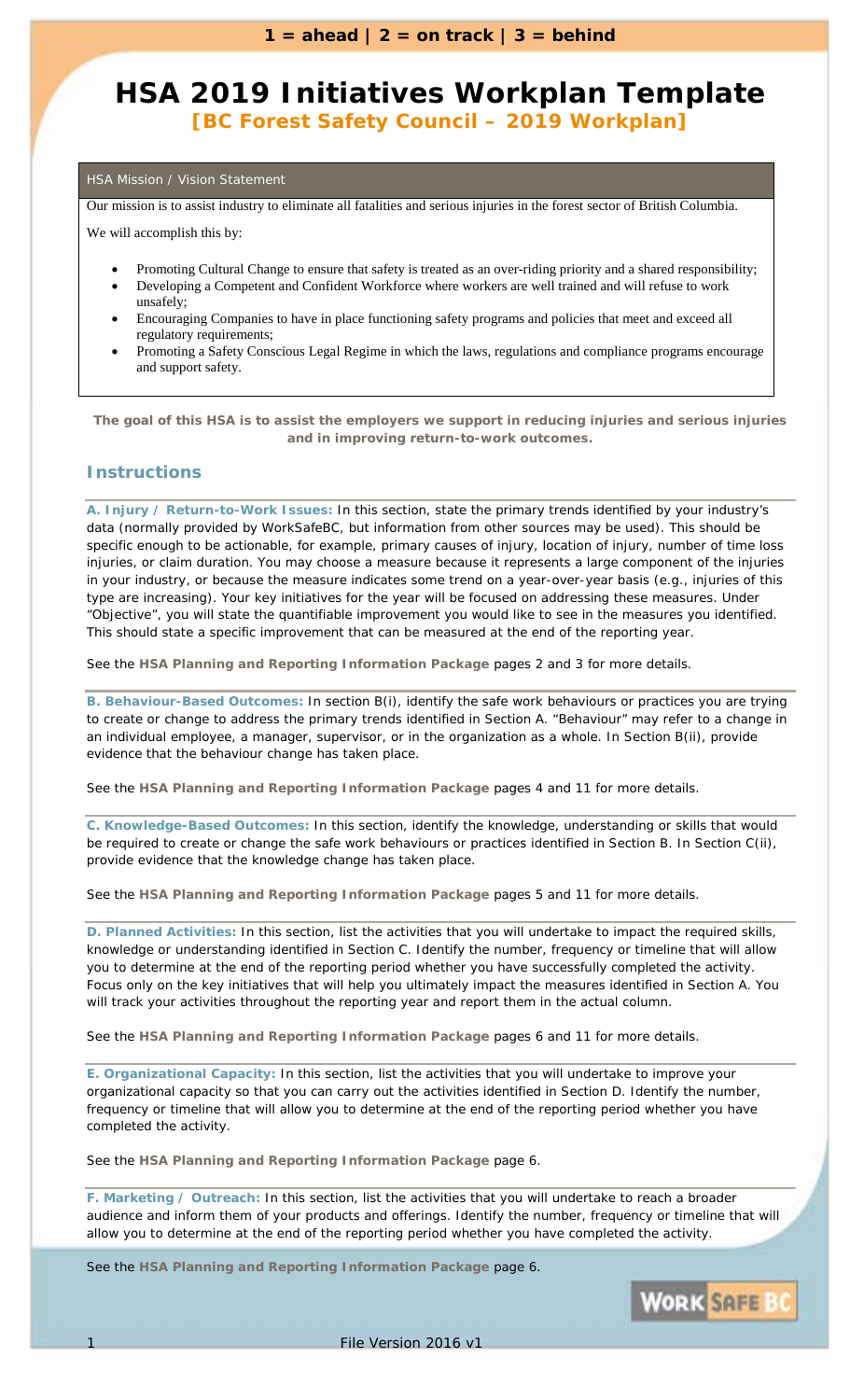### $1 = \text{ahead} \mid 2 = \text{on track} \mid 3 = \text{behind}$

### **Project Title: COR and SAFE Companies**

**Project** 

**Goal/Expectation:** BCFSC will develop and deliver quality OHS and COR training and education services including the provision and management of the COR program and industry pre-qualification certification.

#### **Initiative 1 — COR and SAFE Companies Program Certifications Activity Inputs Budget Time Frame Responsible Anticipated Outputs Progress Reporting**  Engage employers to become certified. • Program funding • COR Admin and Safety Advisors Jan-Dec '19 (ongoing) COR Admin. staff and Advisors New COR and SAFE Companies Certifications: o 350 New registrations o 200 New **Certifications 1 296**  registrations **406** new certifications

### **Measurement and Evaluation**

| <b>Outcome Indicators</b>                                                                   | <b>Data Collection</b>                                        | <b>Time Lines</b>        | <b>Evaluation Results</b>                                                 |
|---------------------------------------------------------------------------------------------|---------------------------------------------------------------|--------------------------|---------------------------------------------------------------------------|
| Net increase of 200<br>companies participating<br>in the COR and SAFE<br>Companies Program. | Number of new COR<br>and SAFE<br>Companies<br>certifications. | Jan-Dec '19<br>(ongoing) | Increased number of new<br>certifications as this counts size<br>changes. |

### **Project Title: COR and SAFE Companies**

### **Initiative 2 — COR and SAFE Companies (Quality Assurance)**

| <b>Activity</b>                                                                                                                                                                                                              | <b>Inputs</b>                                                                          | <b>Budget</b> | <b>Time</b><br>Frame    | <b>Responsibl</b><br>$\mathbf e$    | <b>Anticipated</b><br><b>Outputs</b>                                                                                                                                                                                   | <b>Progress</b><br><b>Reporting</b> |
|------------------------------------------------------------------------------------------------------------------------------------------------------------------------------------------------------------------------------|----------------------------------------------------------------------------------------|---------------|-------------------------|-------------------------------------|------------------------------------------------------------------------------------------------------------------------------------------------------------------------------------------------------------------------|-------------------------------------|
| Complete<br>desktop<br>audit reviews<br>and conduct<br>onsite<br>verification<br>audits, in<br>accordance<br>with the COR<br>Program<br><b>Standards</b><br>and<br><b>Guidelines</b><br>and SAFE<br>Companies<br>Guidelines. | • Program<br>funding<br>$\cdot$ COR<br>Advisors<br>Consultants<br>• WorkSafeBC<br>data |               | Jan-Dec'19<br>(ongoing) | COR Admin.<br>staff and<br>Advisors | $\cdot$ *350<br>Verification<br><b>Audits</b><br>completed of<br>COR and SAFE<br>Certified<br>Companies<br>including:<br>WIVA Audits as<br>$\bullet$<br>determined by<br>WorkSafeBC<br>*COR and HSA<br>shared activity | 406<br>completed                    |

### **Measurement and Evaluation**

| <b>Outcome Indicators</b>                                                                                                           | <b>Data Collection</b>                            | <b>Time Lines</b>        | <b>Evaluation Results</b>              |  |
|-------------------------------------------------------------------------------------------------------------------------------------|---------------------------------------------------|--------------------------|----------------------------------------|--|
| · Successful employer<br>interactions as determined by<br>subjective evaluation of safety<br>advisor<br>• Increased adoption of OHS | Number of<br>verification<br>audits<br>Turnaround | Jan-Dec '19<br>(ongoing) | 406 completed (Includes 22<br>WIVA's.) |  |
| practices by selected<br>employers                                                                                                  | time for audit<br>review                          |                          |                                        |  |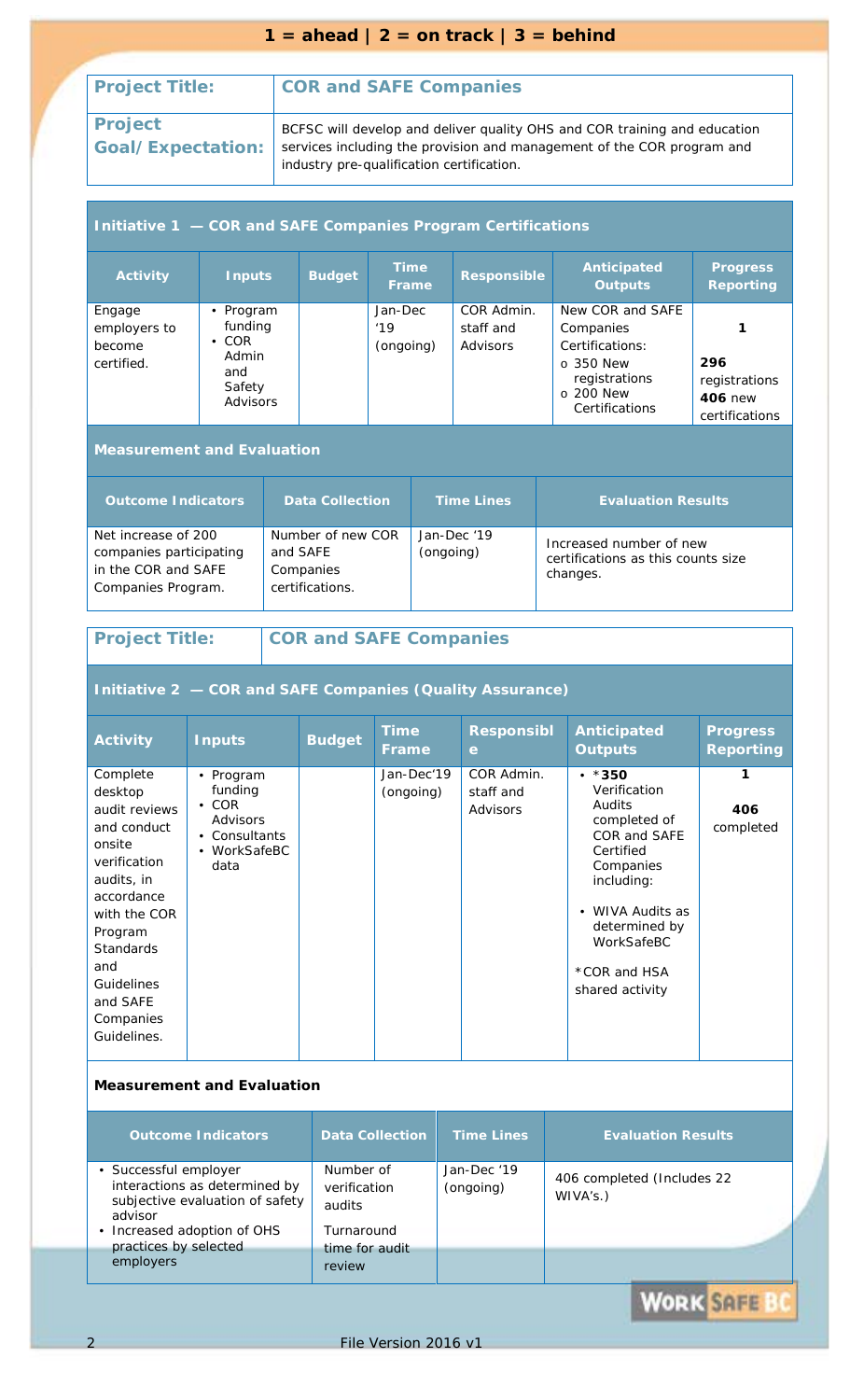| $1 =$ ahead $2 =$ on track $3 =$ behind                                                                                                                                                                                                                                                                                                    |                                                                                                                                     |  |                         |                         |                                                                                                                                                                    |  |                                                                                                                                                                           |                                                                                                                        |
|--------------------------------------------------------------------------------------------------------------------------------------------------------------------------------------------------------------------------------------------------------------------------------------------------------------------------------------------|-------------------------------------------------------------------------------------------------------------------------------------|--|-------------------------|-------------------------|--------------------------------------------------------------------------------------------------------------------------------------------------------------------|--|---------------------------------------------------------------------------------------------------------------------------------------------------------------------------|------------------------------------------------------------------------------------------------------------------------|
| <b>Project Title:</b><br><b>COR and SAFE Companies</b>                                                                                                                                                                                                                                                                                     |                                                                                                                                     |  |                         |                         |                                                                                                                                                                    |  |                                                                                                                                                                           |                                                                                                                        |
|                                                                                                                                                                                                                                                                                                                                            |                                                                                                                                     |  |                         |                         |                                                                                                                                                                    |  | Initiative 3 - COR & SAFE Companies Auditor (Initial Certification) Training                                                                                              |                                                                                                                        |
| <b>Activity</b>                                                                                                                                                                                                                                                                                                                            | <b>Inputs</b>                                                                                                                       |  | <b>Budget</b>           | <b>Time</b><br>Frame    | <b>Responsible</b>                                                                                                                                                 |  | Anticipated<br><b>Outputs</b>                                                                                                                                             | <b>Progress</b><br><b>Reporting</b>                                                                                    |
| • Deliver initial<br>COR and<br><b>SAFE</b><br>Companies<br>Auditor<br>Certification<br>training for<br>external and<br>internal<br>auditors<br>• Develop<br>Online<br>training for<br><b>IOO</b> Initial<br>Training<br>• Update Large<br>and SEOHS<br>training with<br>new online<br>reporting for<br><b>SAFE</b><br>Companies<br>Audits | • Program<br>funding<br>• COR Advisor<br>$\bullet$ SCAC<br>• Consultant<br><b>Trainers</b><br>• Contracted<br>content<br>developers |  | \$45k                   | Jan-Dec'19<br>(ongoing) | Training<br>Manager<br>Director<br><b>SAFE</b><br>Companies                                                                                                        |  | • 30 (Large<br>Employer)<br>Trained &<br>Certified as<br>Internal<br>Auditors<br>■ 350 (Small<br>Employer /<br>Owner<br>Operator)<br>Certified as<br>Internal<br>Auditors | 1<br>35 Auditors<br>Trained &<br>Certified (34<br>internal and<br>1 external)<br>408 Small<br>(91100)<br>317<br>SEOHS) |
| <b>Measurement and Evaluation</b>                                                                                                                                                                                                                                                                                                          |                                                                                                                                     |  |                         |                         |                                                                                                                                                                    |  |                                                                                                                                                                           |                                                                                                                        |
|                                                                                                                                                                                                                                                                                                                                            | <b>Outcome Indicators</b>                                                                                                           |  | <b>Data Collection</b>  | <b>Time Lines</b>       |                                                                                                                                                                    |  | <b>Evaluation Results</b>                                                                                                                                                 |                                                                                                                        |
| • Number of<br>• Increased<br>understanding of COR<br>participants<br>and SAFE Companies<br>audit tools and policy<br>and procedures related<br>to the audit process<br>• Improved auditor<br>performance<br>• Consistent application<br>of COR and SAFE                                                                                   |                                                                                                                                     |  | Jan-Dec'19<br>(ongoing) |                         | Updating SEOHS online training on<br>hold until we know what the changes<br>are for the COR program.<br>IOO online training targeted for<br>release end of Q1-2020 |  |                                                                                                                                                                           |                                                                                                                        |

# WORK SAFE BC

Companies auditing tools, policies and procedures across participating employers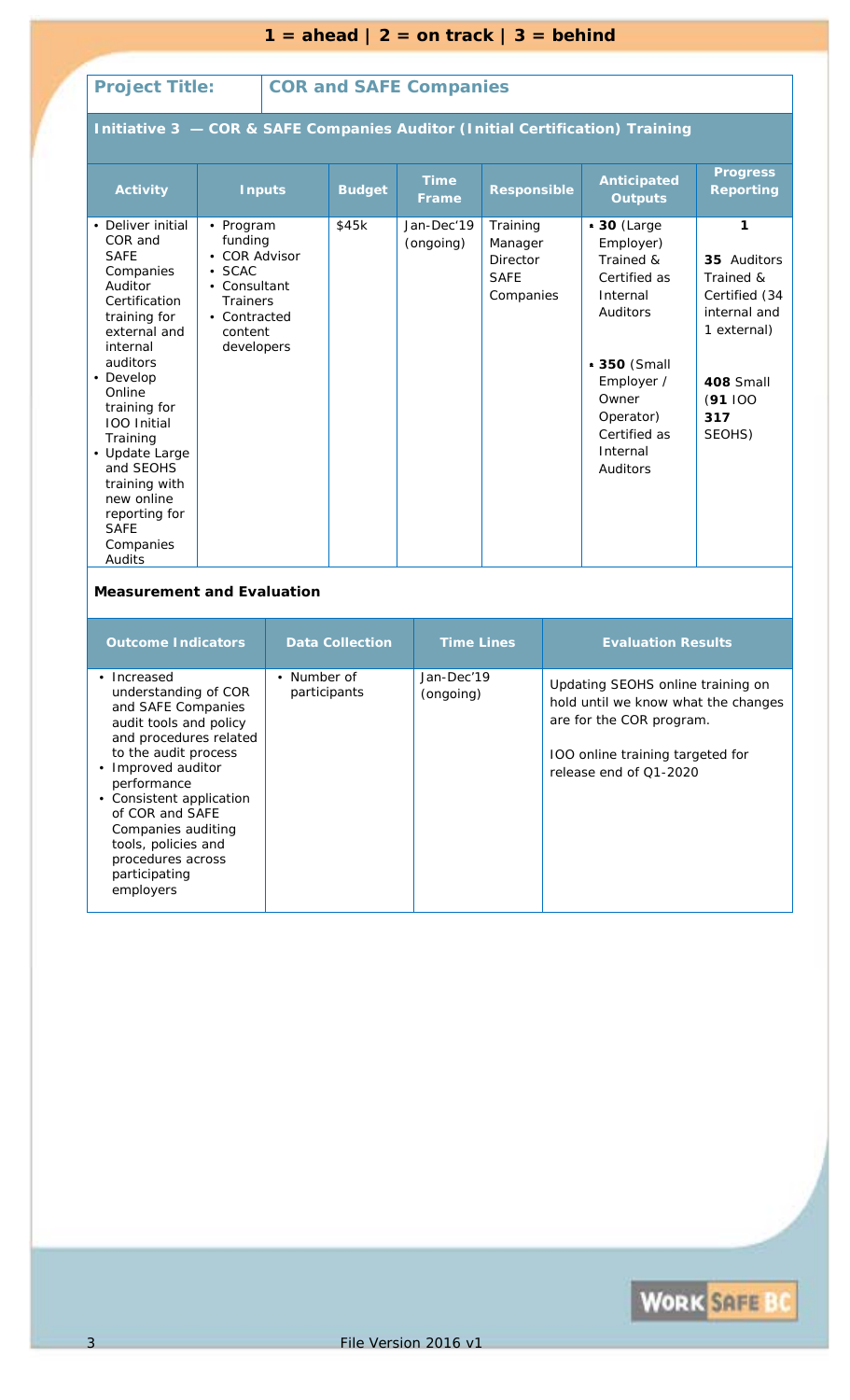|                                                                                                                                                                                                                                                                       |                                                    |                                                                     |               |           | $1 =$ ahead $2 =$ on track $3 =$ behind                                             |                                       |                                                                                                                                                                       |                                                                                                      |                                                                                                   |
|-----------------------------------------------------------------------------------------------------------------------------------------------------------------------------------------------------------------------------------------------------------------------|----------------------------------------------------|---------------------------------------------------------------------|---------------|-----------|-------------------------------------------------------------------------------------|---------------------------------------|-----------------------------------------------------------------------------------------------------------------------------------------------------------------------|------------------------------------------------------------------------------------------------------|---------------------------------------------------------------------------------------------------|
| <b>Project Title:</b><br><b>COR and SAFE Companies</b>                                                                                                                                                                                                                |                                                    |                                                                     |               |           |                                                                                     |                                       |                                                                                                                                                                       |                                                                                                      |                                                                                                   |
| Initiative 4 - COR Auditor (Refresher/Recertification) Training                                                                                                                                                                                                       |                                                    |                                                                     |               |           |                                                                                     |                                       |                                                                                                                                                                       |                                                                                                      |                                                                                                   |
| <b>Activity</b>                                                                                                                                                                                                                                                       | <b>Inputs</b>                                      |                                                                     | <b>Budget</b> |           | <b>Time Frame</b>                                                                   |                                       | <b>Responsible</b>                                                                                                                                                    | <b>Anticipated</b><br><b>Outputs</b>                                                                 | <b>Progress</b><br><b>Reporting</b>                                                               |
| • Update<br>COR<br>refresher<br>training to<br>online<br>capabilities<br>to enable<br>auditors to<br>easier<br>maintain<br>their<br>certification<br>in<br>accordance<br>with the<br><b>COR</b><br>Standard<br>and<br>Guidelines<br><b>Measurement and Evaluation</b> | • COR Advisors<br>$\bullet$ SCAC<br>• Consultants  |                                                                     | \$25k         | (ongoing) | Jan-Dec'19                                                                          | Training<br>Manager                   |                                                                                                                                                                       | • 238 (Small<br>Employer /<br>Owner<br>Operator)<br>Internal<br>Auditors<br>trained &<br>recertified | 1<br>280<br>trained:<br>(57100)<br>223<br>SEOHS)                                                  |
| <b>Outcome Indicators</b>                                                                                                                                                                                                                                             |                                                    |                                                                     |               |           | <b>Time Lines</b>                                                                   |                                       |                                                                                                                                                                       | <b>Evaluation Results</b>                                                                            |                                                                                                   |
| • Auditors keep current<br>on auditing quality<br>standards and audit<br>instrument                                                                                                                                                                                   |                                                    | <b>Data Collection</b><br>• Number of<br>auditors re-<br>certifying |               |           | Jan-Dec'19<br>(ongoing)                                                             |                                       | Seeing increased number of<br>employers taking recertification<br>training with online availability.<br>Online offering for IOO training will<br>be available Q2 2020 |                                                                                                      |                                                                                                   |
| <b>Project Title:</b>                                                                                                                                                                                                                                                 |                                                    |                                                                     |               |           | <b>COR and SAFE Companies</b>                                                       |                                       |                                                                                                                                                                       |                                                                                                      |                                                                                                   |
|                                                                                                                                                                                                                                                                       |                                                    |                                                                     |               |           |                                                                                     |                                       |                                                                                                                                                                       | Initiative 5 - COR Audit program updates (Communication of COR program changes)                      |                                                                                                   |
| <b>Activity</b>                                                                                                                                                                                                                                                       |                                                    | <b>Inputs</b>                                                       | <b>Budget</b> |           | <b>Time Frame</b>                                                                   |                                       | <b>Responsible</b>                                                                                                                                                    | <b>Anticipated</b><br><b>Outputs</b>                                                                 | <b>Progress</b><br><b>Reporting</b>                                                               |
| • Conduct a<br>series of<br>regional 25<br>SAFE Co.<br>town hall<br>meetings to<br>review<br>changes to<br>COR program<br>• Provide<br>materials and<br>resources for<br><b>SAFE</b><br>Companies to<br>understand<br>COR program<br>changes                          | $\cdot$ COR<br>Advisors<br>· SCAC<br>• Consultants |                                                                     | \$30k         |           | Jan-Dec'19<br>(contingent on<br>timing of<br><b>WSBC COR</b><br>program<br>changes) | Director,<br><b>SAFE</b><br>Companies |                                                                                                                                                                       | $\cdot$ 25 Town<br>Halls with<br>prior<br>marketing<br>and<br>outreach to<br>Forestry<br>industry    | Note:<br>This item<br>was<br>contingent<br>on WSBC<br>completing<br>the COR<br>program<br>review. |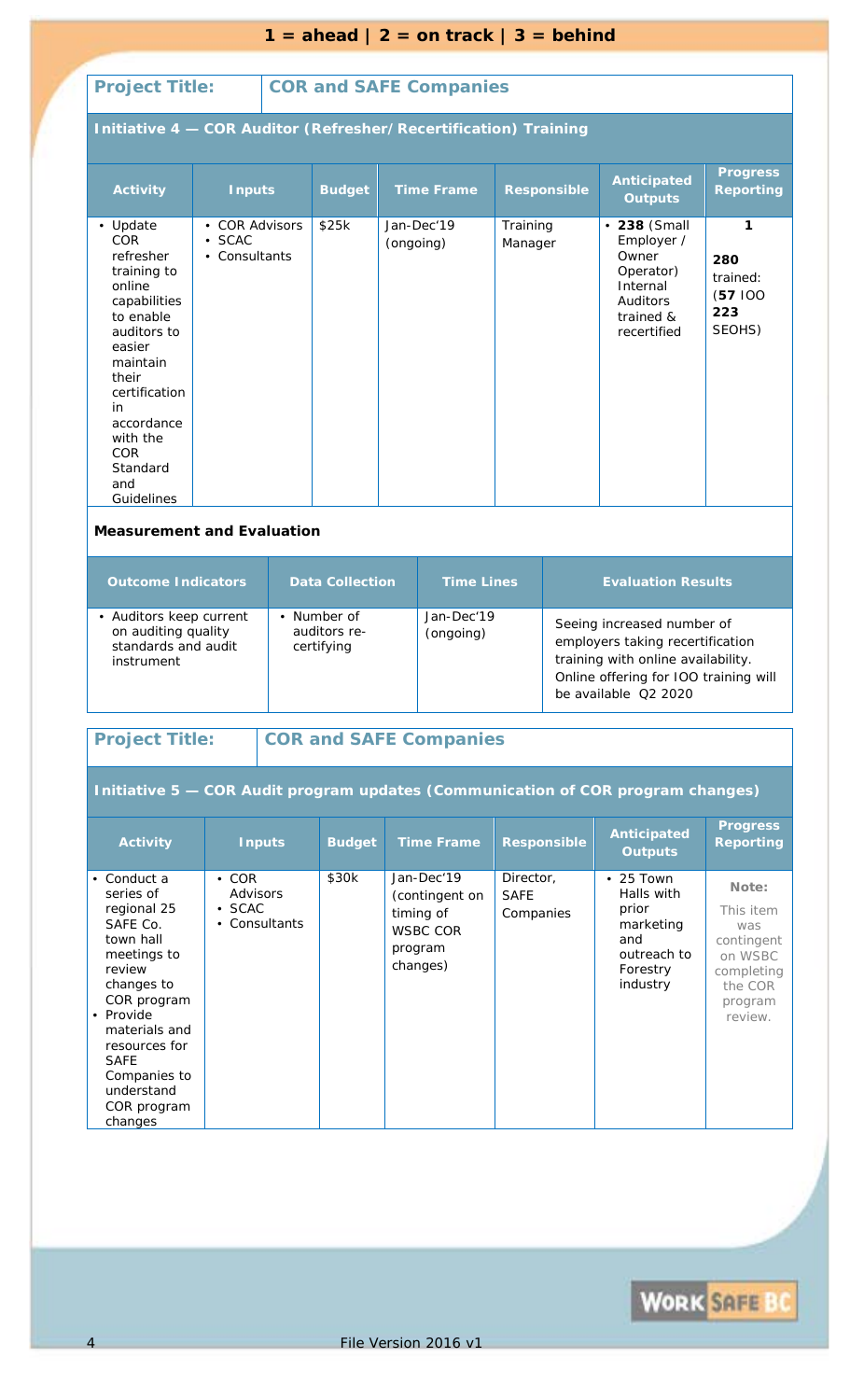### **Measurement and Evaluation**

| <b>Outcome Indicators</b>                                                                 | <b>Data Collection</b>                                                 | <b>Time Lines</b> | <b>Evaluation Results</b>                                                   |
|-------------------------------------------------------------------------------------------|------------------------------------------------------------------------|-------------------|-----------------------------------------------------------------------------|
| • COR Certificate<br>holders and SAFE<br>Companies<br>understanding<br>changes to program | • Number of Town<br>Halls conducted<br>and attendees<br>taking courses | Jan-Dec'19        | The COR program and practices<br>update is still underway at<br>WorkSafeBC. |

### **Project Title: COR and SAFE Companies**

### **Initiative 6 — COR & SAFE Companies (Process Efficiency Improvements)**

| <b>Activity</b>                                                                                | <b>Inputs</b>                                      | <b>Budget</b> | <b>Time</b><br><b>Frame</b> | <b>Responsible</b>                      | Anticipated<br><b>Outputs</b>                                                         | <b>Progress</b><br><b>Reporting</b> |  |  |
|------------------------------------------------------------------------------------------------|----------------------------------------------------|---------------|-----------------------------|-----------------------------------------|---------------------------------------------------------------------------------------|-------------------------------------|--|--|
| • Industry<br>uptake on<br>online SAFE<br>Companies/<br><b>COR Audit</b><br>submission<br>tool | • Program funding<br>• COR Advisors<br>• HSA Staff | \$21k         | Jan-<br>Dec'19<br>(ongoing) | • Director,<br><b>SAFE</b><br>Companies | • 50% of current<br>emailed<br>submissions<br>come in<br>through new<br>ITrak systems | 3                                   |  |  |
|                                                                                                | <b>Measurement and Evaluation</b>                  |               |                             |                                         |                                                                                       |                                     |  |  |

| <b>Outcome Indicators</b>                                                                     | <b>Data Collection</b>                                            | <b>Time Lines</b>       | <b>Evaluation Results</b>                                                                                                                                                                                                                  |
|-----------------------------------------------------------------------------------------------|-------------------------------------------------------------------|-------------------------|--------------------------------------------------------------------------------------------------------------------------------------------------------------------------------------------------------------------------------------------|
| • Streamlined audit<br>submission process and<br>enhanced self-serve<br>systems for employers | Reduced Audit<br>review times from<br>submission to<br>completion | Jan-Dec'19<br>(ongoing) | In testing phase for all audit forms,<br>and have gone through the first round<br>of user acceptance testing. System<br>targeted to be available later in early<br>2020 and roll-out to SAFE Companies<br>clients will go into Q2-Q3 2020. |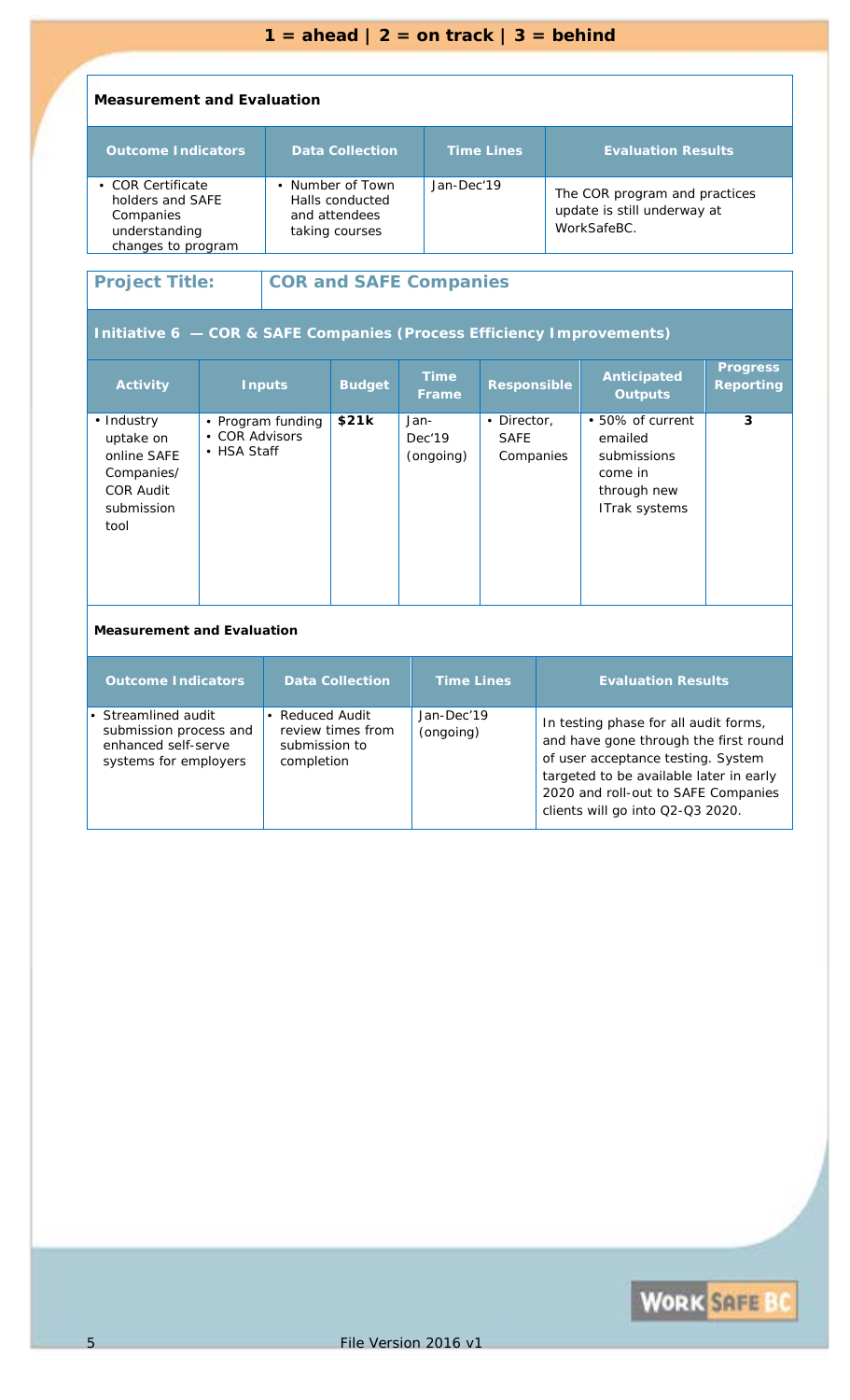|                                                                                                                                                                               | $1 =$ ahead $2 =$ on track $3 =$ behind |                                                                                 |               |                               |                                              |                                                                                                                                                  |                                     |  |
|-------------------------------------------------------------------------------------------------------------------------------------------------------------------------------|-----------------------------------------|---------------------------------------------------------------------------------|---------------|-------------------------------|----------------------------------------------|--------------------------------------------------------------------------------------------------------------------------------------------------|-------------------------------------|--|
|                                                                                                                                                                               |                                         |                                                                                 |               |                               |                                              |                                                                                                                                                  |                                     |  |
| <b>Project Title:</b>                                                                                                                                                         |                                         |                                                                                 |               | <b>COR and SAFE Companies</b> |                                              |                                                                                                                                                  |                                     |  |
| Initiative 7 - Forest Industry Forum                                                                                                                                          |                                         |                                                                                 |               |                               |                                              |                                                                                                                                                  |                                     |  |
| <b>Activity</b>                                                                                                                                                               |                                         | <b>Inputs</b>                                                                   | <b>Budget</b> | <b>Time</b><br><b>Frame</b>   | <b>Responsible</b>                           | <b>Anticipated</b><br><b>Outputs</b>                                                                                                             | <b>Progress</b><br><b>Reporting</b> |  |
| Continue to<br>Provide<br>governance<br>and support<br>for Forestry<br>Industry<br>Forum and<br>Working<br>Groups for<br>Manufacturing<br>And<br>Harvesting<br><b>Sectors</b> | $\bullet$<br>Industry<br>$\bullet$      | • Program funding<br><b>BCFSC Staff</b><br><b>WSBC Staff</b><br>Representatives | \$5k          | Jan-Dec'19<br>(ongoing)       | CEO,<br>Director<br><b>SAFE</b><br>Companies | 4 Quarterly<br>meetings for<br>Manufacturin<br>q and<br>Harvesting,<br>Working<br>groups; 1<br>Harvesting<br>Forum, 1<br>Manufacturin<br>g Forum | 1                                   |  |
| <b>Measurement and Evaluation</b>                                                                                                                                             |                                         |                                                                                 |               |                               |                                              |                                                                                                                                                  |                                     |  |

| <b>Outcome Indicators</b>                                                                                                                                                            | <b>Data Collection</b>                                                     | <b>Time Lines</b>       | <b>Evaluation Results</b>                                                                               |
|--------------------------------------------------------------------------------------------------------------------------------------------------------------------------------------|----------------------------------------------------------------------------|-------------------------|---------------------------------------------------------------------------------------------------------|
| • Increased stakeholder<br>engagement<br>• Improved<br>collaboration and<br>consultations for<br>policy development<br>and high risk strategy<br>between industry and<br><b>WSBC</b> | • $#$ of meetings<br>conducted<br>• $#$ of people<br>attending<br>meetings | Jan-Dec'19<br>(ongoing) | 4 Manufacturing Technical<br>Working Group meetings<br>4 Harvesting Technical Working<br>Group meetings |

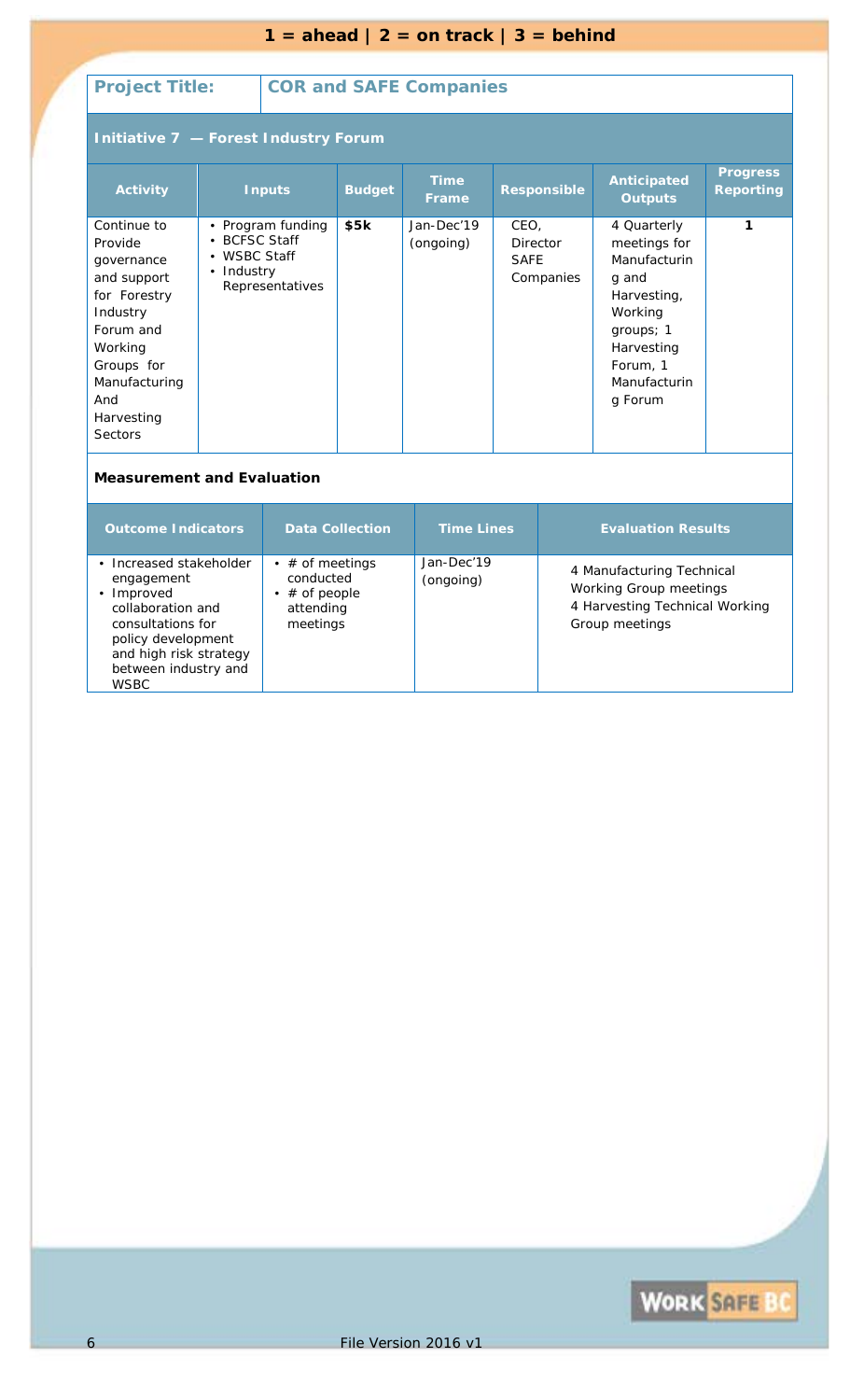| $1 =$ ahead $2 =$ on track $3 =$ behind                                                    |                |                                                                                                                                               |  |  |  |  |  |
|--------------------------------------------------------------------------------------------|----------------|-----------------------------------------------------------------------------------------------------------------------------------------------|--|--|--|--|--|
|                                                                                            |                |                                                                                                                                               |  |  |  |  |  |
| <b>Project Title:</b>                                                                      | <b>Falling</b> |                                                                                                                                               |  |  |  |  |  |
|                                                                                            |                | Initiative #1: Integration and Anchoring of the New Falling and Bucking                                                                       |  |  |  |  |  |
| <b>Competency Based Standard</b>                                                           |                |                                                                                                                                               |  |  |  |  |  |
|                                                                                            |                |                                                                                                                                               |  |  |  |  |  |
|                                                                                            |                | A. Injury / Return-to-Work Issues (HSA Planning and Reporting Information Package pages 2 and 3)                                              |  |  |  |  |  |
| set the following objectives:                                                              |                | A. Using data and information from the industry, we have identified the primary trends within our industry and                                |  |  |  |  |  |
| Integrating and anchoring the new falling and<br>bucking competency based standards within |                | Provide support to fallers, falling supervisors and their<br>companies to:                                                                    |  |  |  |  |  |
| Industry by working closely with fallers, falling<br>supervisors and their companies.      |                | Understand the new falling and bucking competency based<br>system                                                                             |  |  |  |  |  |
|                                                                                            |                | Understand how the new falling and bucking competency<br>based system works operationally                                                     |  |  |  |  |  |
|                                                                                            |                | Use ITrak, an electronic reporting system, to complete the<br>training reports providing evidence for faller qualification<br>(certification) |  |  |  |  |  |

*(Add additional rows as required)*

**B. Behaviour-Based Outcomes** (**HSA Planning and Reporting Information Package** pages 4 and 11)

| B (i) To meet those objectives, workplace health<br>and safety behaviours and/or return-to-work<br>practices need to change in the following ways:                                                                                                                                                   | Mentor and support fallers, falling supervisors and<br>their companies to implement the new competency<br>based falling and bucking system into their<br>everyday operations. |
|------------------------------------------------------------------------------------------------------------------------------------------------------------------------------------------------------------------------------------------------------------------------------------------------------|-------------------------------------------------------------------------------------------------------------------------------------------------------------------------------|
| B (ii) [To be completed at the end of the reporting<br>year cycle]; Provide evidence that the changes<br>described in B(i) took place by the end of the<br>reporting year. This may be done through surveys,<br>job site visits, interviews, audits, or any other<br>method you feel is appropriate. | As the competency based system is still to be<br>reviewed and approved by WorkSafeBC, mentoring<br>and support for industry is not yet required.                              |
| B (iii) [For WSBC use only]                                                                                                                                                                                                                                                                          |                                                                                                                                                                               |

**C. Knowledge-Based Outcomes** (**HSA Planning and Reporting Information Package** pages 5 and 11)

| C (i) This requires knowledge, understanding or<br>skills to be changed in the following ways:                                                                                                                                                                                                                      | Mentor and train fallers, falling supervisors and<br>their companies to use ITrak to complete their<br>training reports when training new faller trainees. |
|---------------------------------------------------------------------------------------------------------------------------------------------------------------------------------------------------------------------------------------------------------------------------------------------------------------------|------------------------------------------------------------------------------------------------------------------------------------------------------------|
| $C$ (ii) $T$ o be completed at the end of the reporting<br>year cycle]; Provide evidence that the changes<br>described in C(i) took place by the end of the<br>reporting year. This may be done through surveys,<br>post-session testing, focus groups, interviews, or<br>any other method you feel is appropriate. | As the competency based system is still to be<br>reviewed and approved by WorkSafeBC, iTrak has<br>not yet been introduced to industry.                    |
| C (iii) [For WSBC use only]                                                                                                                                                                                                                                                                                         |                                                                                                                                                            |

| D (i) Therefore, we will undertake the following activities: |                                                                  |                                      |                                                                                                                                                         |  |
|--------------------------------------------------------------|------------------------------------------------------------------|--------------------------------------|---------------------------------------------------------------------------------------------------------------------------------------------------------|--|
| Activity                                                     | Description                                                      | Number / frequency / timeline        |                                                                                                                                                         |  |
|                                                              |                                                                  | Planned                              | D(ii) Actual                                                                                                                                            |  |
| Communication                                                | Communicate the new<br>competency based<br>standard to Industry. | Completed by<br>December 31,<br>2019 | The revised standard<br>was submitted to WSBC<br>in July, 2019.<br>Implementation of<br>activities has been<br>delayed pending WSBC<br>review/approval. |  |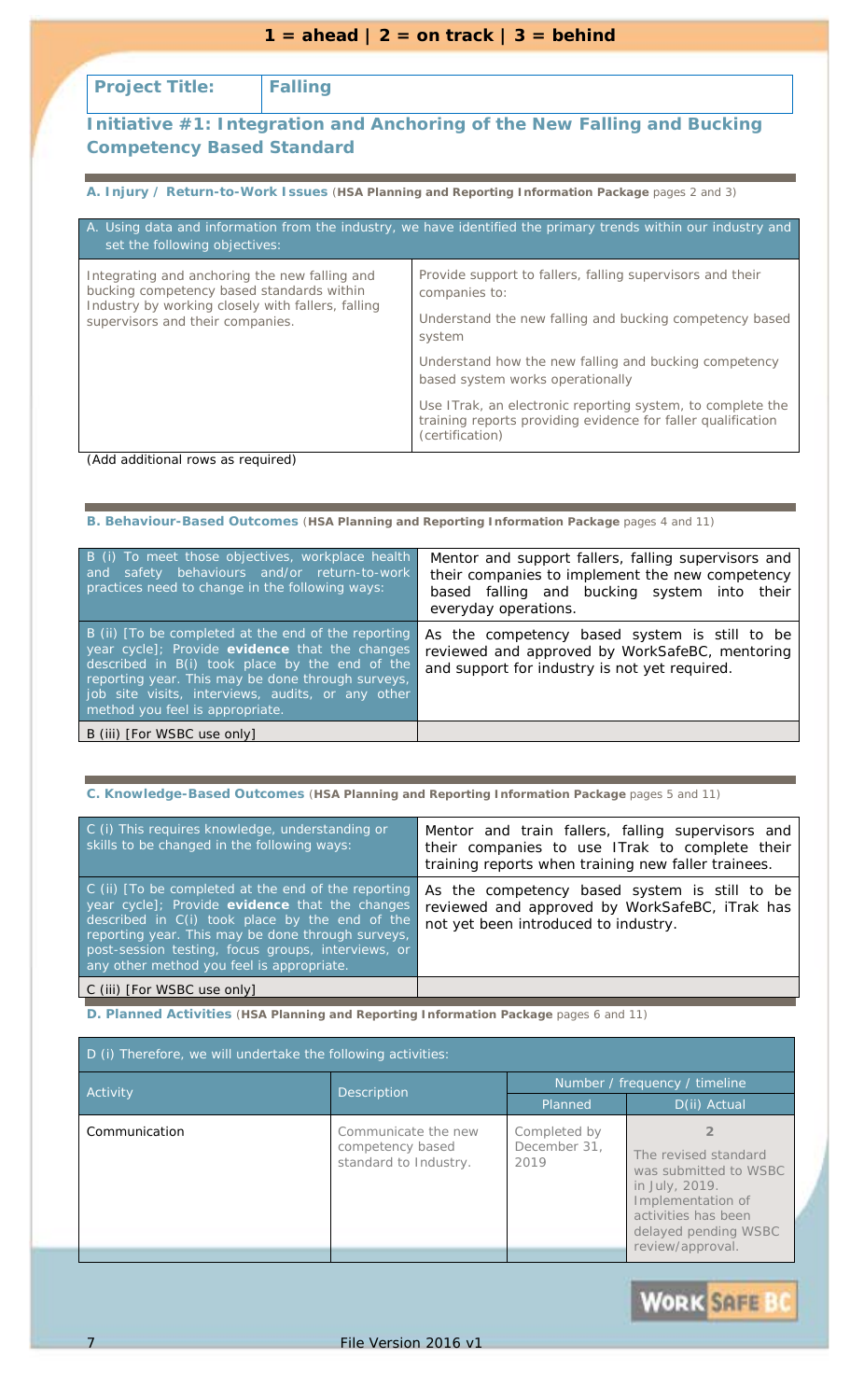| Introduction and mentorship - ITrak | Introduce and mentor<br>industry using ITrak to<br>complete their training<br>records on new faller<br>trainees | Ongoing | The revised standard<br>was submitted to WSBC<br>in July, 2019.<br>Implementation of<br>activities has been<br>delayed pending WSBC<br>review/approval. |
|-------------------------------------|-----------------------------------------------------------------------------------------------------------------|---------|---------------------------------------------------------------------------------------------------------------------------------------------------------|
| Mentoring and ongoing support       | Provide mentoring and<br>ongoing support to<br><b>Falling</b> Supervisors<br>and their companies.               | Ongoing | The revised standard<br>was submitted to WSBC<br>in July, 2019.<br>Implementation of<br>activities has been<br>delayed pending WSBC<br>review/approval. |

*(Add additional rows as required)*

| D (iii) [For WSBC use only] |  |
|-----------------------------|--|
| Click here to enter text.   |  |

*Add additional initiatives as required using the same template.*

**E. Organizational Capacity** (**HSA Planning and Reporting Information Package** page 7)

### **To support us in providing the activities outlined in these initiatives, we will undertake the following activities designed to increase our organizational capacity:**

| (E) Activity                       | <b>Description</b>                                                                                                                                                                                  | Number / frequency                                            |
|------------------------------------|-----------------------------------------------------------------------------------------------------------------------------------------------------------------------------------------------------|---------------------------------------------------------------|
| BCFSC staff to work with Industry  | Mentor and support fallers, falling<br>supervisors and their companies with<br>the implementation of the New Falling<br>and Bucking Competency Based<br>Standards.<br>Utilize existing BCFSC staff. | As required to meet the<br>objective by December<br>31, 2019. |
| (Add additional route as required) |                                                                                                                                                                                                     |                                                               |

*(Add additional rows as required)*

**F. Marketing / Outreach Activities** (**HSA Planning and Reporting Information Package** page 7)

#### **To reach a broader audience within our industry, we will undertake the following marketing / outreach activities:**

| (F) Activity | Description                                                                                                                                                             | Number / frequency                                            |
|--------------|-------------------------------------------------------------------------------------------------------------------------------------------------------------------------|---------------------------------------------------------------|
| Outreach     | Engagement with Industry through face<br>to face meetings to communicate the<br>new Falling and Bucking Competency<br><b>Based Standards and assessment</b><br>process. | As required to meet the<br>objective by December<br>31, 2019. |
|              | Introduction of ITrak to Industry<br>through requested meetings with those<br>companies taking on new faller<br>trainees.                                               |                                                               |

*(Add additional rows as required)*

### F (ii) [For WSBC use only]

*Click here to enter text.*

### **G. Overall Assessment**

### G (ii) [For WSBC use only]

*Click here to enter text.*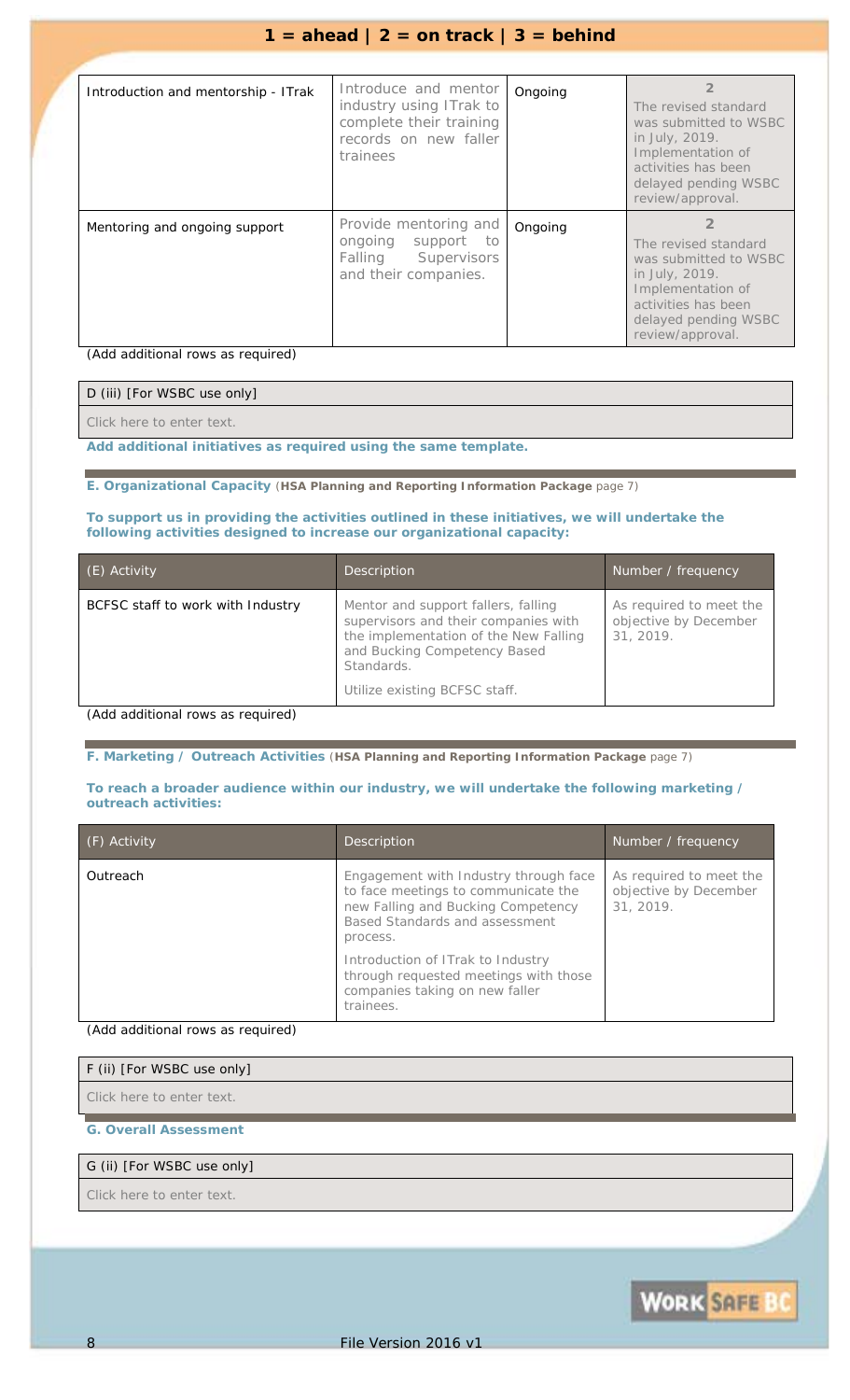| $1 =$ ahead $2 =$ on track $3 =$ behind                                                                                                                                                  |                                                                                                                              |                                                                                                                 |  |
|------------------------------------------------------------------------------------------------------------------------------------------------------------------------------------------|------------------------------------------------------------------------------------------------------------------------------|-----------------------------------------------------------------------------------------------------------------|--|
|                                                                                                                                                                                          |                                                                                                                              |                                                                                                                 |  |
| <b>Project Title:</b>                                                                                                                                                                    | <b>Falling</b>                                                                                                               |                                                                                                                 |  |
|                                                                                                                                                                                          | <b>Supervisor Qualification (Certification)</b>                                                                              | Initiative #2: Develop the Framework and Implement Certified Falling                                            |  |
|                                                                                                                                                                                          |                                                                                                                              | A. Injury / Return-to-Work Issues (HSA Planning and Reporting Information Package pages 2 and 3)                |  |
| set the following objectives:                                                                                                                                                            |                                                                                                                              | A. Using data and information from the industry, we have identified the primary trends within our industry and  |  |
|                                                                                                                                                                                          | Falling supervisors are increasingly facing new, unique and<br>challenging supervision situations in their work environment. | Work with industry supervisors to identify<br>what duties a falling supervisor can be<br>expected to carry out. |  |
| Develop and implement the new Certified Falling Supervisor<br>(CFS) competency based system within Industry by working<br>closely with fallers, falling supervisors and their companies. |                                                                                                                              | Identify when/if a falling supervisor can be<br>expected to fall while carrying out supervision<br>duties.      |  |
|                                                                                                                                                                                          |                                                                                                                              | Create resources to be used by falling<br>supervisors to support their role.                                    |  |
|                                                                                                                                                                                          |                                                                                                                              | Provide support to fallers, falling supervisors<br>and their companies to:                                      |  |
|                                                                                                                                                                                          |                                                                                                                              | Understand the new CFS competency based<br>system                                                               |  |
|                                                                                                                                                                                          |                                                                                                                              | Understand how the new CFS competency<br>based system works operationally                                       |  |

**B. Behaviour-Based Outcomes** (**HSA Planning and Reporting Information Package** pages 4 and 11)

| B (i) To meet those objectives, workplace health<br>and safety behaviours and/or return-to-work<br>practices need to change in the following ways:                                                                                                                                                   | Review of the current resources and applying those<br>to a Competency Based System with input from<br><i>industry.</i><br>Creation of learning resources and assessment<br>tools.<br>Addition of section to the Falling Supervisor Info<br>Flip to include section on falling supervision duties<br>under different conditions. |
|------------------------------------------------------------------------------------------------------------------------------------------------------------------------------------------------------------------------------------------------------------------------------------------------------|---------------------------------------------------------------------------------------------------------------------------------------------------------------------------------------------------------------------------------------------------------------------------------------------------------------------------------|
| B (ii) [To be completed at the end of the reporting<br>year cycle]; Provide evidence that the changes<br>described in B(i) took place by the end of the<br>reporting year. This may be done through surveys,<br>job site visits, interviews, audits, or any other<br>method you feel is appropriate. | This activity has been moved to 2020 as the focus<br>has been on the completion and approval of the<br>Faller competency based system.                                                                                                                                                                                          |
| B (iii) [For WSBC use only]                                                                                                                                                                                                                                                                          |                                                                                                                                                                                                                                                                                                                                 |

**C. Knowledge-Based Outcomes** (**HSA Planning and Reporting Information Package** pages 5 and 11)

| C (i) This requires knowledge, understanding or<br>skills to be changed in the following ways:                                                                                                                                                                                                                  | with<br>Current Falling supervisors are provided<br>opportunity to take part in Competency Based<br>System to pilot assessment tools. |
|-----------------------------------------------------------------------------------------------------------------------------------------------------------------------------------------------------------------------------------------------------------------------------------------------------------------|---------------------------------------------------------------------------------------------------------------------------------------|
| C (ii) [To be completed at the end of the reporting<br>year cycle]; Provide evidence that the changes<br>described in C(i) took place by the end of the<br>reporting year. This may be done through surveys,<br>post-session testing, focus groups, interviews, or<br>any other method you feel is appropriate. | This activity will take place in 2020 when the<br>competencies have been developed by industry.                                       |
| C (iii) [ <i>For WSBC use only</i> ]                                                                                                                                                                                                                                                                            |                                                                                                                                       |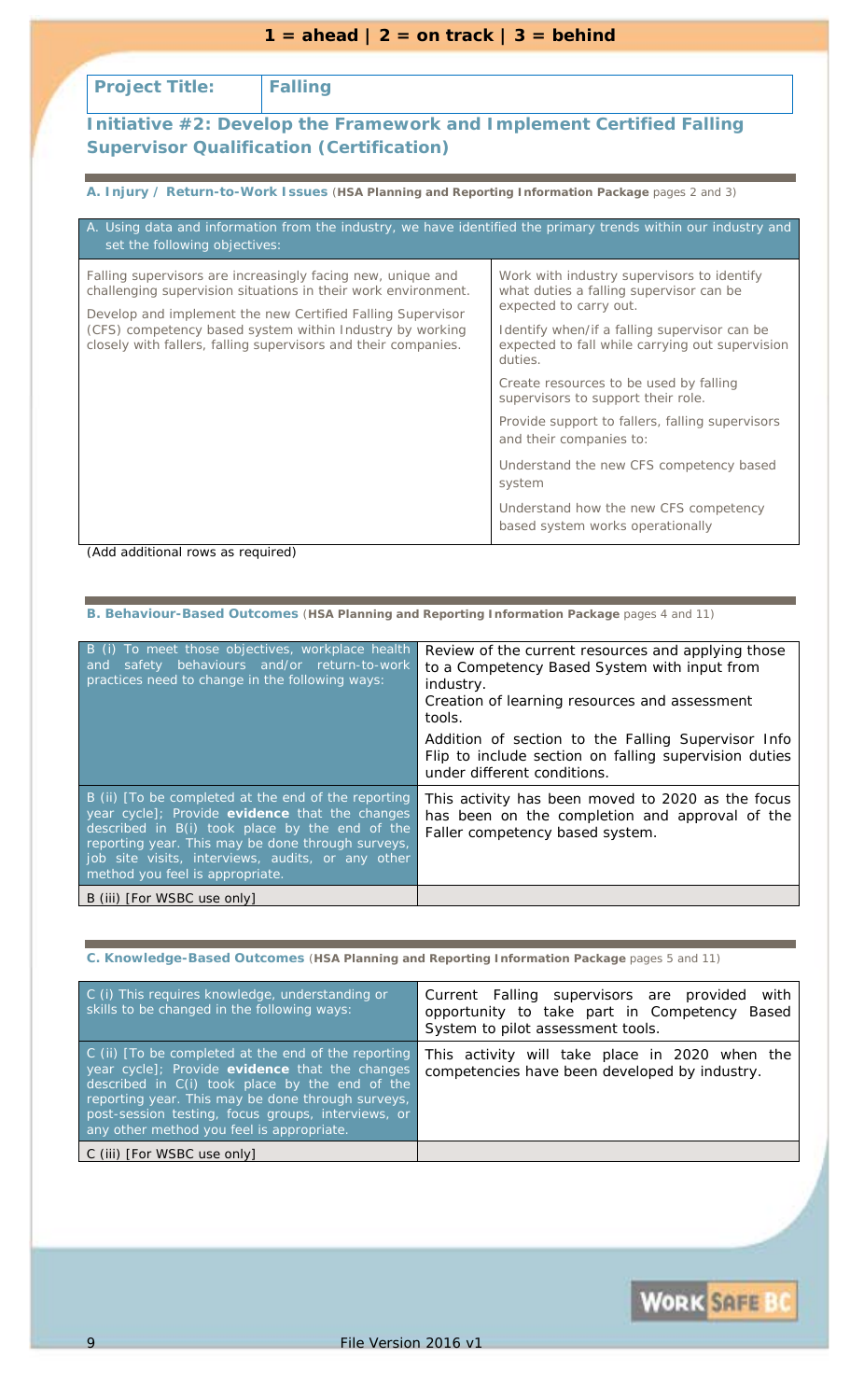### **D. Planned Activities** (**HSA Planning and Reporting Information Package** pages 6 and 11)

| D (i) Therefore, we will undertake the following activities: |                                                                                                                                                                                                                    |                                     |                                                                                                                                                          |
|--------------------------------------------------------------|--------------------------------------------------------------------------------------------------------------------------------------------------------------------------------------------------------------------|-------------------------------------|----------------------------------------------------------------------------------------------------------------------------------------------------------|
| <b>Activity</b>                                              | <b>Description</b>                                                                                                                                                                                                 | Number / frequency / timeline       |                                                                                                                                                          |
|                                                              |                                                                                                                                                                                                                    | Planned                             | D(ii) Actual                                                                                                                                             |
| Development Workshops (4)                                    | Work with current Certified<br><b>Falling Supervisors to identify</b><br>what duties are involved with<br>a CFS to build the Units of<br><b>Competency and Assessment</b><br>Tools. Contingent on AEST<br>funding. | Completed<br>by Dec $31$ ,<br>2019. | з<br>This workplan item<br>has been moved to<br>2020 as focus has<br>been entirely on the<br>completion of the<br>competency-based<br>system for Faller. |

*(Add additional rows as required)*

| D (iii) [For WSBC use only] |  |
|-----------------------------|--|
| Click here to enter text.   |  |

*Add additional initiatives as required using the same template.*

**E. Organizational Capacity** (**HSA Planning and Reporting Information Package** page 7)

### **To support us in providing the activities outlined in these initiatives, we will undertake the following activities designed to increase our organizational capacity:**

| Engage consultant to work with<br>As required to meet the<br>Consultant & BCFSC Staffing<br>Industry to build CFS Competency<br>objective by Dec 31,<br><b>Based System.</b><br>2019<br>Utilize existing BCFSC Staff | (E) Activity | Description | Number / frequency |
|----------------------------------------------------------------------------------------------------------------------------------------------------------------------------------------------------------------------|--------------|-------------|--------------------|
|                                                                                                                                                                                                                      |              |             |                    |

*(Add additional rows as required)*

**F. Marketing / Outreach Activities** (**HSA Planning and Reporting Information Package** page 7)

#### **To reach a broader audience within our industry, we will undertake the following marketing / outreach activities:**

| (F) Activity | <b>Description</b>                                                                               | Number / frequency                                      |
|--------------|--------------------------------------------------------------------------------------------------|---------------------------------------------------------|
| Outreach     | Work with and communicate to<br>Industry and the Falling Technical<br>Advisory Committee (FTAC). | As required to meet the<br>objective by Dec 31,<br>2019 |

*(Add additional rows as required)*

#### F (ii) [For WSBC use only]

*Click here to enter text.*

#### **G. Overall Assessment**

#### G (ii) [For WSBC use only]

*Click here to enter text.*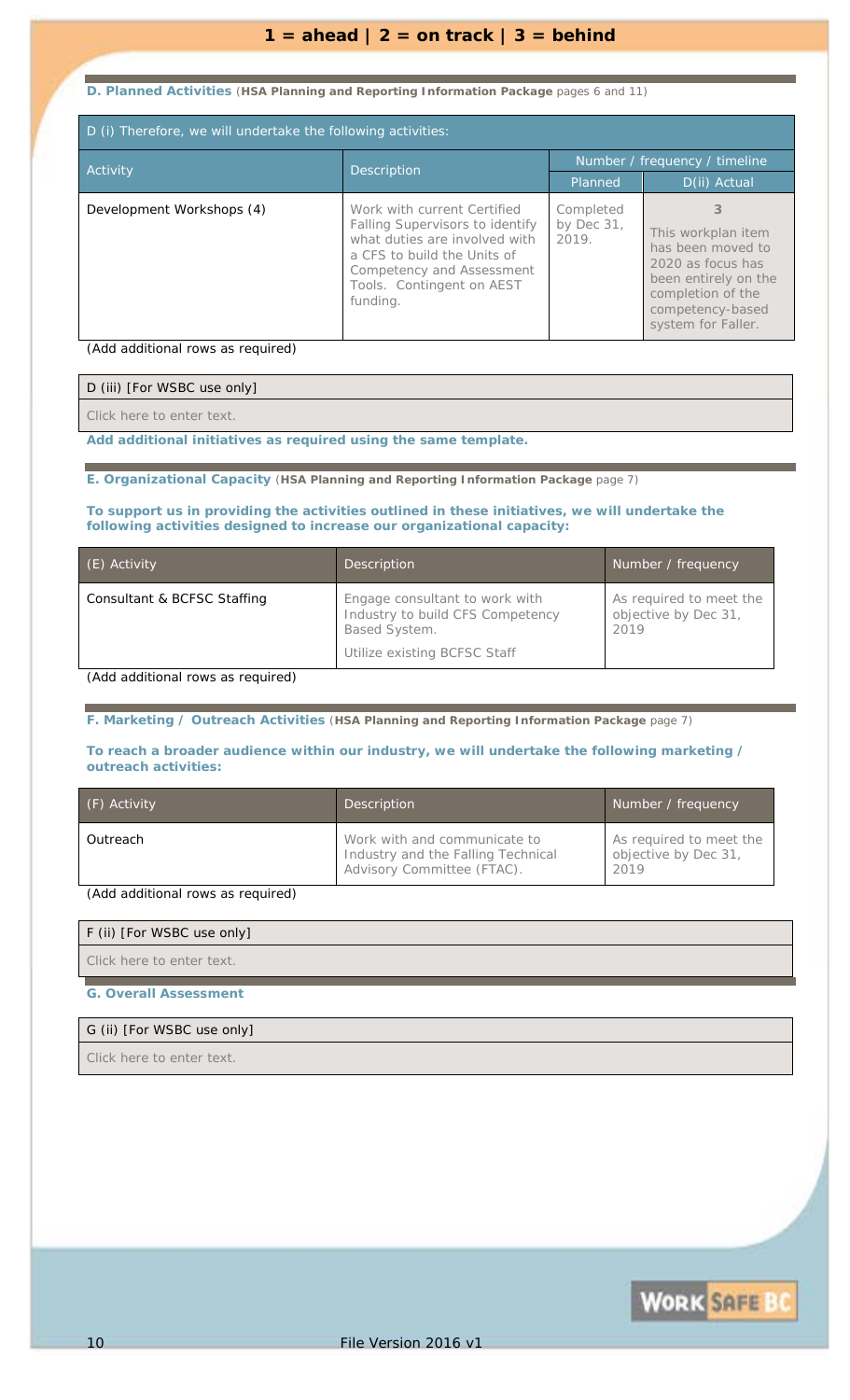| $1 = \text{ahead}$   2 = on track   3 = behind |  |
|------------------------------------------------|--|
|                                                |  |

### **Project Title: Falling**

### **Initiative #3: Phase Congestion**

**A. Injury / Return-to-Work Issues** (**HSA Planning and Reporting Information Package** pages 2 and 3)

| A. Using data and information from the industry, we have identified the primary trends within our industry and<br>set the following objectives:                                            |                                                                              |
|--------------------------------------------------------------------------------------------------------------------------------------------------------------------------------------------|------------------------------------------------------------------------------|
| Report on Phase Congestion by BCFSC Ombudsman has been<br>completed and will be reviewed.                                                                                                  | Next steps to be identified by the Coast<br>Harvesting Advisory Group (CHAG) |
| 2016 FTAC Faller Survey indicates that fallers are working in<br>increasingly distracted environments and are looking for<br>support in working with other phases safely and productively. |                                                                              |
| (Add additional rows as required)                                                                                                                                                          |                                                                              |

**B. Behaviour-Based Outcomes** (**HSA Planning and Reporting Information Package** pages 4 and 11)

| B (i) To meet those objectives, workplace health<br>and safety behaviours and/or return-to-work<br>practices need to change in the following ways:                                                                                                                                                   | Next steps to be identified by the Coast Harvesting<br>Advisory Group (CHAG)                                                      |
|------------------------------------------------------------------------------------------------------------------------------------------------------------------------------------------------------------------------------------------------------------------------------------------------------|-----------------------------------------------------------------------------------------------------------------------------------|
| B (ii) [To be completed at the end of the reporting<br>year cycle]; Provide evidence that the changes<br>described in B(i) took place by the end of the<br>reporting year. This may be done through surveys,<br>job site visits, interviews, audits, or any other<br>method you feel is appropriate. | CHAG and FTAC are working together to identify<br>next steps including the development of training<br>and resources for industry. |
| B (iii) [For WSBC use only]                                                                                                                                                                                                                                                                          |                                                                                                                                   |
|                                                                                                                                                                                                                                                                                                      |                                                                                                                                   |

|  |  |  |  |  |  | C. Knowledge-Based Outcomes (HSA Planning and Reporting Information Package pages 5 and 11) |
|--|--|--|--|--|--|---------------------------------------------------------------------------------------------|
|--|--|--|--|--|--|---------------------------------------------------------------------------------------------|

| C (i) This requires knowledge, understanding or<br>skills to be changed in the following ways:                                                                                                                                                                                                                  | FTAC working group will be created to implement<br>next steps identified by CHAG.                       |
|-----------------------------------------------------------------------------------------------------------------------------------------------------------------------------------------------------------------------------------------------------------------------------------------------------------------|---------------------------------------------------------------------------------------------------------|
| C (ii) [To be completed at the end of the reporting<br>year cycle]; Provide evidence that the changes<br>described in C(i) took place by the end of the<br>reporting year. This may be done through surveys,<br>post-session testing, focus groups, interviews, or<br>any other method you feel is appropriate. | FTAC Subcommittee is working<br>with CHAG<br>representatives on training and resources for<br>industry. |
| C (iii) [For WSBC use only]                                                                                                                                                                                                                                                                                     |                                                                                                         |

### **D. Planned Activities** (**HSA Planning and Reporting Information Package** pages 6 and 11)

| D (i) Therefore, we will undertake the following activities: |                          |                                                             |                                                                                                                                                                                 |
|--------------------------------------------------------------|--------------------------|-------------------------------------------------------------|---------------------------------------------------------------------------------------------------------------------------------------------------------------------------------|
| <b>Activity</b>                                              | Description              | Number / frequency / timeline                               |                                                                                                                                                                                 |
|                                                              |                          | Planned                                                     | D(ii) Actual                                                                                                                                                                    |
| To be determined by CHAG                                     | To be determined by CHAG | As required to<br>meet the<br>objective by<br>Dec 31, 2019. | CHAG and FTAC<br>representatives are<br>working<br>collaboratively on<br>the creation of<br>training and<br>resources for<br>industry. Anticipate<br>completion by Dec<br>2020. |

*(Add additional rows as required)*

| D (iii) [For WSBC use only]                                     |  |
|-----------------------------------------------------------------|--|
| Click here to enter text.                                       |  |
| Add additional initiatives as required using the same template. |  |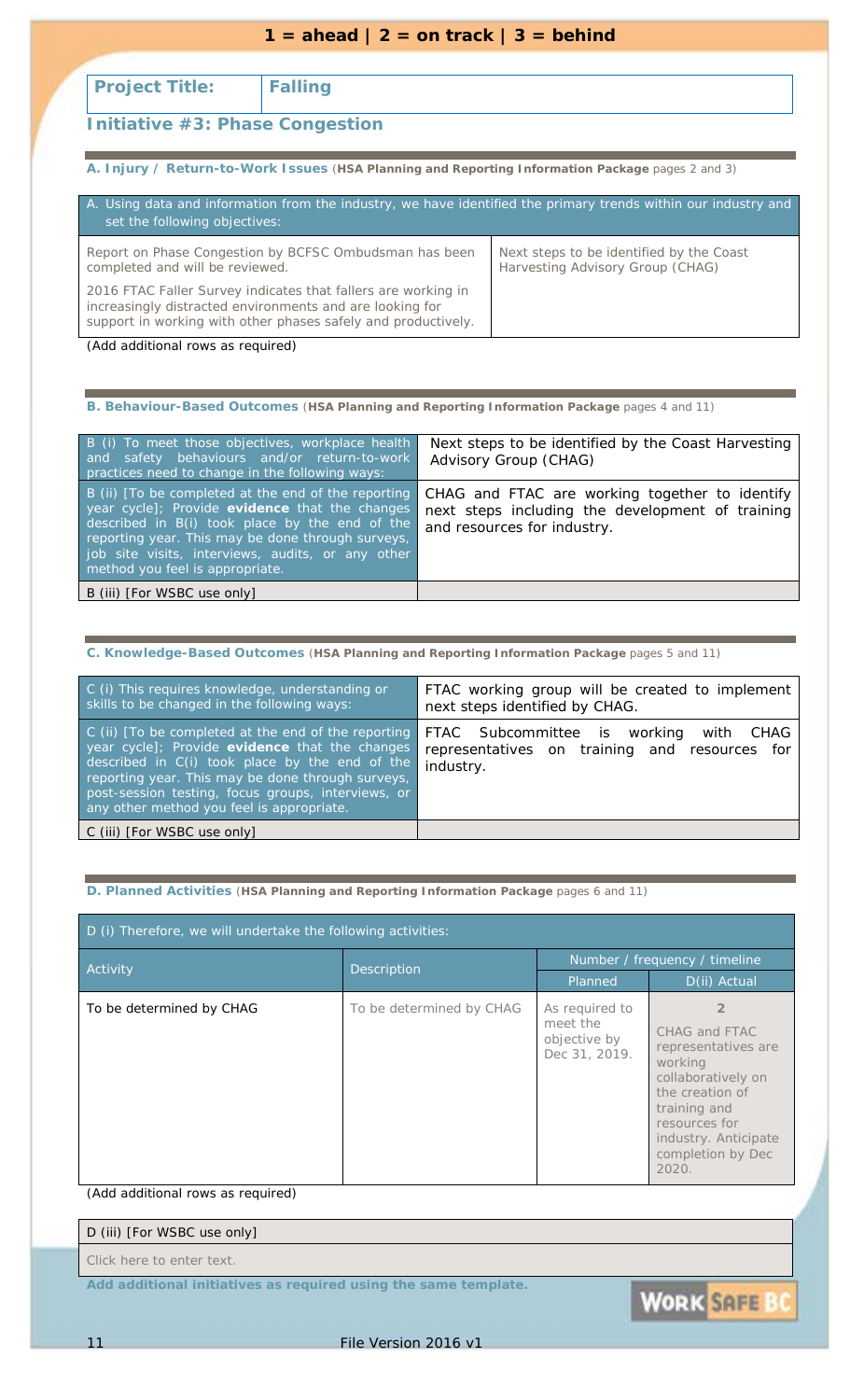**E. Organizational Capacity** (**HSA Planning and Reporting Information Package** page 7)

**To support us in providing the activities outlined in these initiatives, we will undertake the following activities designed to increase our organizational capacity:**

| (E) Activity | Description                                                    | Number / frequency                                       |
|--------------|----------------------------------------------------------------|----------------------------------------------------------|
| Staffing     | Work with FTAC Working Group.<br>Utilize existing BCFSC staff. | As required to meet the<br>objective by Dec 31,<br>2019. |

*(Add additional rows as required)*

**F. Marketing / Outreach Activities** (**HSA Planning and Reporting Information Package** page 7)

#### **To reach a broader audience within our industry, we will undertake the following marketing / outreach activities:**

| (F) Activity | <b>Description</b>                                                                                                                     | Number / frequency        |
|--------------|----------------------------------------------------------------------------------------------------------------------------------------|---------------------------|
| Outreach     | Materials developed by working group<br>to be distributed - website, mail out,<br>Falling Safety Advisor delivery where<br>applicable. | Click here to enter text. |

*(Add additional rows as required)*

#### F (ii) [For WSBC use only]

*Click here to enter text.*

### **G. Overall Assessment**

### G (ii) [For WSBC use only]

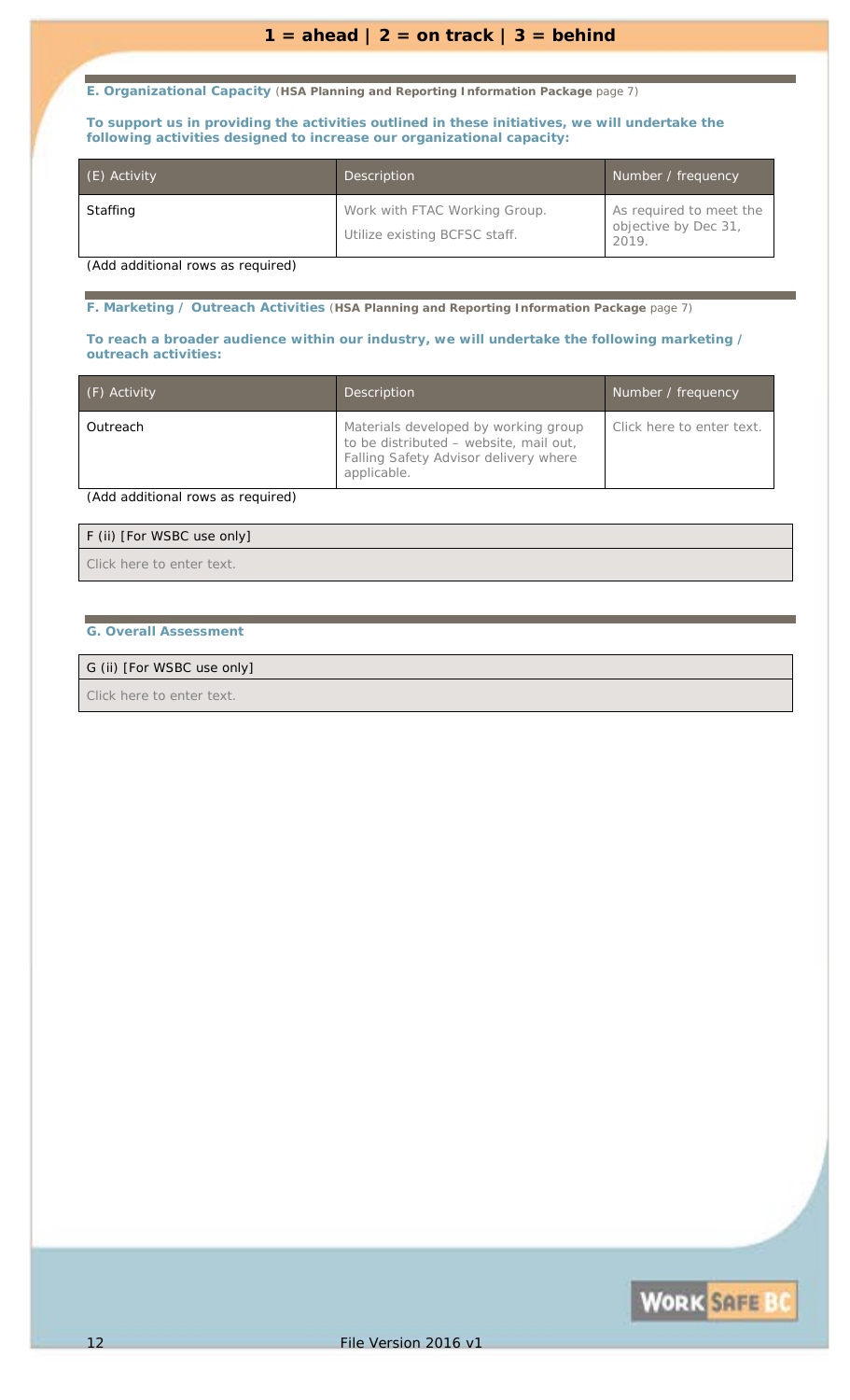### **Training and Program Development Initiative #1:** *[Support Implementation of Competency Based Guidelines and Standards]*

**A. Injury / Return-to-Work Issues** (**HSA Planning and Reporting Information Package** pages 2 and 3)

| A. Using data and information from the industry, we have identified the primary trends within our industry and<br>set the following objectives:                                                                                                                      |                                                                                   |  |
|----------------------------------------------------------------------------------------------------------------------------------------------------------------------------------------------------------------------------------------------------------------------|-----------------------------------------------------------------------------------|--|
| The forestry subsector (7030) serious injury rate for 2017 was<br>1.0.                                                                                                                                                                                               | Implement programs and competency<br>assessment toolkits to establish a benchmark |  |
| The injury rates can be improved by developing and<br>implementing occupational standards, guidelines and training<br>materials for forestry related occupations.                                                                                                    | of qualified workers against the industry<br>quidelines.                          |  |
| External funding will be applied for to develop additional<br>standards and guidelines, and this initiative is included in this<br>workplan to implement all competency standards and<br>guidelines as they will have a positive effect in reducing injury<br>rates. |                                                                                   |  |

**B. Behaviour-Based Outcomes** (**HSA Planning and Reporting Information Package** pages 4 and 11)

| B (i) To meet those objectives, workplace health<br>and safety behaviours and/or return-to-work<br>practices need to change in the following ways:                                                                                                                                                   | Many forest industry occupations currently do not have<br>quidelines,<br>training<br>documented<br>resources,<br>or<br>assessment toolkits for the development and assessment<br>of new or current workers.<br>The standards and guidelines and supporting materials<br>will be available in print and online to provide<br>supervisors and workers<br>the guidance on what<br>knowledge and skills are required to become a qualified<br>worker.<br>The behavior that will change is that industry will now<br>rely on well-researched standardized tools developed by<br>subject matter experts to educate, train and assess their<br>workers rather than relying on out of date or non-<br>existent materials.<br>Developing competent and safe workers for these<br>forestry occupations will result in a reduction in the<br>serious injury rate. |
|------------------------------------------------------------------------------------------------------------------------------------------------------------------------------------------------------------------------------------------------------------------------------------------------------|--------------------------------------------------------------------------------------------------------------------------------------------------------------------------------------------------------------------------------------------------------------------------------------------------------------------------------------------------------------------------------------------------------------------------------------------------------------------------------------------------------------------------------------------------------------------------------------------------------------------------------------------------------------------------------------------------------------------------------------------------------------------------------------------------------------------------------------------------------|
| B (ii) [To be completed at the end of the reporting<br>year cycle]; Provide evidence that the changes<br>described in B(i) took place by the end of the<br>reporting year. This may be done through surveys,<br>job site visits, interviews, audits, or any other<br>method you feel is appropriate. | Competency based learning resources and assessments<br>were developed and/or updated in 2019 for the log truck<br>driver, mechanized harvesting and road construction<br>occupations. These resources and assessments are<br>currently in use by the BCFSC Professional Log Truck<br>Driver Training and Endorsement Program which is being<br>implemented in partnership with licensees and<br>contractors.                                                                                                                                                                                                                                                                                                                                                                                                                                           |
|                                                                                                                                                                                                                                                                                                      | The Entry Level Forest Worker Pilot Program is underway<br>with 6 colleges supported by local forestry employers and<br>includes the use of the newly developed mechanized<br>logging, road construction and stand tending learning<br>resources.                                                                                                                                                                                                                                                                                                                                                                                                                                                                                                                                                                                                      |
|                                                                                                                                                                                                                                                                                                      | Meetings with forestry contractors and licensees continue<br>to introduce and promote the use of the learning<br>resources and assessment tools.                                                                                                                                                                                                                                                                                                                                                                                                                                                                                                                                                                                                                                                                                                       |
|                                                                                                                                                                                                                                                                                                      | Learning resources are available online through a<br>Learning Management System and also as PDFs.                                                                                                                                                                                                                                                                                                                                                                                                                                                                                                                                                                                                                                                                                                                                                      |
| B (iii) [For WSBC use only]                                                                                                                                                                                                                                                                          |                                                                                                                                                                                                                                                                                                                                                                                                                                                                                                                                                                                                                                                                                                                                                                                                                                                        |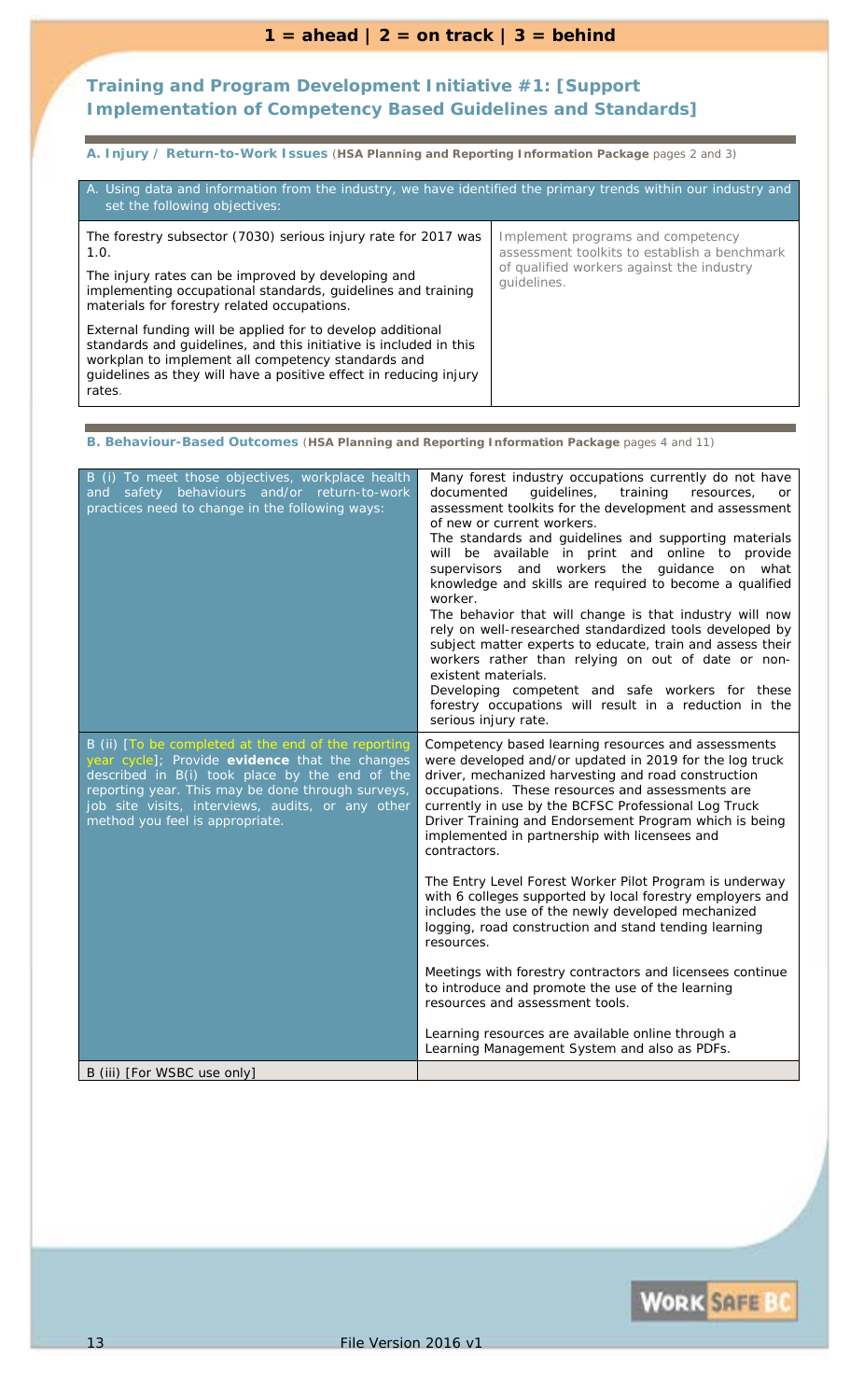**C. Knowledge-Based Outcomes** (**HSA Planning and Reporting Information Package** pages 5 and 11)

| C (i) This requires knowledge, understanding or<br>skills to be changed in the following ways:                                                                                                                                                                                                                  | These new standards, quidelines and educational<br>materials will provide companies with current information<br>on how to ensure their workers are competent and<br>qualified to do the work.<br>Companies can use these tools to develop new workers<br>or to analyze current workers and practices to identify<br>gaps.<br>Qualified assessors and trainers are also part of this<br>program. These are individuals who have been trained to<br>understand and apply these standards and guidelines at a<br>forestry workplace.<br>The trainers are competent and qualified to train and<br>mentor new and existing workers so they can meet the<br>standards or quidelines.<br>Assessors are individuals who are competent and<br>qualified to compare workers against the standards or<br>guidelines to determine if they are qualified or not. |
|-----------------------------------------------------------------------------------------------------------------------------------------------------------------------------------------------------------------------------------------------------------------------------------------------------------------|-----------------------------------------------------------------------------------------------------------------------------------------------------------------------------------------------------------------------------------------------------------------------------------------------------------------------------------------------------------------------------------------------------------------------------------------------------------------------------------------------------------------------------------------------------------------------------------------------------------------------------------------------------------------------------------------------------------------------------------------------------------------------------------------------------------------------------------------------------|
| C (ii) [To be completed at the end of the reporting<br>year cycle]; Provide evidence that the changes<br>described in C(i) took place by the end of the<br>reporting year. This may be done through surveys,<br>post-session testing, focus groups, interviews, or<br>any other method you feel is appropriate. | Training and moderation sessions have been completed<br>for assessors that are part of the Professional Log Truck<br>Driver Training and Endorsement Program.<br>Similar<br>sessions have been completed with the trainers and<br>assessors for the Falling Training Standard.                                                                                                                                                                                                                                                                                                                                                                                                                                                                                                                                                                      |
| C (iii) [For WSBC use only]                                                                                                                                                                                                                                                                                     |                                                                                                                                                                                                                                                                                                                                                                                                                                                                                                                                                                                                                                                                                                                                                                                                                                                     |

| D (i) Therefore, we will undertake the following activities:                                                                                                                                         |                                                                                                                                                                                                                                                                                                    |                                   |                                                                                                                       |
|------------------------------------------------------------------------------------------------------------------------------------------------------------------------------------------------------|----------------------------------------------------------------------------------------------------------------------------------------------------------------------------------------------------------------------------------------------------------------------------------------------------|-----------------------------------|-----------------------------------------------------------------------------------------------------------------------|
| Activity<br><b>Description</b>                                                                                                                                                                       | Number / frequency / timeline                                                                                                                                                                                                                                                                      |                                   |                                                                                                                       |
|                                                                                                                                                                                                      |                                                                                                                                                                                                                                                                                                    |                                   | D(ii) Actual                                                                                                          |
| <b>Implement Falling Occupation</b><br>Standards and Cable Yarding<br>Guidelines                                                                                                                     | Support industry in using new<br>learning resources and assessment<br>tools. Improve current learning<br>resources with new visual and<br>video materials.                                                                                                                                         | Completed<br>Dec 31, 2019         | 3<br>Industry<br>downturn and<br>labour dispute<br>provided<br>limited<br>opportunities<br>to work with<br>employers. |
| Complete supporting learning<br>resources for mechanized harvesting,<br>road construction, and log<br>transportation occupational guidelines<br>created in 2017/2018. Contingent on<br>AEST funding. | Work with small groups of industry<br>subject matter experts and<br>technical writers to develop the<br>learning resources and lesson<br>plans. Activity was included in the<br>2018 workplan, delays in acquiring<br>AEST funding has moved the<br>planned completion of this project<br>to 2019. | Completed<br>December 31,<br>2019 | Note:<br>This item was<br>contingent on<br>receiving<br>AEST funding.<br>No funding<br>was received.                  |
| Support, training and quality<br>assurance of trainers and assessors in<br>the log truck driver endorsement<br>program                                                                               | Work with Log Truck Trainers and<br>Assessors to maintain high quality<br>and defensible assessments.                                                                                                                                                                                              | Completed<br>Dec 31, 2019         | $\mathcal I$                                                                                                          |
| Develop and pilot trainer and<br>assessor training for other forestry<br>occupations                                                                                                                 | Develop and pilot courses to train<br>trainers and assessors for fallers<br>and other forestry occupations.                                                                                                                                                                                        | Completed<br>Dec 31, 2019         | $\mathcal I$                                                                                                          |
| Subject to AEST funding, develop<br>electronic assessment forms for all<br>forestry occupations                                                                                                      | Electronic assessment forms are<br>necessary to provide efficient and<br>high quality assessments of<br>workers by supervisors and other<br>assessors.                                                                                                                                             | Completed<br>Dec 31, 2019         | Note:<br>This item was<br>contingent on<br>receiving<br>AEST funding.<br>No funding<br>was received.                  |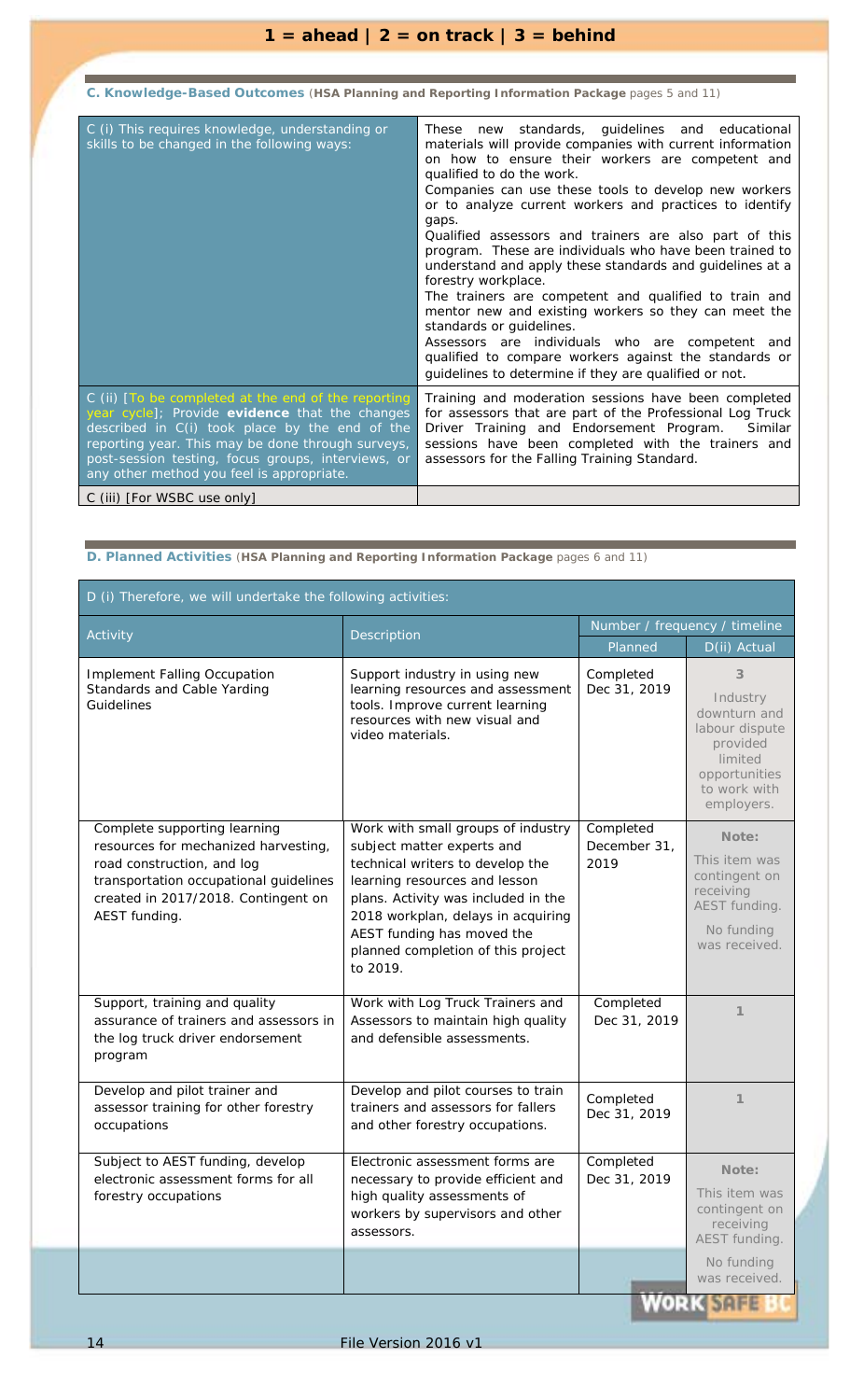| Continue work on BCFSC Faller<br>administrative processes to meet ICE<br>1100 standard for assessment-based<br>certificate programs. | Internal Faller administrative<br>processes to be created or<br>updated to meet the ICE 1100<br>standard.                                                             | Completed<br>Dec 31, 2019 |  |
|--------------------------------------------------------------------------------------------------------------------------------------|-----------------------------------------------------------------------------------------------------------------------------------------------------------------------|---------------------------|--|
| Deliver online training materials                                                                                                    | Expand the use of the Learning<br>Management System (LMS) to<br>deliver additional learning<br>resources for forestry occupations<br>and other educational materials. | Completed<br>Dec 31, 2019 |  |
| Update and maintain existing<br>classroom based training                                                                             | Classroom based learning sessions<br>will continue to be delivered and<br>updated with the latest best<br>practices, legislation and<br>regulation updates.           | Completed<br>Dec 31, 2019 |  |

### D (ii) [For WSBC use only]

*Click here to enter text.*

### **E. Organizational Capacity** (**HSA Planning and Reporting Information Package** page 7)

#### **To support us in providing the activities outlined in these initiatives, we will undertake the following activities designed to increase our organizational capacity:**

| (E) Activity                                                                                                                           | <b>Description</b>                                                                                                                                             | Number / frequency                        |
|----------------------------------------------------------------------------------------------------------------------------------------|----------------------------------------------------------------------------------------------------------------------------------------------------------------|-------------------------------------------|
| Staff training plans to be developed<br>to allow personnel to effectively and<br>creatively use new technology to<br>provide training. | Continue staff training on the Learning<br>Management System and related<br>technology to maximize the potential<br>training benefits.                         | One staff training<br>session planned.    |
|                                                                                                                                        | Continue to develop staff and contract<br>instructors as course developers and<br>professional facilitators to maintain high<br>quality in classroom training. | One train the trainer<br>session planned. |

*(Add additional rows as required)*

**F. Marketing / Outreach Activities** (**HSA Planning and Reporting Information Package** page 7)

#### **To reach a broader audience within our industry, we will undertake the following marketing / outreach activities:**

| (F) Activity                                                                                                                                                                                                                                                                         | Description                                                                          | Number / frequency                                                                                                        |
|--------------------------------------------------------------------------------------------------------------------------------------------------------------------------------------------------------------------------------------------------------------------------------------|--------------------------------------------------------------------------------------|---------------------------------------------------------------------------------------------------------------------------|
| Continue marketing program for<br>training.                                                                                                                                                                                                                                          | Build upon current marketing program<br>to promote online and classroom<br>training. | Online training calendar<br>is kept up to date and<br>notifications of course<br>offerings are sent out<br>when required. |
| $\{A_1, A_2, A_3, A_4, A_5, A_6, A_7, A_8, A_9, A_1, A_2, A_1, A_2, A_1, A_2, A_1, A_2, A_3, A_1, A_2, A_2, A_3, A_4, A_4, A_5, A_6, A_7, A_7, A_8, A_9, A_1, A_2, A_3, A_1, A_2, A_3, A_4, A_5, A_6, A_7, A_7, A_8, A_1, A_2, A_3, A_4, A_1, A_2, A_3, A_4, A_5, A_6, A_7, A_7, A_$ |                                                                                      |                                                                                                                           |

*(Add additional rows as required)*

| F (ii) [For WSBC use only] |
|----------------------------|
| Click here to enter text.  |

#### **G. Overall Assessment**

### G (ii) [For WSBC use only]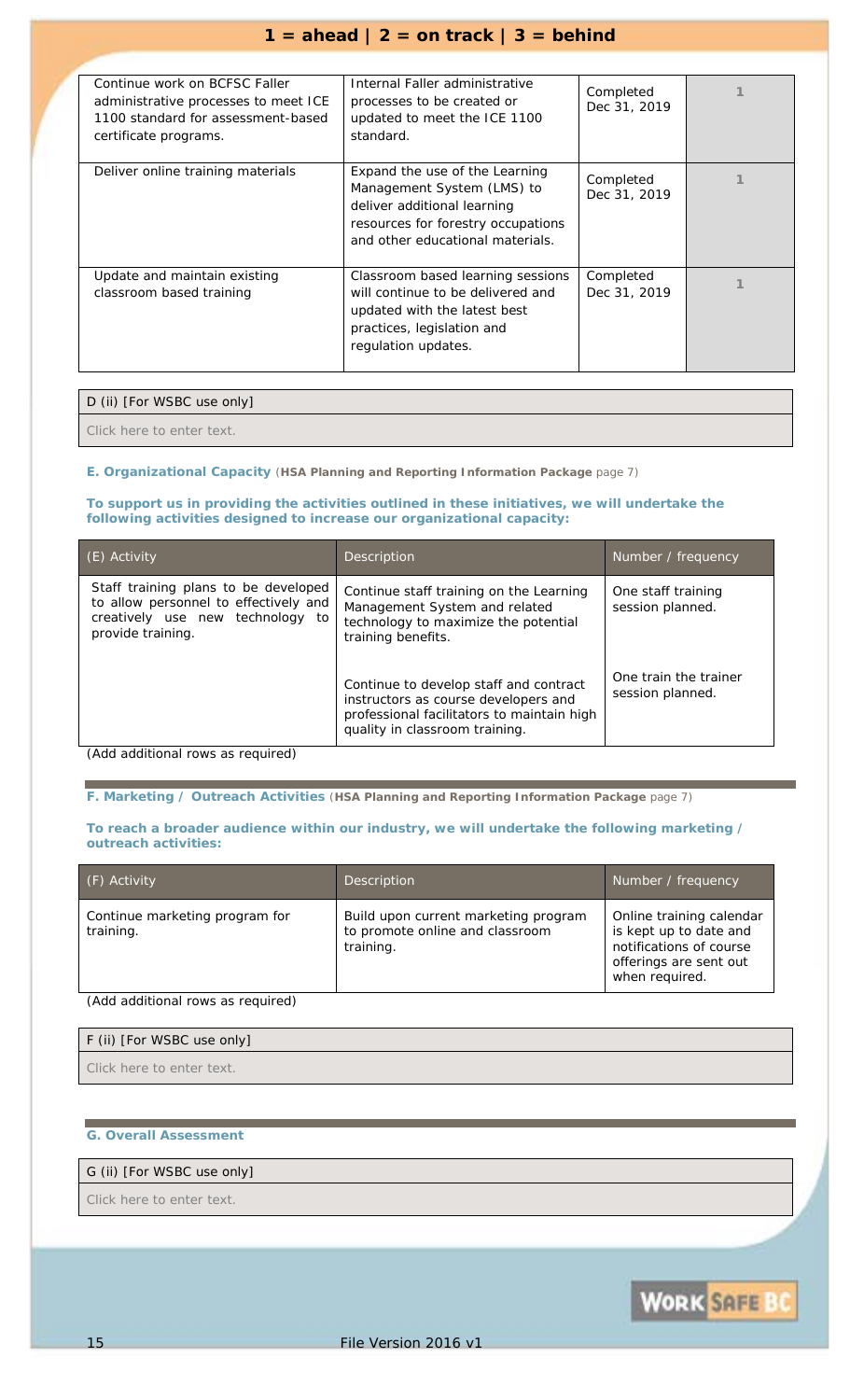### $1 = \text{ahead} \mid 2 = \text{on track} \mid 3 = \text{behind}$

### **Training and Program Development Initiative #2:** *[Mature Worker Strategy]*

**A. Injury / Return-to-Work Issues** (**HSA Planning and Reporting Information Package** pages 2 and 3)

| A. Using data and information from the industry, we have identified the primary trends within our industry and<br>set the following objectives:           |                                                                                                                                                                                      |  |
|-----------------------------------------------------------------------------------------------------------------------------------------------------------|--------------------------------------------------------------------------------------------------------------------------------------------------------------------------------------|--|
| The Forest Sector (7030) is faced with an aging workforce and<br>has experienced an increase of mature worker claims of 21%<br>in 2014 up to 31% in 2017. | Develop a resource package to increase<br>industry awareness of mature worker injury<br>prevention and intervention, and enable<br>employers to develop a mature worker<br>strategy. |  |

**B. Behaviour-Based Outcomes** (**HSA Planning and Reporting Information Package** pages 4 and 11)

| B (i) To meet those objectives, workplace health<br>and safety behaviours and/or return-to-work<br>practices need to change in the following ways:                                                                                                                                                   | Industry will consider the cognitive,<br>sensory,<br>and<br>physical capability of mature workers.                                                                                                                                                                                                                                                                                                                                                                                                                        |
|------------------------------------------------------------------------------------------------------------------------------------------------------------------------------------------------------------------------------------------------------------------------------------------------------|---------------------------------------------------------------------------------------------------------------------------------------------------------------------------------------------------------------------------------------------------------------------------------------------------------------------------------------------------------------------------------------------------------------------------------------------------------------------------------------------------------------------------|
| B (ii) [To be completed at the end of the reporting<br>year cycle]; Provide evidence that the changes<br>described in B(i) took place by the end of the<br>reporting year. This may be done through surveys,<br>job site visits, interviews, audits, or any other<br>method you feel is appropriate. | This project has been updated and renamed the "Healthy<br>Worker Resource Package". As directed by the Program<br>Committee, much of the information presented is<br>applicable to young as well as mature workers. A top 10<br>list of health topics has been developed in consultation<br>with Dr. Delia Roberts and creation of the posters, crew<br>talks and background information sheets is ongoing and<br>will continue into 2020. A webpage has been created that<br>will house all the Health Worker resources. |
| B (iii) [For WSBC use only]                                                                                                                                                                                                                                                                          |                                                                                                                                                                                                                                                                                                                                                                                                                                                                                                                           |

**C. Knowledge-Based Outcomes** (**HSA Planning and Reporting Information Package** pages 5 and 11)

| C (i) This requires knowledge, understanding or         | The resource package will educate industry awareness of  |
|---------------------------------------------------------|----------------------------------------------------------|
| skills to be changed in the following ways:             | mature worker injury prevention and intervention.        |
| $C$ (ii) $T$ o be completed at the end of the reporting | The resources are being developed with contributions and |
| year cycle]; Provide evidence that the changes          | input from the Program Committee and the Coast Harvest   |
| described in C(i) took place by the end of the          | Advisory Group. Both groups have helped increase the     |
| reporting year. This may be done through surveys,       | awareness and distribution of these resources within the |
| post-session testing, focus groups, interviews, or      | industry. This work will continue into 2020 as the       |
| any other method you feel is appropriate.               | remaining resources are developed.                       |
| C (iii) [For WSBC use only]                             |                                                          |

| D (i) Therefore, we will undertake the following activities: |                                                                                                                                    |                                    |                                                          |
|--------------------------------------------------------------|------------------------------------------------------------------------------------------------------------------------------------|------------------------------------|----------------------------------------------------------|
| Activity                                                     |                                                                                                                                    | Number / frequency / timeline      |                                                          |
|                                                              | Description                                                                                                                        | Planned                            | D(ii) Actual                                             |
| Develop draft resource package                               | Engage a subject matter expert to<br>research the statistics, best<br>practice, and develop the mature<br>worker resource package. | Completed<br>Q1, 2019              | 3<br><b>Revised</b><br>completion<br>will be Q2<br>2020. |
| Review resource package with advisory<br>groups.             | Review the resource package with<br>forest industry advisory groups<br>and program committee.                                      | Completed<br>Q <sub>2</sub> , 2019 | 3                                                        |
| Publish final resource package                               | Configure the website to make the<br>materials available to industry.                                                              | Completed<br>Q3, 2019              | 3                                                        |

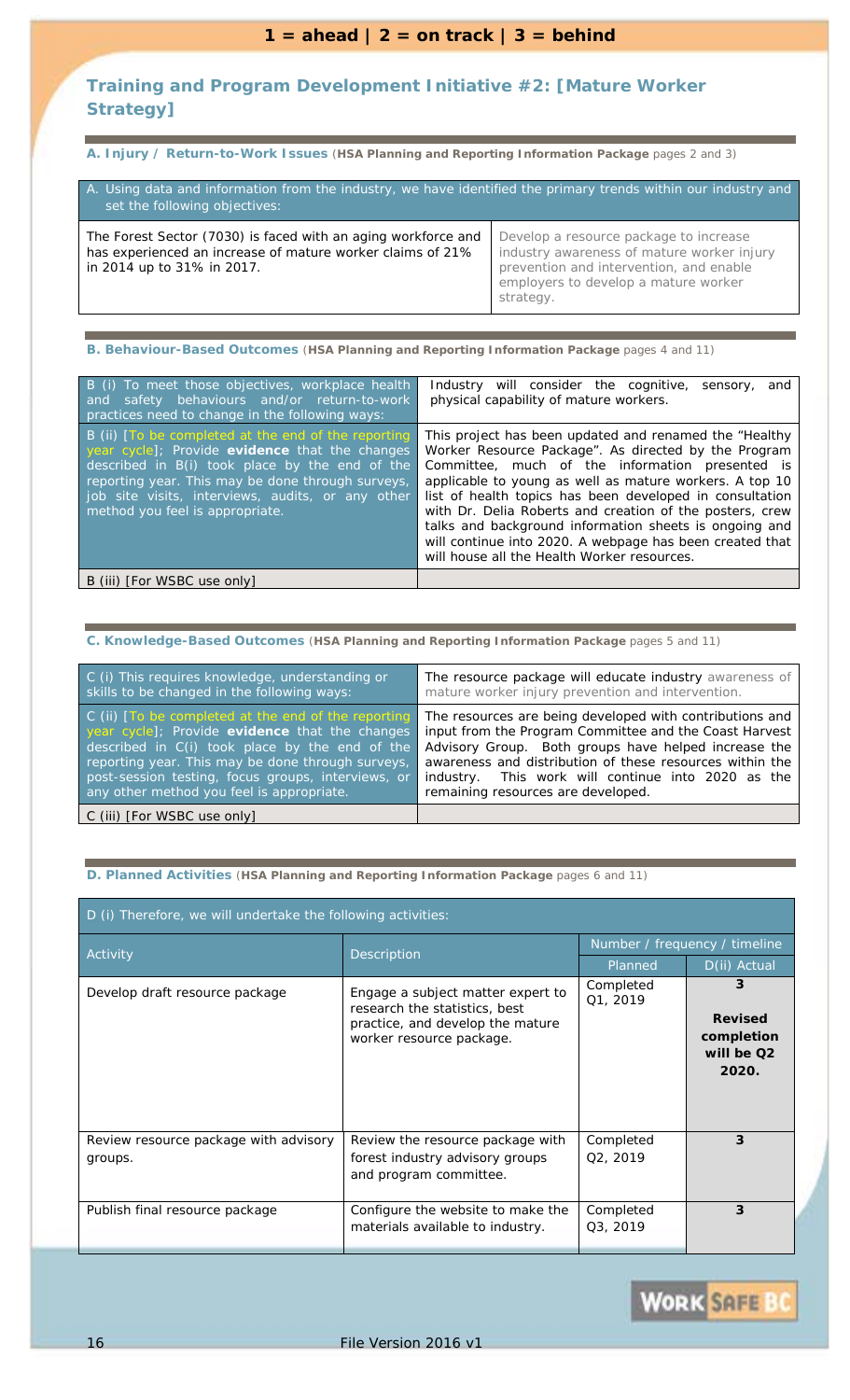| Increase awareness of resource<br>package | Publish article in the forest safety<br>newsletter to increase awareness<br>of the mature worker resource.<br>Include the mature worker<br>resource in supervisor training<br>workshops. | Completed<br>Q4, 2019 |  |
|-------------------------------------------|------------------------------------------------------------------------------------------------------------------------------------------------------------------------------------------|-----------------------|--|

### D (ii) [For WSBC use only]

*Click here to enter text.*

### **E. Organizational Capacity** (**HSA Planning and Reporting Information Package** page 7)

**To support us in providing the activities outlined in these initiatives, we will undertake the following activities designed to increase our organizational capacity:**

| (E) Activity                                                | <b>Description</b>                                                                                                                       | Number / frequency                 |
|-------------------------------------------------------------|------------------------------------------------------------------------------------------------------------------------------------------|------------------------------------|
| Engage subject matter expert to<br>develop resource package | Subject matter expert to conduct<br>review of stats, engage industry<br>advisory groups, and develop a mature<br>worker resource package | One session per<br>advisory group. |
| (Add additional rows as required)                           |                                                                                                                                          |                                    |

**F. Marketing / Outreach Activities** (**HSA Planning and Reporting Information Package** page 7)

#### **To reach a broader audience within our industry, we will undertake the following marketing / outreach activities:**

| (F) Activity                                                                          | <b>Description</b>                                                                   | Number / frequency                                                                                                        |
|---------------------------------------------------------------------------------------|--------------------------------------------------------------------------------------|---------------------------------------------------------------------------------------------------------------------------|
| Continue marketing program for<br>raising awareness of the mature<br>worker resource. | Build upon current marketing program<br>to promote online and classroom<br>training. | Online training calendar<br>is kept up to date and<br>notifications of course<br>offerings are sent out<br>when required. |

*(Add additional rows as required)*

| F (ii) [For WSBC use only] |  |
|----------------------------|--|
| Click here to enter text.  |  |

### **G. Overall Assessment**

### G (ii) [For WSBC use only]

*Click here to enter text.*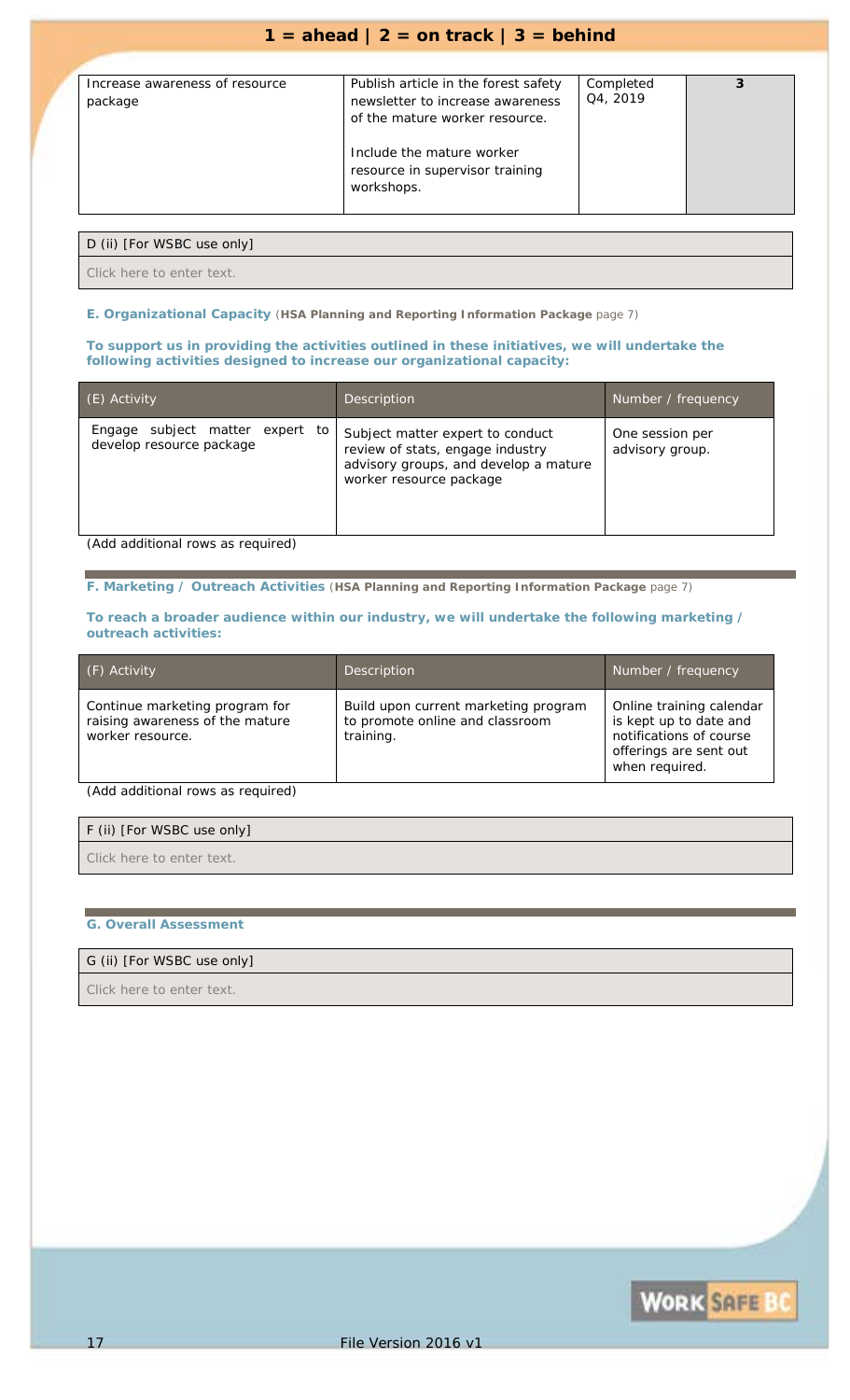### **TRANSPORTATION & NORTHERN SAFETY**

### **Initiative #1:** *Air Carrier Safety Working Group*

**Injury / Return-to-Work Issues** (**HSA Planning and Reporting Information Package** pages 2 and 3)

| A. Using data and information from the industry, we have identified the primary trends within our industry and<br>set the following objectives:                                                                                          |                                                                                                                                                                  |  |
|------------------------------------------------------------------------------------------------------------------------------------------------------------------------------------------------------------------------------------------|------------------------------------------------------------------------------------------------------------------------------------------------------------------|--|
| Fatalities and serious injuries continue to be problematic<br>within the air taxi industry. Air taxi services are used<br>extensively by the forest industry to access and develop<br>timber resources, particularly on the coast of BC. | Identify key safety issues facing providers<br>and users of air taxi services and develop<br>initiatives to improve air taxi safety within the<br>forest sector. |  |
| Reduce serious injuries and fatalities within<br>the air taxi sector.                                                                                                                                                                    |                                                                                                                                                                  |  |

*(Add additional rows as required)*

**B. Behaviour-Based Outcomes** (**HSA Planning and Reporting Information Package** pages 4 and 11)

| B (i) To meet those objectives, workplace health<br>and safety behaviours and/or return-to-work<br>practices need to change in the following ways:                                                                                                                                                   |                |
|------------------------------------------------------------------------------------------------------------------------------------------------------------------------------------------------------------------------------------------------------------------------------------------------------|----------------|
| B (ii) [To be completed at the end of the reporting<br>year cycle]; Provide evidence that the changes<br>described in B(i) took place by the end of the<br>reporting year. This may be done through surveys,<br>job site visits, interviews, audits, or any other<br>method you feel is appropriate. | Not applicable |
| B (iii) [For WSBC use only]                                                                                                                                                                                                                                                                          |                |

**C. Knowledge-Based Outcomes** (**HSA Planning and Reporting Information Package** pages 5 and 11)

| C (i) This requires knowledge, understanding or<br>skills to be changed in the following ways:                                                                                                                                                                                                                  | Working group to review and analyze available data and<br>use current operator knowledge base to determine<br>current safety issues facing the industry.                                                                                                                                                 |
|-----------------------------------------------------------------------------------------------------------------------------------------------------------------------------------------------------------------------------------------------------------------------------------------------------------------|----------------------------------------------------------------------------------------------------------------------------------------------------------------------------------------------------------------------------------------------------------------------------------------------------------|
| C (ii) [To be completed at the end of the reporting<br>year cycle]; Provide evidence that the changes<br>described in C(i) took place by the end of the<br>reporting year. This may be done through surveys,<br>post-session testing, focus groups, interviews, or<br>any other method you feel is appropriate. | North Star Practices document was provided to float<br>plane operators for review to ensure contents effectively<br>identified and addressed current safety issues. North Star<br>Practices was subsequently piloted with float planes<br>operators over several months to determine any safety<br>gaps. |
| C (iii) [For WSBC use only]                                                                                                                                                                                                                                                                                     |                                                                                                                                                                                                                                                                                                          |

| D (i) Therefore, we will undertake the following activities:                                |                                                                                                                                   |                 |                               |  |
|---------------------------------------------------------------------------------------------|-----------------------------------------------------------------------------------------------------------------------------------|-----------------|-------------------------------|--|
| Activity                                                                                    | Description                                                                                                                       |                 | Number / frequency / timeline |  |
|                                                                                             |                                                                                                                                   | Planned         | D(ii) Actual                  |  |
| Bi annual Meetings                                                                          | Facilitate biannual meetings of<br>ACSWG to identify and act upon<br>key initiatives                                              | 2/biannual/2019 | $\overline{2}$                |  |
| Update work plan                                                                            | Work plan will identify and<br>prioritize key safety issues and<br>initiatives                                                    | 1/2019          | $\overline{2}$                |  |
| Finalize pilot and Implement air<br>carrier standards document to be<br>adopted by industry | Standards will define standard/<br>safety requirements for air<br>transportation providers and end<br>users                       | 1/2019          | $\overline{2}$                |  |
| Finalize and promote air passenger<br>safety guide and awareness materials                  | Materials will be promoted to<br>improve end user<br>knowledge/awareness of safety<br>requirements, guidelines and<br>procedures. | 1/2019          | $\overline{2}$                |  |
| Update and maintain BCFSC air<br>transportation safety website                              | Develop and expand website to<br>include ACSWG tools and<br>resources                                                             | ongoing / 2019  | $\mathcal{P}$                 |  |
| (Add additional rows as required)<br><b>WORK SAFE BC</b>                                    |                                                                                                                                   |                 |                               |  |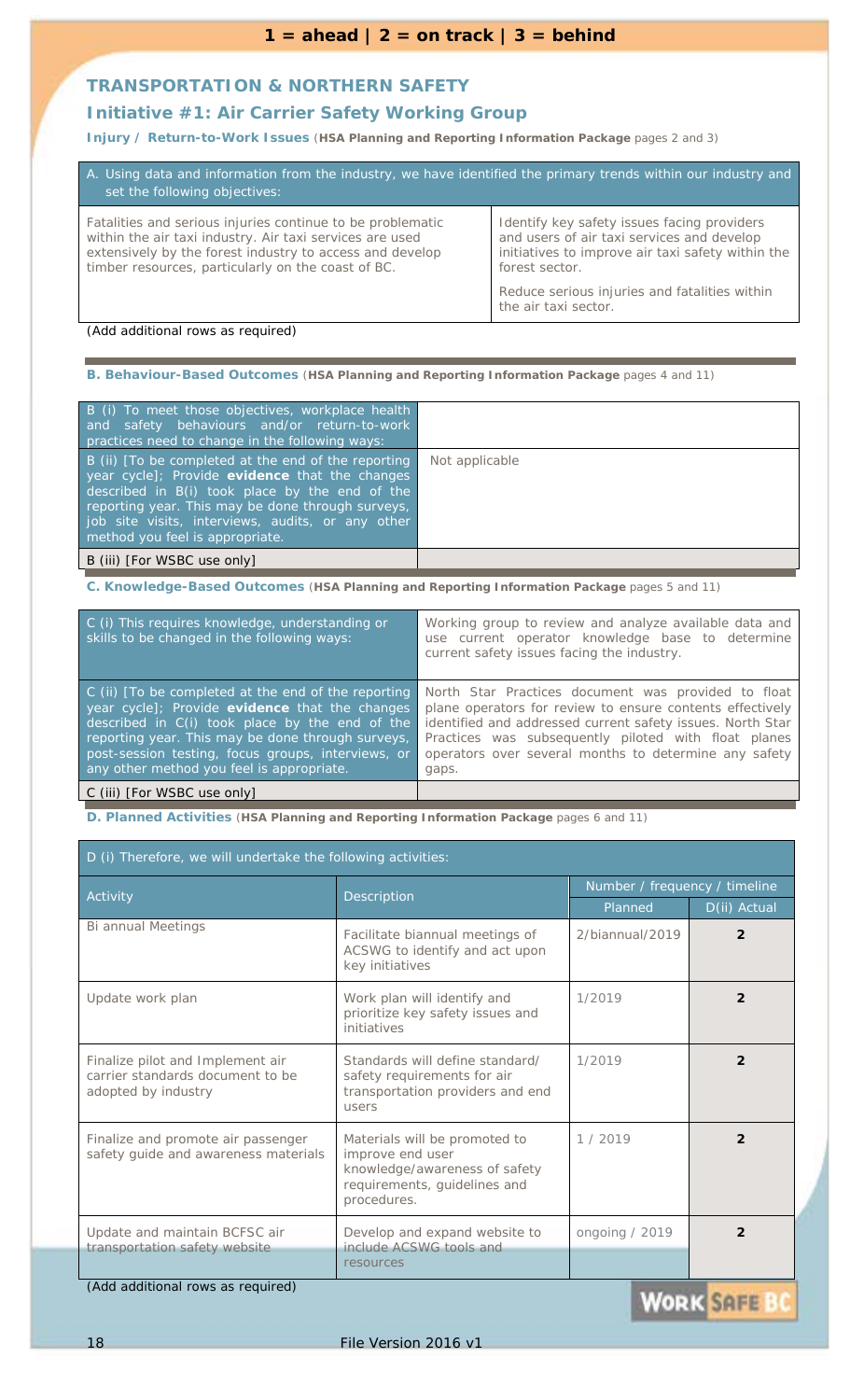### D (ii) [For WSBC use only]

*Click here to enter text.*

*Add additional initiatives as required using the same template.*

**E. Organizational Capacity** (**HSA Planning and Reporting Information Package** page 7)

#### **To support us in providing the activities outlined in these initiatives, we will undertake the following activities designed to increase our organizational capacity:**

| (E) Activity | <b>Description</b>        | Number / frequency |
|--------------|---------------------------|--------------------|
|              | Click here to enter text. |                    |

*(Add additional rows as required)*

**F. Marketing / Outreach Activities** (**HSA Planning and Reporting Information Package** page 7)

#### **To reach a broader audience within our industry, we will undertake the following marketing / outreach activities:**

| $( F)$ Activity                                         | Description                                                                                    | Number / frequency |
|---------------------------------------------------------|------------------------------------------------------------------------------------------------|--------------------|
| Promote ACSWG developed resources                       | Promotion and utilization of standard<br>via TAG, CHAG members, and print and<br>website media | Ongoing / 2019     |
| Publish articles regarding air<br>transportation safety | Publish articles regarding air<br>transportation safety in BCFSC<br>publications               | 2 / biannual       |

### *(Add additional rows as required)*

| F (ii) [For WSBC use only] |  |
|----------------------------|--|
| Click here to enter text.  |  |

#### **G. Overall Assessment**

### G (ii) [For WSBC use only]

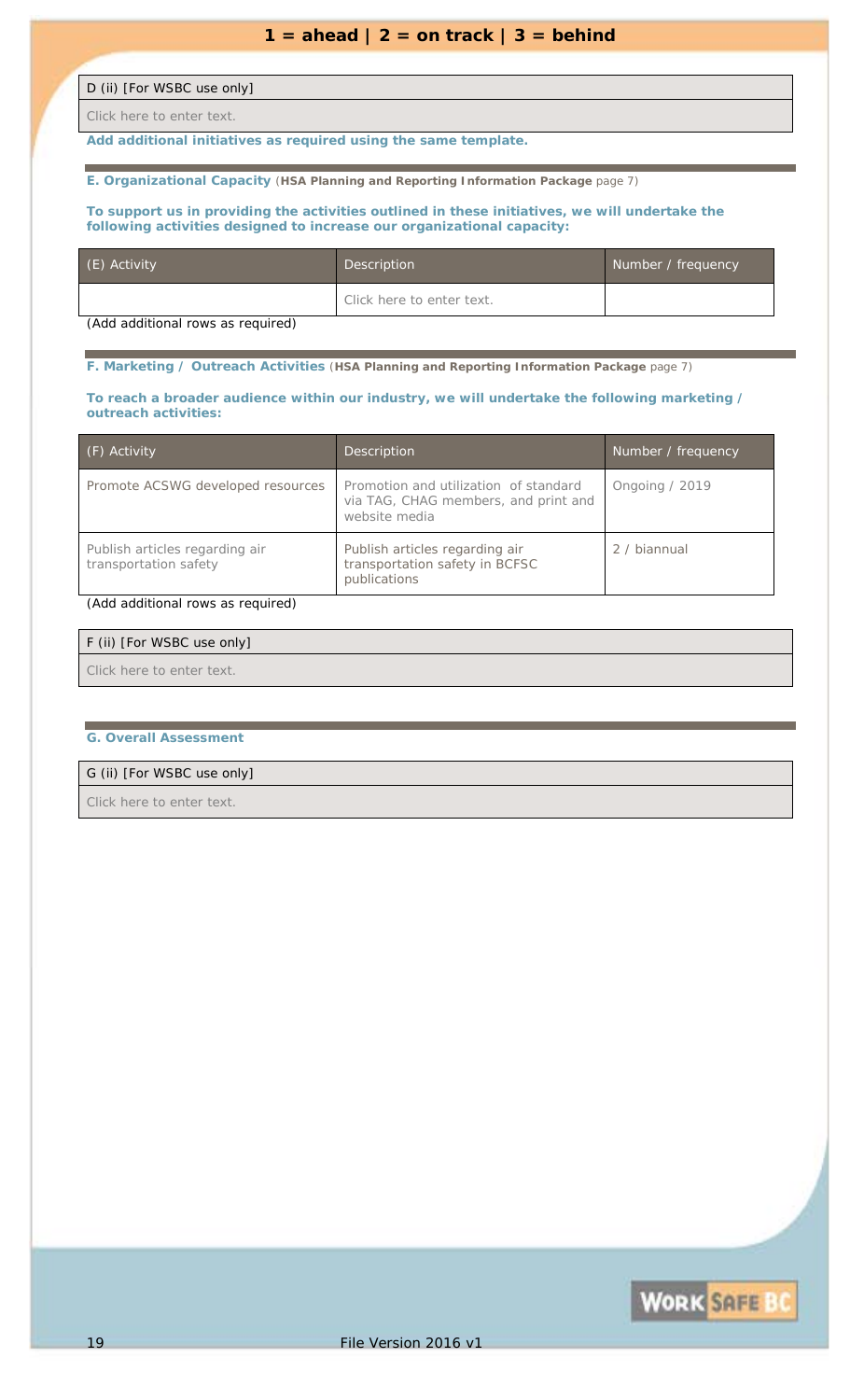### **TRANSPORTATION & NORTHERN SAFETY**

### **Initiative #2:** *Construction Initiated Slides*

**Injury / Return-to-Work Issues** (**HSA Planning and Reporting Information Package** pages 2 and 3)

| A. Using data and information from the industry, we have identified the primary trends within our industry and<br>set the following objectives:                                                                                                                           |                                                                                  |
|---------------------------------------------------------------------------------------------------------------------------------------------------------------------------------------------------------------------------------------------------------------------------|----------------------------------------------------------------------------------|
| Road construction initiated landslides have been<br>a persistent issue on the coast and to a lesser degree within<br>other areas of the province.<br>According to recently collected data, there<br>have been 36 such incidents on the coast over<br>the last four years. | Decrease road construction initiated slides on<br>the coast of BC by 10% in 2019 |
| Many of these incidents involved excavators sliding<br>down the slope from the road prism during road construction<br>activities. The incidents have been very serious in nature with<br>considerable human, environmental and operational costs.                         |                                                                                  |

*(Add additional rows as required)*

**B. Behaviour-Based Outcomes** (**HSA Planning and Reporting Information Package** pages 4 and 11)

| B (i) To meet those objectives, workplace health<br>and safety behaviours and/or return-to-work<br>practices need to change in the following ways:                                                                                                                                                   |                |
|------------------------------------------------------------------------------------------------------------------------------------------------------------------------------------------------------------------------------------------------------------------------------------------------------|----------------|
| B (ii) [To be completed at the end of the reporting<br>year cycle]; Provide evidence that the changes<br>described in B(i) took place by the end of the<br>reporting year. This may be done through surveys,<br>job site visits, interviews, audits, or any other<br>method you feel is appropriate. | Not Applicable |
| B (iii) [For WSBC use only]                                                                                                                                                                                                                                                                          |                |

**C. Knowledge-Based Outcomes** (**HSA Planning and Reporting Information Package** pages 5 and 11)

| C (i) This requires knowledge, understanding or<br>skills to be changed in the following ways:                                                                                                                                                                                                                  | Road crews and professionals involved with the planning<br>and development of forestry roads on the coast will be<br>the focus of BCFSC support to aid them in better<br>understanding the risks associated with slide events, key<br>site indicators, construction methods and actions that can<br>reduce the risk of a slide event. |
|-----------------------------------------------------------------------------------------------------------------------------------------------------------------------------------------------------------------------------------------------------------------------------------------------------------------|---------------------------------------------------------------------------------------------------------------------------------------------------------------------------------------------------------------------------------------------------------------------------------------------------------------------------------------|
| C (ii) [To be completed at the end of the reporting<br>year cycle]; Provide evidence that the changes<br>described in C(i) took place by the end of the<br>reporting year. This may be done through surveys,<br>post-session testing, focus groups, interviews, or<br>any other method you feel is appropriate. | Safety material/resources developed by CISWG was<br>provide on the council website and promoted through<br>industry working groups. In addition 2 CIS seminars were<br>held in the Cranbrook and Castlegar to further address<br>awareness and use within industry.                                                                   |
|                                                                                                                                                                                                                                                                                                                 |                                                                                                                                                                                                                                                                                                                                       |

C (iii) [*For WSBC use only*]

| D (i) Therefore, we will undertake the following activities:                                                                                                 |                                                                                                                                                     |                               |              |
|--------------------------------------------------------------------------------------------------------------------------------------------------------------|-----------------------------------------------------------------------------------------------------------------------------------------------------|-------------------------------|--------------|
| <b>Activity</b>                                                                                                                                              | Description                                                                                                                                         | Number / frequency / timeline |              |
|                                                                                                                                                              |                                                                                                                                                     | Planned                       | D(ii) Actual |
| Promotion of an industry<br>awareness//training package for road<br>crews/construction contractors.                                                          | Promote the tools and resources<br>developed by the CISWG and<br>encourage usage by coastal<br>licencees, contractors and<br>training institutions. | Ongoing/N/A/209               |              |
| Promotion of an industry<br>awareness/training package and<br>related sessions for professionals<br>involved with road planning, design<br>and construction. | Promote the tools and resources<br>developed by the CISWG and<br>encourage usage by coastal<br>licencees, contractors and<br>training institutions. | Ongoing/N/A/2019              |              |

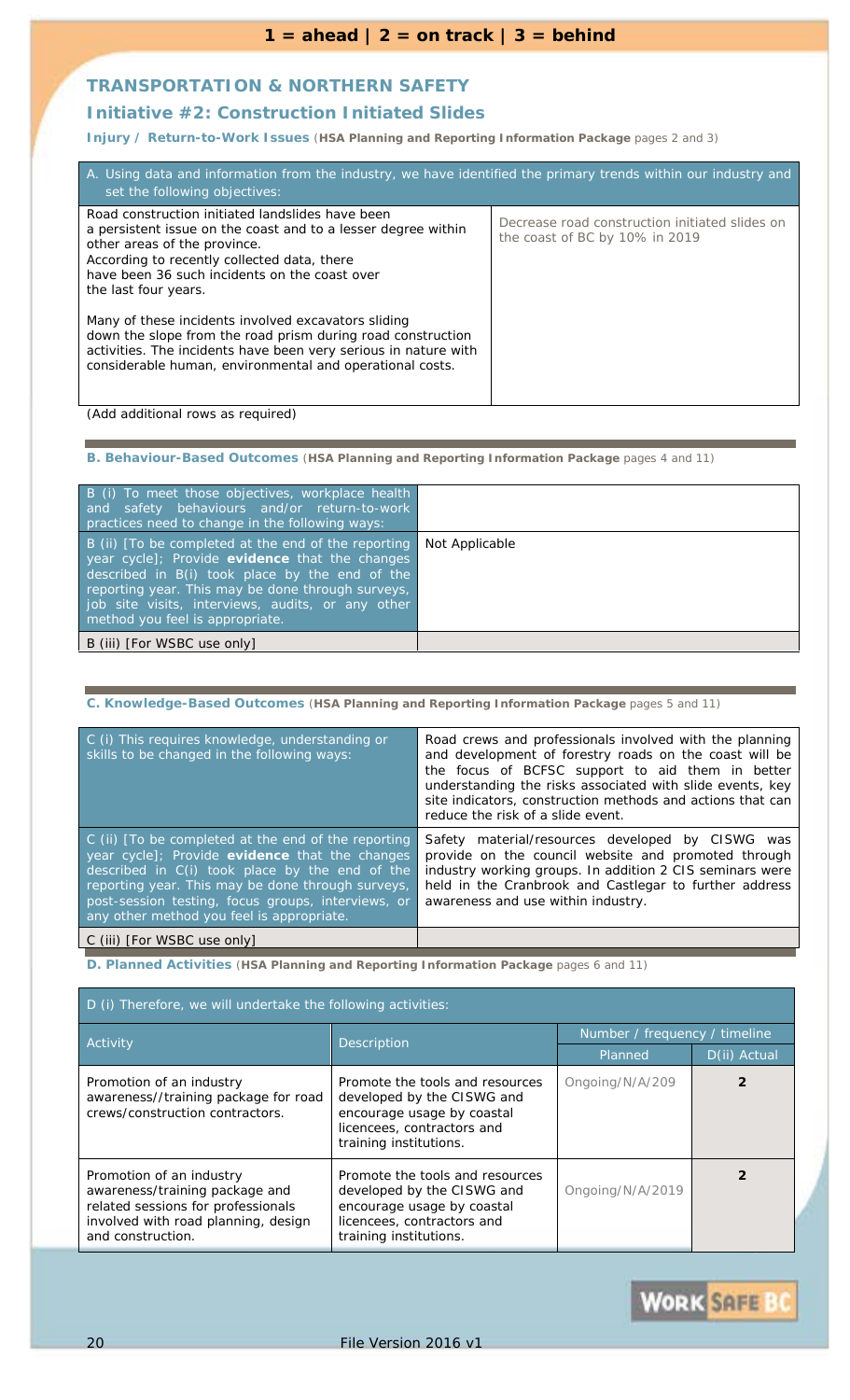| Promotion of a safety awareness<br>video relating to road construction<br>initiated slides. | Promote video addressing typical<br>cause, risks, consequences and<br>actions to avoid construction<br>initiated slides. | $O$ ngoing/N/A/2019 |  |
|---------------------------------------------------------------------------------------------|--------------------------------------------------------------------------------------------------------------------------|---------------------|--|
|                                                                                             |                                                                                                                          |                     |  |

*(Add additional rows as required)*

D (ii) [For WSBC use only]

*Click here to enter text.*

*Add additional initiatives as required using the same template.*

**E. Organizational Capacity** (**HSA Planning and Reporting Information Package** page 7)

**To support us in providing the activities outlined in these initiatives, we will undertake the following activities designed to increase our organizational capacity:**

| (E) Activity                      | Description               | Number / frequency        |
|-----------------------------------|---------------------------|---------------------------|
| Click here to enter text.         | Click here to enter text. | Click here to enter text. |
| (Add additional rows as required) |                           |                           |

*(Add additional rows as required)*

**F. Marketing / Outreach Activities** (**HSA Planning and Reporting Information Package** page 7)

### **To reach a broader audience within our industry, we will undertake the following marketing / outreach activities:**

| (F) Activity                                                                                                                                                                                                 | Description                                                                    | Number / frequency            |
|--------------------------------------------------------------------------------------------------------------------------------------------------------------------------------------------------------------|--------------------------------------------------------------------------------|-------------------------------|
| Development and publication of<br>awareness articles relating to the<br>CISWG tools and resources developed<br>for industry and the current state of<br>construction initiated slide events on<br>the coast. | Promotion to industry members via<br>print media                               | 2/biannual                    |
| Make related info, tools and resources<br>available on BCFSC website.                                                                                                                                        | Promotion of CISWG, related<br>objectives, tools and resources via<br>website. | 4/Review, update<br>quarterly |

*(Add additional rows as required)*

F (ii) [For WSBC use only]

*Click here to enter text.*

### **G. Overall Assessment**

### G (ii) [For WSBC use only]

*Click here to enter text.*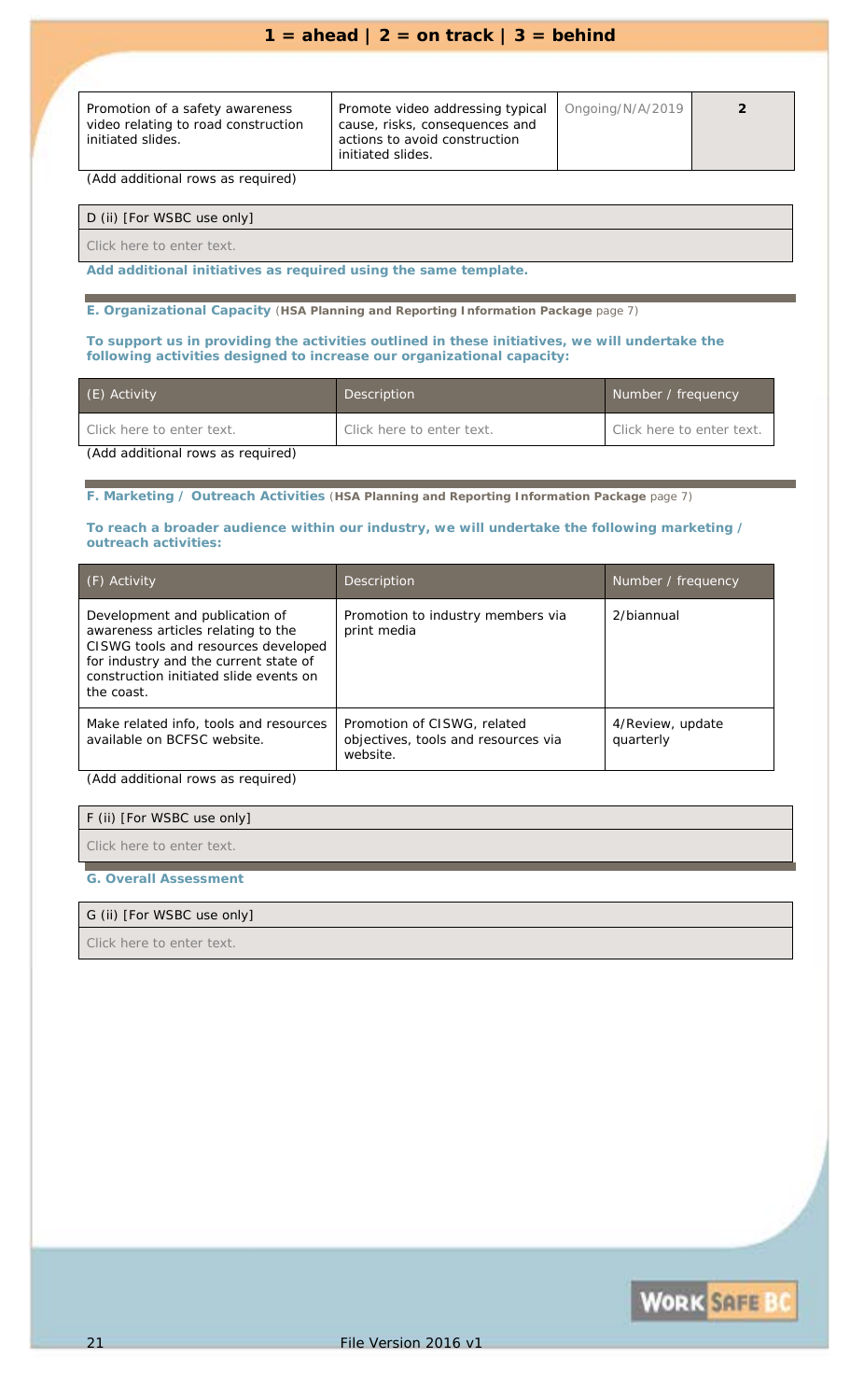### **TRANSPORTATION & NORTHERN SAFETY**

### **Initiative #3:** *Communications*

**Injury / Return-to-Work Issues** (**HSA Planning and Reporting Information Package** pages 2 and 3)

| A. Using data and information from the industry, we have identified the primary trends within our industry and<br>set the following objectives: |                                                                                                                                                                                                                                                                                                                                                                                                     |
|-------------------------------------------------------------------------------------------------------------------------------------------------|-----------------------------------------------------------------------------------------------------------------------------------------------------------------------------------------------------------------------------------------------------------------------------------------------------------------------------------------------------------------------------------------------------|
| 31% of SLF claims between 2013 and 2017 in the Integrated<br>and Log Hauling classification units are the result of Motor<br>Vehicle Incidents. | Objective is to create awareness and increase<br>knowledge within the resource and public<br>sectors to effectively address key safety<br>issues in forestry transportation.<br>Communications will focus on industry and<br>public interface, health and wellness, safe<br>work practices, current and emerging<br>technology, existing safety tools and<br>resources and regulatory requirements. |

*(Add additional rows as required)*

### **B. Behaviour-Based Outcomes** (**HSA Planning and Reporting Information Package** pages 4 and 11)

| B (i) To meet those objectives, workplace health<br>and safety behaviours and/or return-to-work<br>practices need to change in the following ways:                                                                                                                                                   |                |
|------------------------------------------------------------------------------------------------------------------------------------------------------------------------------------------------------------------------------------------------------------------------------------------------------|----------------|
| B (ii) [To be completed at the end of the reporting<br>year cycle]; Provide evidence that the changes<br>described in B(i) took place by the end of the<br>reporting year. This may be done through surveys,<br>job site visits, interviews, audits, or any other<br>method you feel is appropriate. | Not Applicable |
| B (iii) [For WSBC use only]                                                                                                                                                                                                                                                                          |                |

**C. Knowledge-Based Outcomes** (**HSA Planning and Reporting Information Package** pages 5 and 11)

| C (i) This requires knowledge, understanding or<br>skills to be changed in the following ways:                                                                                                                                                                                                                  | Expand resource road industry user's knowledge with<br>regards to best practices.<br>Expand public knowledge of resource road activities and<br>the associated risks.                                                                                             |
|-----------------------------------------------------------------------------------------------------------------------------------------------------------------------------------------------------------------------------------------------------------------------------------------------------------------|-------------------------------------------------------------------------------------------------------------------------------------------------------------------------------------------------------------------------------------------------------------------|
| C (ii) [To be completed at the end of the reporting<br>year cycle]; Provide evidence that the changes<br>described in C(i) took place by the end of the<br>reporting year. This may be done through surveys,<br>post-session testing, focus groups, interviews, or<br>any other method you feel is appropriate. | Best Practices developed through BCFSC and Industry<br>working groups were communicated via safety bulletins,<br>BCFSC website, Forest Safety News publications and<br>broad distribution through industry working groups and<br>Resource Road Safety Committees. |
|                                                                                                                                                                                                                                                                                                                 | Public knowledge of resource road activities were<br>addressed through engagement with Resource Road User<br>Groups, other industrial users, via BCFSC website and<br>FSN publications, and through direct contact via safety<br>seminars and conferences.        |
| C (iii) [ <i>For WSBC use only</i> ]                                                                                                                                                                                                                                                                            |                                                                                                                                                                                                                                                                   |

| D (i) Therefore, we will undertake the following activities: |                                                                                                                                                                 |                               |              |
|--------------------------------------------------------------|-----------------------------------------------------------------------------------------------------------------------------------------------------------------|-------------------------------|--------------|
| Activity                                                     | <b>Description</b>                                                                                                                                              | Number / frequency / timeline |              |
|                                                              |                                                                                                                                                                 | Planned                       | D(ii) Actual |
| Newsletter publication                                       | Dedicated transportation section<br>in BCFSC publication identifying<br>key issues, and initiatives that<br>impact the harvesting and<br>transportation sector. | 6/bimonthly/2019              |              |
| Article publication                                          | Develop articles that are timely<br>and relevant to improving<br>transportation safety<br>performance.                                                          | 3/N/A/2019                    |              |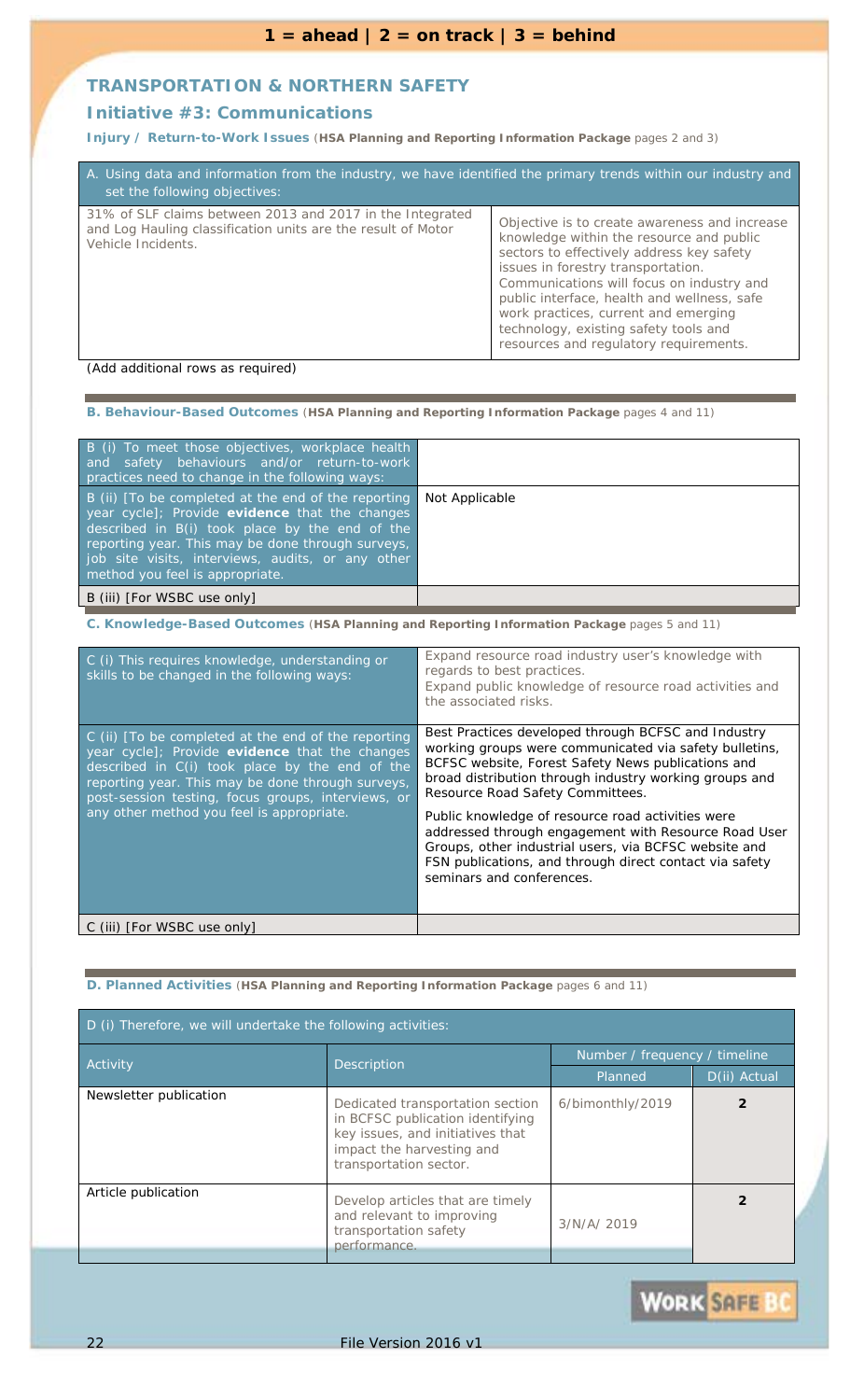| Promote Safe Work Practices | Participate with Road Safety<br><b>Management Groups</b>                                 | TBD/N/A/2019 |  |
|-----------------------------|------------------------------------------------------------------------------------------|--------------|--|
|                             | Communicate with Industry and<br>the public as needed through the<br><b>BCFSC</b> office |              |  |
|                             |                                                                                          | Ongoing/2019 |  |

*(Add additional rows as required)*

### D (ii) [For WSBC use only]

*Click here to enter text.*

*Add additional initiatives as required using the same template.***E. Organizational Capacity** (**HSA Planning and Reporting Information Package** page 7)

#### **To support us in providing the activities outlined in these initiatives, we will undertake the following activities designed to increase our organizational capacity:**

| (E) Activity                      | Description               | Number / frequency        |
|-----------------------------------|---------------------------|---------------------------|
| Click here to enter text.         | Click here to enter text. | Click here to enter text. |
| (Add additional rows as required) |                           |                           |

**F. Marketing / Outreach Activities** (**HSA Planning and Reporting Information Package** page 7)

### **To reach a broader audience within our industry, we will undertake the following marketing / outreach activities:**

| (F) Activity                   | <b>Description</b>                                                                                                                         | Number / frequency        |
|--------------------------------|--------------------------------------------------------------------------------------------------------------------------------------------|---------------------------|
| See section D.                 |                                                                                                                                            | Click here to enter text. |
| Electronic media via website   | Promote safe practices, tools and<br>resource availability via BCFSC<br>website.                                                           | Ongoing/2019              |
| Trade and Industry Conferences | Provide a presence at industry and<br>trade conferences to promote safe<br>work practices, tools and resources<br>available via the BCFSC. | 5/N/A/2019                |

*(Add additional rows as required)*

### F (ii) [For WSBC use only]

*Click here to enter text.*

### **G. Overall Assessment**

### G (ii) [For WSBC use only]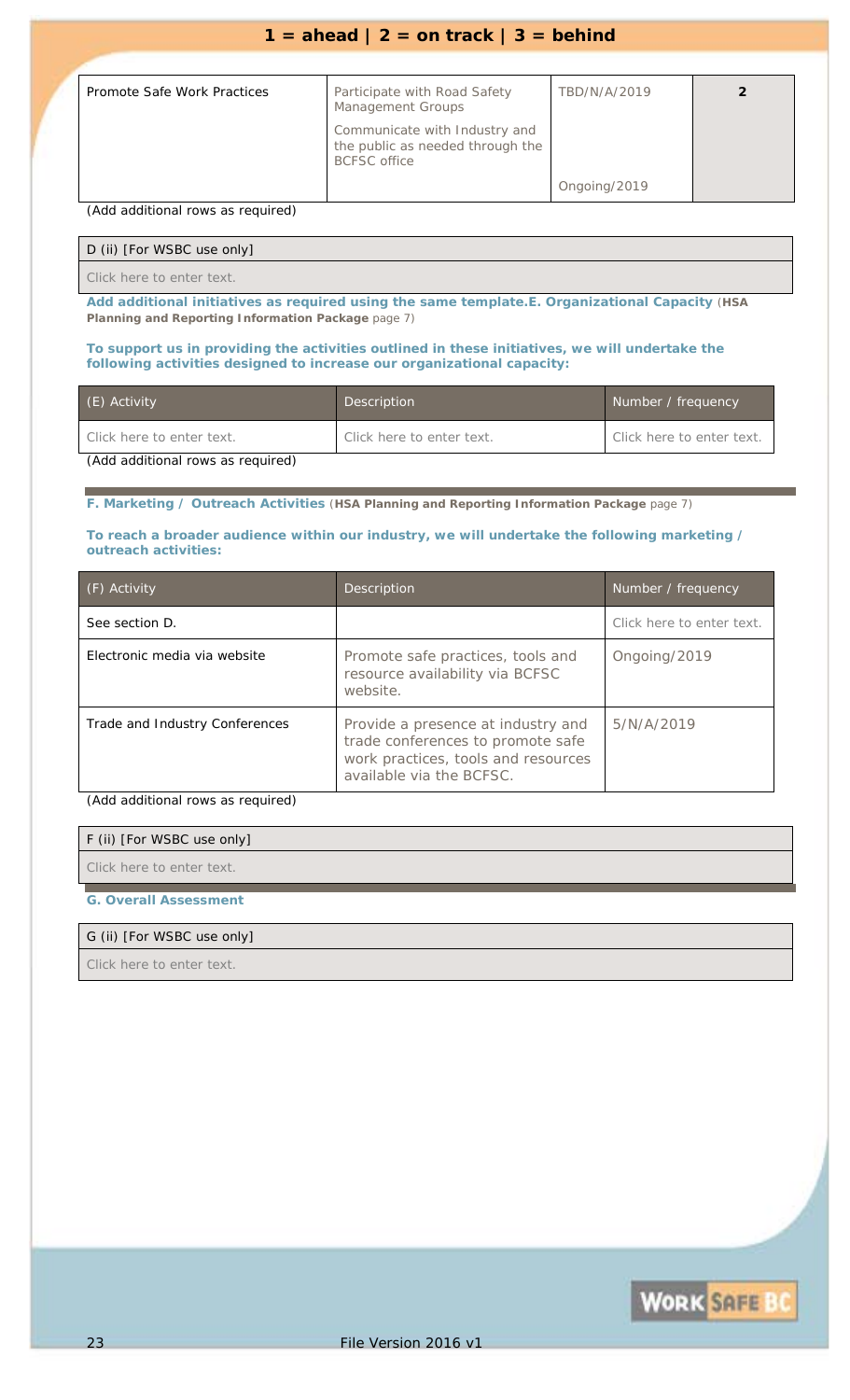### **TRANSPORTATION & NORTHERN SAFETY**

### **Initiative #4:** *Log Truck Technical Advisory Committee (LTTAC)*

**Injury / Return-to-Work Issues** (**HSA Planning and Reporting Information Package** pages 2 and 3)

| A. Using data and information from the industry, we have identified the primary trends within our industry and<br>set the following objectives: |                                                                                                                                                                                                                                                                                             |  |
|-------------------------------------------------------------------------------------------------------------------------------------------------|---------------------------------------------------------------------------------------------------------------------------------------------------------------------------------------------------------------------------------------------------------------------------------------------|--|
| Log hauling CU has 135 SLF claims per year on average. MVI's<br>account for approx. 31% of these claims on average.                             | Objective is to engage log truck drivers to<br>assist with identifying key issues affecting log<br>truck operator safety and with their support<br>develop tools and resources to effectively<br>address key safety issue and reduce MVI's<br>and SLF claims within the log hauling sector. |  |

*(Add additional rows as required)*

|  | B. Behaviour-Based Outcomes (HSA Planning and Reporting Information Package pages 4 and 11) |  |
|--|---------------------------------------------------------------------------------------------|--|
|--|---------------------------------------------------------------------------------------------|--|

| B (i) To meet those objectives, workplace health<br>safety behaviours and/or return-to-work<br>and<br>practices need to change in the following ways:                                                                                                                                                | Log truck operators, harvesting contractors, loader man,<br>licensees need to recognize that they each contribute to<br>every load arriving at the mill safely.                                                                                                            |
|------------------------------------------------------------------------------------------------------------------------------------------------------------------------------------------------------------------------------------------------------------------------------------------------------|----------------------------------------------------------------------------------------------------------------------------------------------------------------------------------------------------------------------------------------------------------------------------|
| B (ii) [To be completed at the end of the reporting<br>year cycle]; Provide evidence that the changes<br>described in B(i) took place by the end of the<br>reporting year. This may be done through surveys,<br>job site visits, interviews, audits, or any other<br>method you feel is appropriate. | Specific training and awareness activates were conducted<br>to address this objective and consisted of:<br>Safety Seminars (16 provincially)<br>Direct communications via site visits and<br>conferences<br>Articles/bulletins<br>٠<br>Training and competency assessments |
| B (iii) [For WSBC use only]                                                                                                                                                                                                                                                                          |                                                                                                                                                                                                                                                                            |

### **C. Knowledge-Based Outcomes** (**HSA Planning and Reporting Information Package** pages 5 and 11)

| C (i) This requires knowledge, understanding or<br>skills to be changed in the following ways:                                                                                                         | Expand industry knowledge with regards to log hauling<br>safety issues and solution via input and collaboration<br>from key log hauling contractors, provincial and federal<br>agency representatives and non-profit organizations. |
|--------------------------------------------------------------------------------------------------------------------------------------------------------------------------------------------------------|-------------------------------------------------------------------------------------------------------------------------------------------------------------------------------------------------------------------------------------|
|                                                                                                                                                                                                        | Use LTTAC perspectives to inform Council, WorkSafeBC<br>BC and working group priorities and work plan.                                                                                                                              |
|                                                                                                                                                                                                        | Improve and confirm Log hauling expertise and safety<br>knowledge through training and certification programs.                                                                                                                      |
|                                                                                                                                                                                                        | Implement a provincial resource road maintenance<br>guideline that addresses key road condition safety issues.                                                                                                                      |
|                                                                                                                                                                                                        | Develop and promote professional practice materials<br>aimed at log haulers.                                                                                                                                                        |
|                                                                                                                                                                                                        | Conduct an industry SWP gap analysis for log hauling and<br>develop resources to address any gaps.                                                                                                                                  |
|                                                                                                                                                                                                        |                                                                                                                                                                                                                                     |
| C (ii) [To be completed at the end of the reporting<br>year cycle]; Provide evidence that the changes                                                                                                  | LTTAC met quarterly to identify and address key safety<br>issues related to log hauling.                                                                                                                                            |
| described in C(i) took place by the end of the<br>reporting year. This may be done through surveys,<br>post-session testing, focus groups, interviews, or<br>any other method you feel is appropriate. | LTTAC is a member of the Forest Industry Forum and<br>participates directly in identifying and resolving key<br>safety issues.                                                                                                      |
|                                                                                                                                                                                                        | LTTAC has continued to work on and finalize Industry Log<br>Truck Driver Training and Competency Assessment<br>Standards.                                                                                                           |
|                                                                                                                                                                                                        | Provincial Road Maintenance Standard has been piloted,<br>finalized and rolled out to industry.                                                                                                                                     |
|                                                                                                                                                                                                        | Professional practice materials have been developed as<br>part of both the training standard and competency<br>assessment for log hauling.                                                                                          |
|                                                                                                                                                                                                        | Initial GAP analysis has been completed and resources<br>developed. Process ongoing.<br><b>AACAARA</b>                                                                                                                              |
|                                                                                                                                                                                                        |                                                                                                                                                                                                                                     |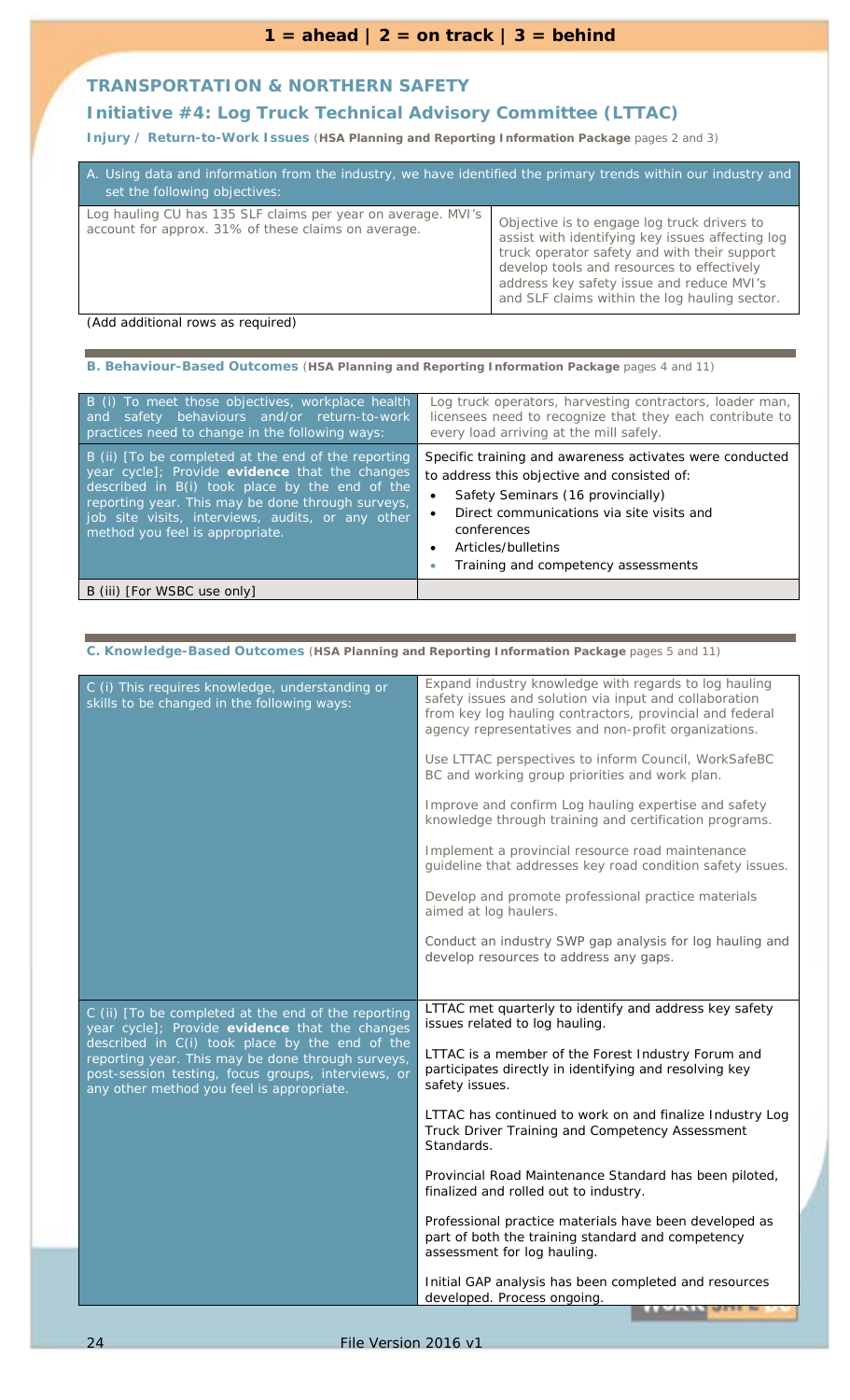C (iii) [*For WSBC use only*]

**D. Planned Activities** (**HSA Planning and Reporting Information Package** pages 6 and 11)

D (i) Therefore, we will undertake the following activities:

| Activity                                                     | Description                                                                                                                                                            | Number / frequency / timeline |                |
|--------------------------------------------------------------|------------------------------------------------------------------------------------------------------------------------------------------------------------------------|-------------------------------|----------------|
|                                                              |                                                                                                                                                                        | Planned                       | D(ii) Actual   |
| Log truck driver training program.                           | Participate with contractors,<br>licensees, teaching and training<br>facilities to expand the awareness<br>and delivery of the log truck<br>driver program.            | Ongoing 2019                  | 2              |
| Log truck driver professional<br>endorsement and assessment. | Promote professional<br>endorsement and qualification<br>process and resources.<br>Identify and train Log Truck<br>Driver Assessors.                                   | Ongoing 2019                  | 2              |
| <b>Meetings</b>                                              | Committee meeting intended to<br>ensure current initiatives are kept<br>on track, and further Identify key<br>issues and initiatives to improve<br>log hauling safety. | 4/Quarterly/2019              | $\overline{2}$ |
| <b>Meetings</b>                                              | LTTAC representative<br>coordination with Trucking and<br><b>Harvesting Advisory Group</b>                                                                             | 4/Quarterly/2019              | $\mathfrak{p}$ |
| Road Maintenance Guideline                                   | Implement a provincial road<br>maintenance guideline. Promote<br>to Industry and Government<br>agencies.                                                               | Ongoing/2019                  | $\mathfrak{p}$ |

*(Add additional rows as required)*

### D (ii) [For WSBC use only]

*Click here to enter text.*

*Add additional initiatives as required using the same template.***E. Organizational Capacity** (**HSA Planning and Reporting Information Package** page 7)

### **To support us in providing the activities outlined in these initiatives, we will undertake the following activities designed to increase our organizational capacity:**

| (E) Activity              | Description               | Number / frequency        |
|---------------------------|---------------------------|---------------------------|
| Click here to enter text. | Click here to enter text. | Click here to enter text. |
|                           |                           |                           |

*(Add additional rows as required)*

**F. Marketing / Outreach Activities** (**HSA Planning and Reporting Information Package** page 7)

### **To reach a broader audience within our industry, we will undertake the following marketing / outreach activities:**

| (F) Activity                                                                                                                                                                                                                                                                         | Description                                                                                           | Number / frequency            |
|--------------------------------------------------------------------------------------------------------------------------------------------------------------------------------------------------------------------------------------------------------------------------------------|-------------------------------------------------------------------------------------------------------|-------------------------------|
| Make related info, tools and<br>resources available on BCFSC<br>website.                                                                                                                                                                                                             | Promotion of LTTAC related<br>objectives, tools and resources via<br>website.                         | 4/Review, update<br>quarterly |
| Articles                                                                                                                                                                                                                                                                             | Awareness and promotion log truck<br>driver training and professional<br>endorsement via print media. | 2/Biannually                  |
| $\{A_1, A_2, A_3, A_4, A_5, A_6, A_7, A_8, A_9, A_1, A_2, A_1, A_2, A_1, A_2, A_1, A_2, A_3, A_4, A_5, A_6, A_7, A_8, A_9, A_1, A_2, A_1, A_2, A_1, A_2, A_2, A_3, A_4, A_4, A_5, A_6, A_7, A_7, A_8, A_1, A_2, A_3, A_4, A_5, A_6, A_7, A_7, A_8, A_1, A_2, A_3, A_1, A_2, A_3, A_$ |                                                                                                       |                               |

*(Add additional rows as required)*

| F (ii) [For WSBC use only] |  |  |
|----------------------------|--|--|
|                            |  |  |

**WORK SAFE BC**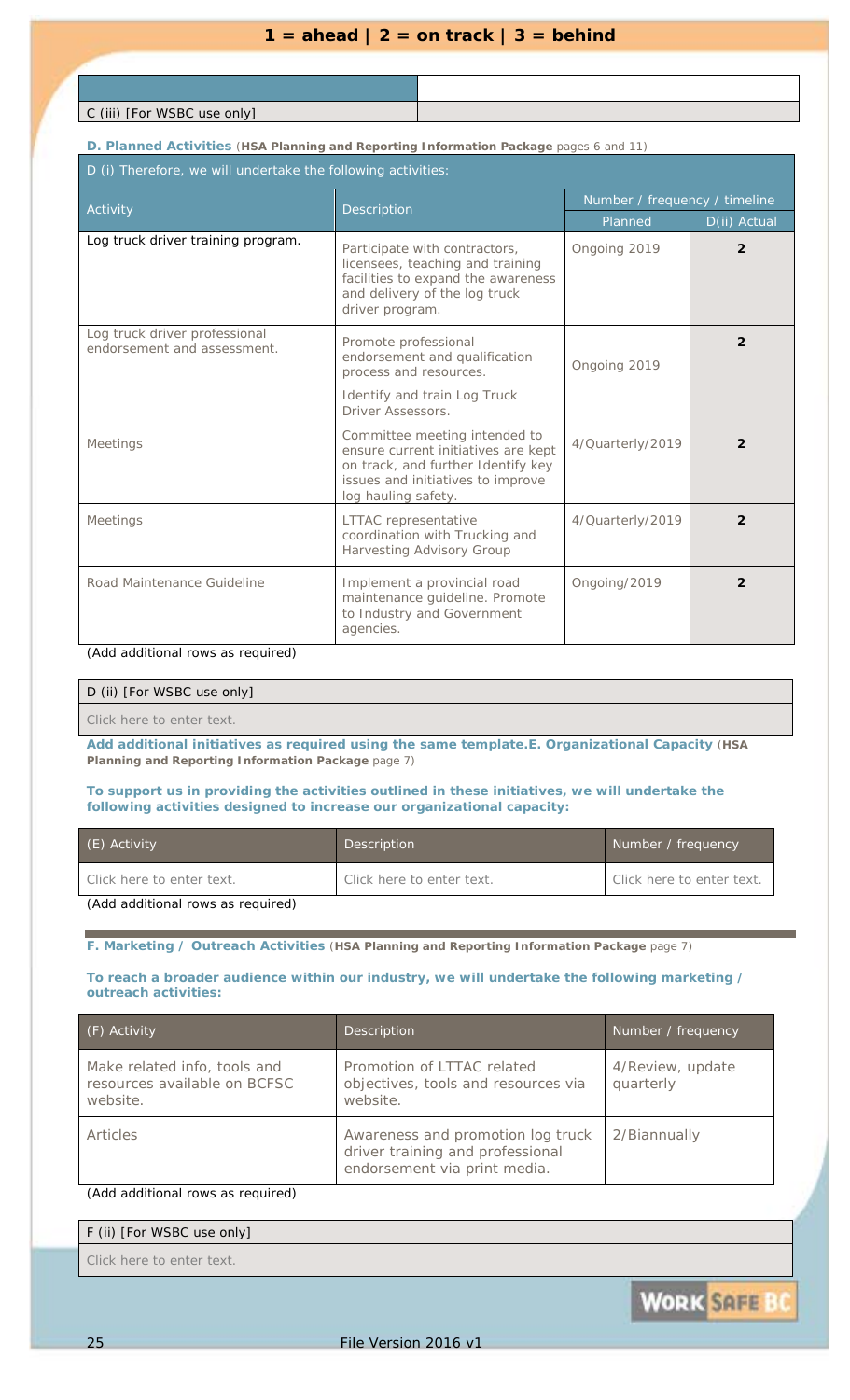# **G. Overall Assessment**

### G (ii) [For WSBC use only]

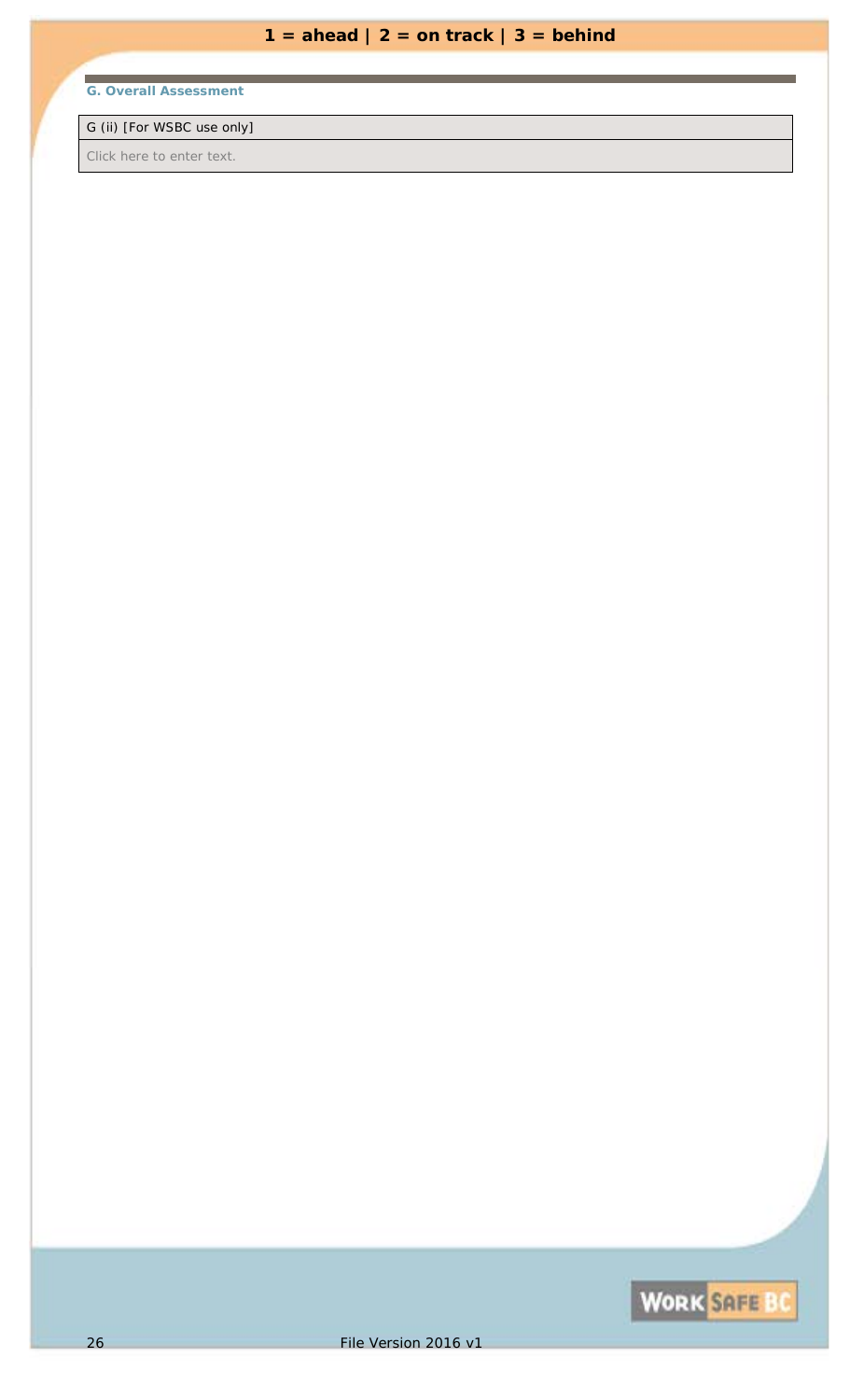### **TRANSPORTATION & NORTHERN SAFETY**

### **Initiative #5:** *Marine Forest Safety Advisory Group*

**Injury / Return-to-Work Issues** (**HSA Planning and Reporting Information Package** pages 2 and 3)

| A. Using data and information from the industry, we have identified the primary trends within our industry and<br>set the following objectives: |                                                   |  |
|-------------------------------------------------------------------------------------------------------------------------------------------------|---------------------------------------------------|--|
| Over 800 WorkSafeBC injury claims have occurred since 2006                                                                                      | Identify key initiatives to improve marine        |  |
| involving boats in the forestry CU's.                                                                                                           | forest safety and prioritize workplan initiatives |  |

*(Add additional rows as required)*

### **B. Behaviour-Based Outcomes** (**HSA Planning and Reporting Information Package** pages 4 and 11)

| B (i) To meet those objectives, workplace health<br>safety behaviours and/or return-to-work<br>and<br>practices need to change in the following ways:                                                                                                                                                | Companies contracting and conducting work that<br>requires the operation or use of marine vessels need to<br>prioritize the safety of marine related tasks when<br>planning and conducting work.                                                                                                                                                                     |
|------------------------------------------------------------------------------------------------------------------------------------------------------------------------------------------------------------------------------------------------------------------------------------------------------|----------------------------------------------------------------------------------------------------------------------------------------------------------------------------------------------------------------------------------------------------------------------------------------------------------------------------------------------------------------------|
| B (ii) [To be completed at the end of the reporting<br>year cycle]; Provide evidence that the changes<br>described in B(i) took place by the end of the<br>reporting year. This may be done through surveys,<br>job site visits, interviews, audits, or any other<br>method you feel is appropriate. | Communications to marine operators and Industry<br>members regarding safety risk and opportunities for<br>improvement completed via bulletins, FSN publications<br>and conferences.<br>Marine Vessel Operator Competency Standard finalized<br>and promoted to industry.<br>Draft marine vessel go/no-go guidelines developed for<br>industry members and operators. |
| B (iii) [For WSBC use only]                                                                                                                                                                                                                                                                          |                                                                                                                                                                                                                                                                                                                                                                      |

### **C. Knowledge-Based Outcomes** (**HSA Planning and Reporting Information Package** pages 5 and 11)

| C (i) This requires knowledge, understanding or<br>skills to be changed in the following ways:                                                                                                               | BCFSC will support companies contracting and operating<br>marine forestry operators to better understand the<br>contributing factors to marine forestry incidents.<br>BCFSC will support companies operating vessels to<br>ensure their staff are competent (skills, attributes,<br>knowledge) to perform the work and ensure that vessels<br>maintained and inspected to prevent unsafe<br>are.<br>mechanical conditions |
|--------------------------------------------------------------------------------------------------------------------------------------------------------------------------------------------------------------|---------------------------------------------------------------------------------------------------------------------------------------------------------------------------------------------------------------------------------------------------------------------------------------------------------------------------------------------------------------------------------------------------------------------------|
| C (ii) [To be completed at the end of the reporting<br>year cycle]; Provide evidence that the changes<br>described in C(i) took place by the end of the<br>reporting year. This may be done through surveys, | Marine related incidents reviewed and communicated to<br>industry members via MFSAG, FSN and conferences.<br>Marine Carrier Best Practices developed.                                                                                                                                                                                                                                                                     |
| post-session testing, focus groups, interviews, or<br>any other method you feel is appropriate.                                                                                                              | Marine accommodation vessel safety workshop conducted<br>with industry members.                                                                                                                                                                                                                                                                                                                                           |
|                                                                                                                                                                                                              | Marine Vessel Operator Competency Standard finalized<br>and released to industry members.                                                                                                                                                                                                                                                                                                                                 |
|                                                                                                                                                                                                              | Draft marine vessel go/no-go guidelines developed for<br>industry members and operators.                                                                                                                                                                                                                                                                                                                                  |
| C (iii) [For WSBC use only]                                                                                                                                                                                  |                                                                                                                                                                                                                                                                                                                                                                                                                           |

| Number / frequency / timeline |                  |
|-------------------------------|------------------|
|                               |                  |
| Planned                       | D(ii) Actual     |
| 4/quarterly/2019              |                  |
|                               | <b>WORK SOFF</b> |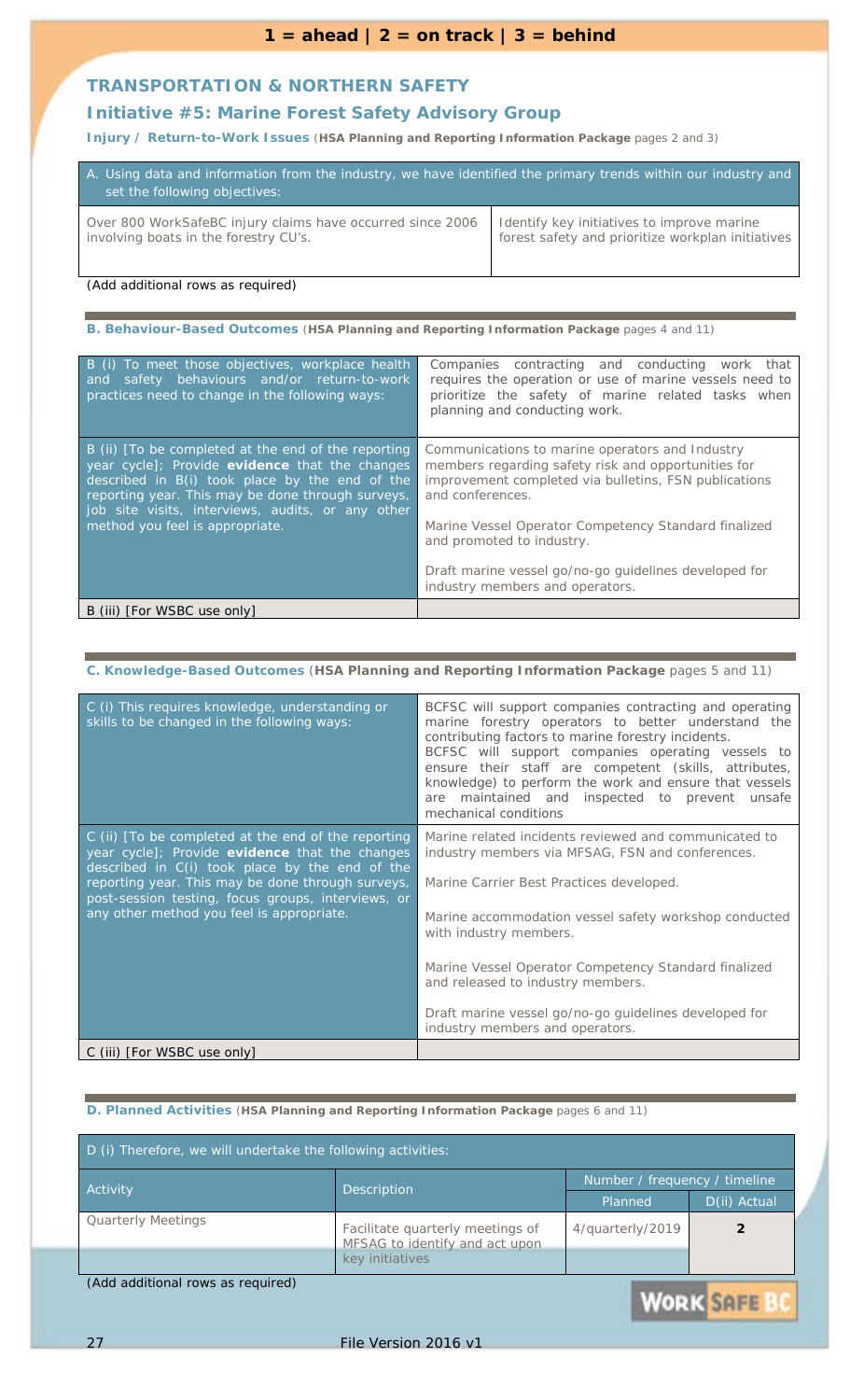### D (ii) [For WSBC use only]

*Click here to enter text.*

*Add additional initiatives as required using the same template.*

**E. Organizational Capacity** (**HSA Planning and Reporting Information Package** page 7)

### **To support us in providing the activities outlined in these initiatives, we will undertake the following activities designed to increase our organizational capacity:**

| (E) Activity                                                                                                 | Description                                                               | Number / frequency |
|--------------------------------------------------------------------------------------------------------------|---------------------------------------------------------------------------|--------------------|
| Maintain system for delivery of<br>marine forest communications                                              | Maintain and manage communications<br>to marine operators and contractors | Ongoing / 2019     |
| Develop communications that will<br>improve safe operating practices for<br>marine operators and contractors | Create bulletins, articles, and other<br>resources                        | 4/quarterly        |

*(Add additional rows as required)*

#### **F. Marketing / Outreach Activities** (**HSA Planning and Reporting Information Package** page 7)

#### **To reach a broader audience within our industry, we will undertake the following marketing / outreach activities:**

| (F) Activity               | Description                                                                                          | Number / frequency |
|----------------------------|------------------------------------------------------------------------------------------------------|--------------------|
| Promote awareness of MFSAG | Promotion of awareness of group via<br>TAG, CHAG members, conferences and<br>print and website media | Ongoing / 2019     |

### *(Add additional rows as required)*

| F (ii) [For WSBC use only] |  |
|----------------------------|--|
| Click here to enter text.  |  |

#### **G. Overall Assessment**

### G (ii) [For WSBC use only]

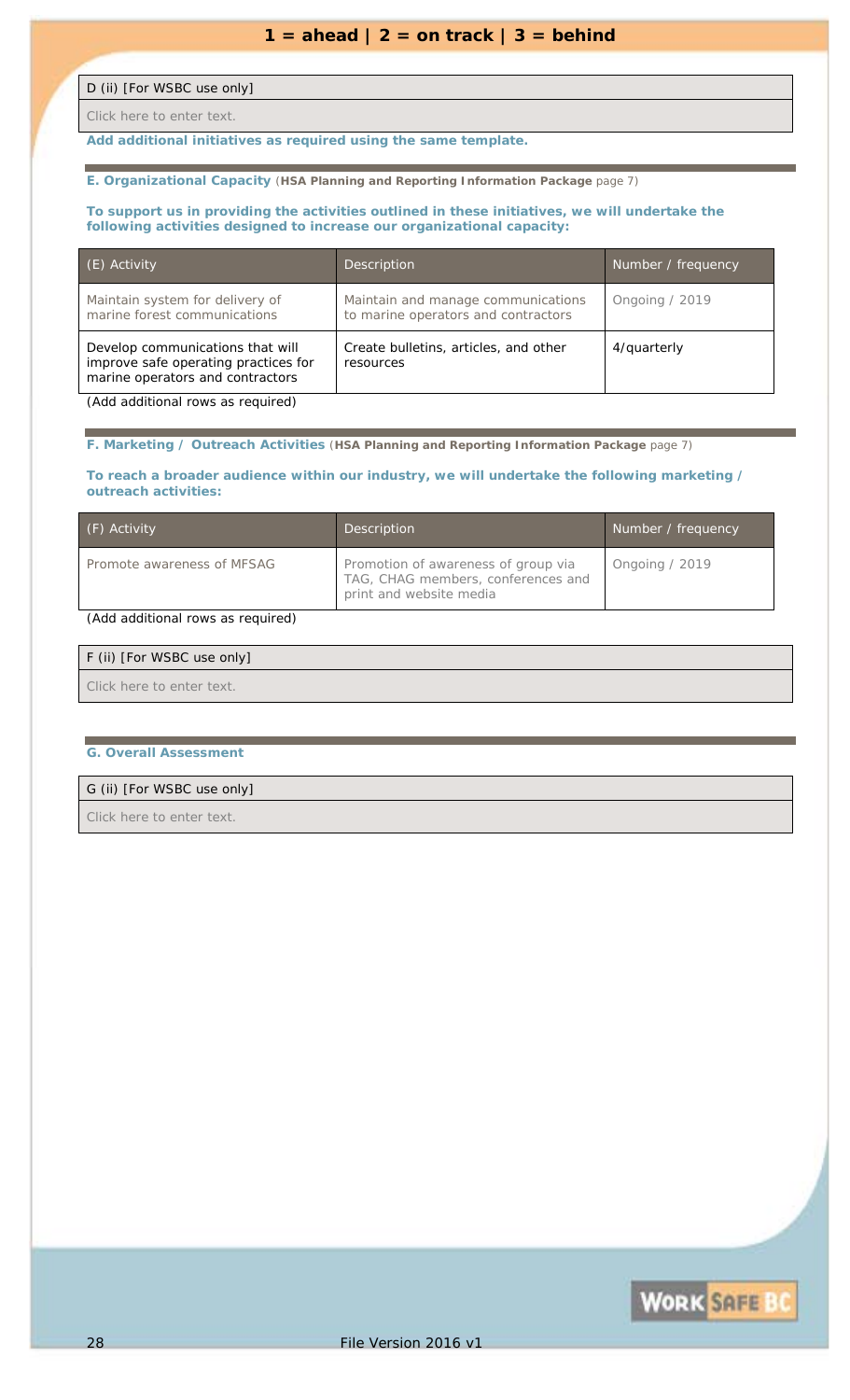### **TRANSPORTATION & NORTHERN SAFETY**

### **Initiative #6:** *Woodlot License and Community Forest Agreement Safety Committee (WL-CFA SC)*

**Injury / Return-to-Work Issues** (**HSA Planning and Reporting Information Package** pages 2 and 3)

| A. Using data and information from the industry, we have identified the primary trends within our industry and<br>set the following objectives:                   |                                                                               |
|-------------------------------------------------------------------------------------------------------------------------------------------------------------------|-------------------------------------------------------------------------------|
| Within Forestry SLF claims continue to be a serious concern.<br>These claims included forestry workers operating within<br><b>Woodlots and Community Forests.</b> | Improve safety performance within woodlot<br>and community forest operations. |

*(Add additional rows as required)*

**B. Behaviour-Based Outcomes** (**HSA Planning and Reporting Information Package** pages 4 and 11)

| B (i) To meet those objectives, workplace health<br>and safety behaviours and/or return-to-work<br>practices need to change in the following ways:                                                                                                                                                   |                |
|------------------------------------------------------------------------------------------------------------------------------------------------------------------------------------------------------------------------------------------------------------------------------------------------------|----------------|
| B (ii) [To be completed at the end of the reporting<br>year cycle]; Provide evidence that the changes<br>described in B(i) took place by the end of the<br>reporting year. This may be done through surveys,<br>job site visits, interviews, audits, or any other<br>method you feel is appropriate. | Not Applicable |
| B (iii) [For WSBC use only]                                                                                                                                                                                                                                                                          |                |

#### **C. Knowledge-Based Outcomes** (**HSA Planning and Reporting Information Package** pages 5 and 11)

| C (i) This requires knowledge, understanding or<br>skills to be changed in the following ways:                                                                                                                                                                                                                  | Knowledge specific to the type, conditions, and factors<br>related to safety related incidents within community<br>forests and woodlots is lacking. In addition, safety<br>management system knowledge and capability within this<br>group ranges from very limited to comprehensive. Given<br>this better knowledge on both these fronts needs to be<br><i>improved.</i>                                                                                                         |
|-----------------------------------------------------------------------------------------------------------------------------------------------------------------------------------------------------------------------------------------------------------------------------------------------------------------|-----------------------------------------------------------------------------------------------------------------------------------------------------------------------------------------------------------------------------------------------------------------------------------------------------------------------------------------------------------------------------------------------------------------------------------------------------------------------------------|
|                                                                                                                                                                                                                                                                                                                 | addition,<br><i>improving awareness</i><br>In<br>safety<br>οf<br>responsibilities and actions required by regulation to<br>protect workers within woodlots and community forests is<br>critical in improving knowledge and safety performance.                                                                                                                                                                                                                                    |
| C (ii) [To be completed at the end of the reporting<br>year cycle]; Provide evidence that the changes<br>described in C(i) took place by the end of the<br>reporting year. This may be done through surveys,<br>post-session testing, focus groups, interviews, or<br>any other method you feel is appropriate. | Awareness bulletins created by the working group<br>addressing regulation requirements and persons holding<br>responsibility for safety and compliance were developed<br>and distributed to the associations representing woodlot<br>and community forests. Material has be posted on both<br>the associations and BCFSC website. This included<br>information related to Resource road use and guidelines<br>and Board and Directors responsibilities with regards to<br>safety. |
| C (iii) [For WSBC use only]                                                                                                                                                                                                                                                                                     |                                                                                                                                                                                                                                                                                                                                                                                                                                                                                   |

| D (i) Therefore, we will undertake the following activities:                                                                                                                                                                                                       |                                                                                                                |                               |              |
|--------------------------------------------------------------------------------------------------------------------------------------------------------------------------------------------------------------------------------------------------------------------|----------------------------------------------------------------------------------------------------------------|-------------------------------|--------------|
| <b>Activity</b>                                                                                                                                                                                                                                                    | <b>Description</b>                                                                                             | Number / frequency / timeline |              |
|                                                                                                                                                                                                                                                                    |                                                                                                                | Planned                       | D(ii) Actual |
| Development and publication of<br>awareness articles relating to the<br><b>Woodlot Licencees and Community</b><br>Forests Agreement Holder safety<br>management responsibilities,<br>processes, resources and tools<br>available to improve safety<br>performance. | Promotion to Woodlot Licencees<br>and Community Forest<br>Agreement Holders via print and<br>electronic media. | 4/Quarterly/<br>2019          |              |

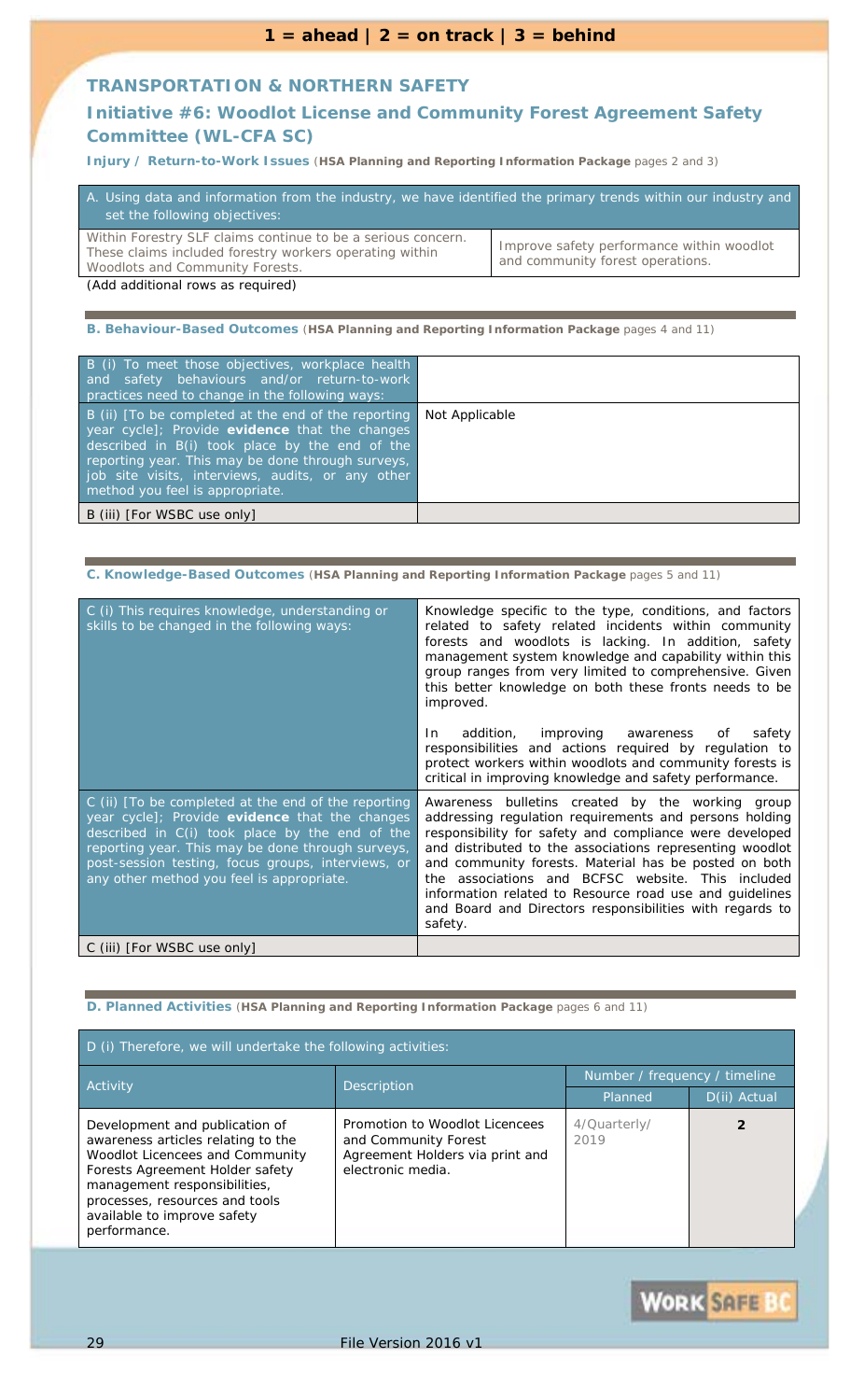### $1 = \text{ahead} \mid 2 = \text{on track} \mid 3 = \text{behind}$

| Develop and distribute survey for<br>both WL and CFA members. Collate<br>and analyze resulting data.                                                           | Survey will target both woodlot<br>Licencees and CFA holders with<br>the intent of gathering safety<br>related information specific to<br>their operations and solicit<br>feedback regarding key focus<br>areas for improving safety<br>performance. Information will be<br>used to aid the WL-CFA SC in<br>determining and prioritizing<br>activities and initiatives. | 1/annually/2019 | 3<br>CFA survey<br>completed.<br>WI<br>Federation<br>delayed<br>survey at its<br>request.        |
|----------------------------------------------------------------------------------------------------------------------------------------------------------------|-------------------------------------------------------------------------------------------------------------------------------------------------------------------------------------------------------------------------------------------------------------------------------------------------------------------------------------------------------------------------|-----------------|--------------------------------------------------------------------------------------------------|
| Finalize program based on pilot<br>feedback and promote safe work<br>practices via revised and updated<br>safety program for woodlots and<br>community forests | Support the implementation of<br>the revised safety program aimed<br>and woodlots and community<br>forests that address the range of<br>work activities from contracting<br>services to direct completion of<br>forest management activities by<br>the licence holder.                                                                                                  | 1/1/2019        | 3<br><b>SMS</b> draft<br>completed<br>and being<br>piloted.<br>Revised<br>completion<br>Q1, 2020 |

*(Add additional rows as required)*

D (ii) [For WSBC use only]

*Click here to enter text.*

*Add additional initiatives as required using the same template.*

**E. Organizational Capacity** (**HSA Planning and Reporting Information Package** page 7)

**To support us in providing the activities outlined in these initiatives, we will undertake the following activities designed to increase our organizational capacity:**

| (E) Activity                      | Description               | Number / frequency        |
|-----------------------------------|---------------------------|---------------------------|
| Click here to enter text.         | Click here to enter text. | Click here to enter text. |
| (Add additional rows as required) |                           |                           |

**F. Marketing / Outreach Activities** (**HSA Planning and Reporting Information Package** page 7)

**To reach a broader audience within our industry, we will undertake the following marketing / outreach activities:**

| (F) Activity                                                          | <b>Description</b>                                                                 | Number / frequency            |
|-----------------------------------------------------------------------|------------------------------------------------------------------------------------|-------------------------------|
| Make related info, tools and resources<br>available on BCFSC website. | Promotion of WL-CFA SC, related<br>objectives, tools and resources via<br>website. | 4/Review, update<br>quarterly |

*(Add additional rows as required)*

### F (ii) [For WSBC use only]

*Click here to enter text.*

### **G. Overall Assessment**

#### G (ii) [For WSBC use only]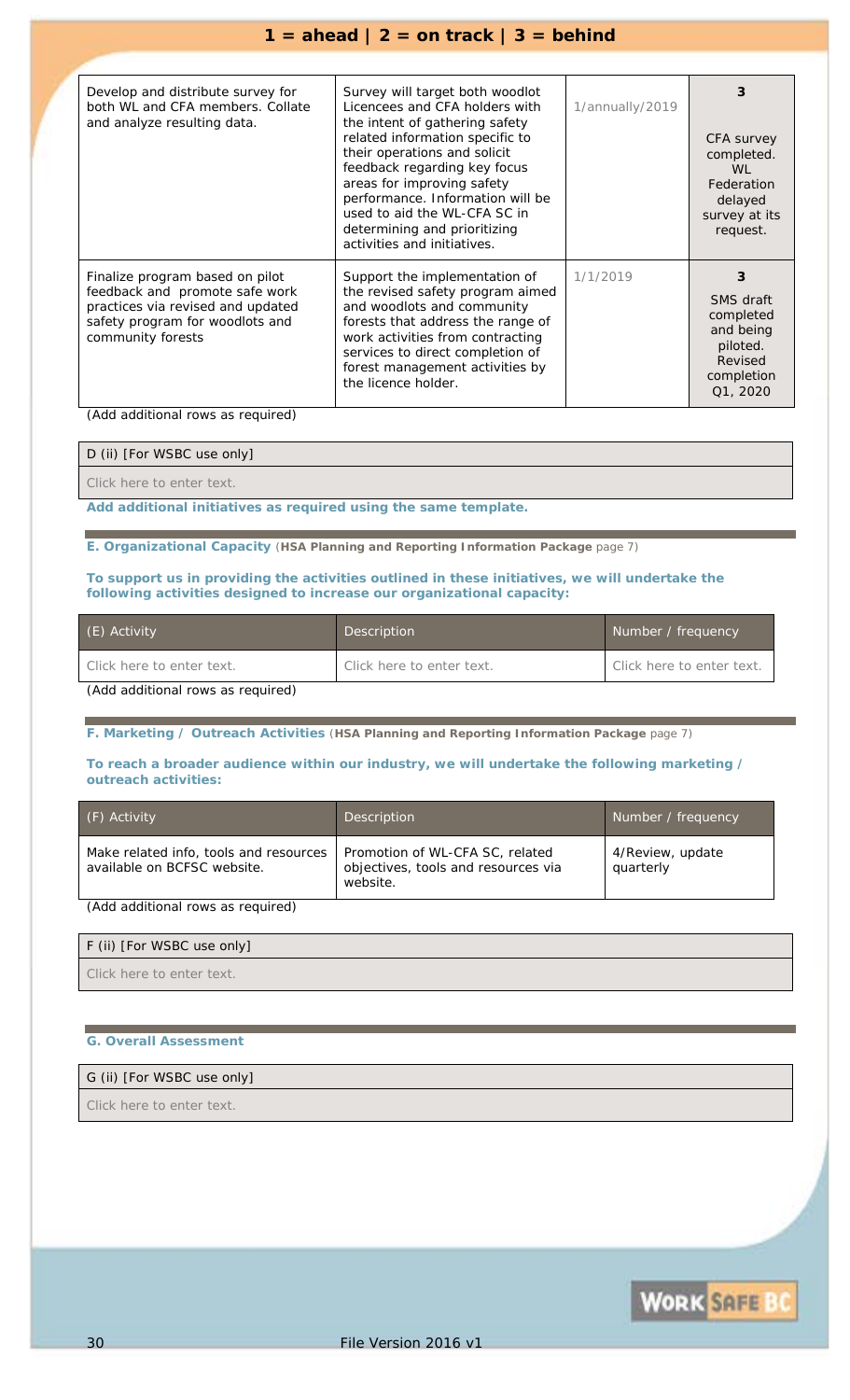### **TRANSPORTATION & NORTHERN SAFETY**

### **Initiative #7:** *Trucking and Harvesting Advisory Group*

**Injury / Return-to-Work Issues** (**HSA Planning and Reporting Information Package** pages 2 and 3)

| A. Using data and information from the industry, we have identified the primary trends within our industry and<br>set the following objectives: |                                                                                                                                                               |  |
|-------------------------------------------------------------------------------------------------------------------------------------------------|---------------------------------------------------------------------------------------------------------------------------------------------------------------|--|
| The average number of SLF claims for Integrated Forest<br>Management between 2013 and 2017 is 390, with Log hauling<br>SLF claims at 135.       | Reduce the number of SLF claims in<br>Integrated Forest Management in 2019<br>provincially. Reduce the number of log<br>hauling SLF claims 2019 provincially. |  |
|                                                                                                                                                 | Assess 5% of log truck drivers (estimate 3000<br>employed in industry) for competency in<br>2019.                                                             |  |

*(Add additional rows as required)*

**B. Behaviour-Based Outcomes** (**HSA Planning and Reporting Information Package** pages 4 and 11)

| B (i) To meet those objectives, workplace health<br>safety behaviours and/or return-to-work<br>and<br>practices need to change in the following ways:                                                                                                                                                | BCFSC will support Licensees, Contractors, workers in<br>identifying why workers accept risk and incorporate<br>changes to safety programs and cultures that reduce at<br>risk behaviour.<br>BCFSC will support Logging truck operators to assess<br>and develop competencies to perform their duties,<br>including the ability to recognize and manage the risks.                                                                              |
|------------------------------------------------------------------------------------------------------------------------------------------------------------------------------------------------------------------------------------------------------------------------------------------------------|-------------------------------------------------------------------------------------------------------------------------------------------------------------------------------------------------------------------------------------------------------------------------------------------------------------------------------------------------------------------------------------------------------------------------------------------------|
| B (ii) [To be completed at the end of the reporting<br>year cycle]; Provide evidence that the changes<br>described in B(i) took place by the end of the<br>reporting year. This may be done through surveys,<br>job site visits, interviews, audits, or any other<br>method you feel is appropriate. | 16 safety seminars conducted provincially to address<br>safety risks and culture change involving contractors,<br>licencee staff and workers.<br>Safety bulletins developed and sent out bimonthly.<br>Log Truck Driver Training and Competency Assessment<br>Standard promote, supported and implemented both<br>within and external to TAG operations.<br>Communication and Implementation of TAG best<br>practices within member operations. |
| B (iii) [For WSBC use only]                                                                                                                                                                                                                                                                          |                                                                                                                                                                                                                                                                                                                                                                                                                                                 |

| C. Knowledge-Based Outcomes (HSA Planning and Reporting Information Package pages 5 and 11)                                                                                                                                                                                                                     |                                                                                                                                                                                                                                                                                                                                    |  |
|-----------------------------------------------------------------------------------------------------------------------------------------------------------------------------------------------------------------------------------------------------------------------------------------------------------------|------------------------------------------------------------------------------------------------------------------------------------------------------------------------------------------------------------------------------------------------------------------------------------------------------------------------------------|--|
| C (i) This requires knowledge, understanding or<br>skills to be changed in the following ways:                                                                                                                                                                                                                  | BCFSC will aid Log haulers and forest workers in general<br>awareness of the current safety issues facing the<br>industry, and the key factors relating to incidents.<br>Provided with this information, key education<br>and<br>awareness initiatives can be developed to reduce the<br>potential for such events.                |  |
| C (ii) [To be completed at the end of the reporting<br>year cycle]; Provide evidence that the changes<br>described in C(i) took place by the end of the<br>reporting year. This may be done through surveys,<br>post-session testing, focus groups, interviews, or<br>any other method you feel is appropriate. | TAG data analysed quarterly to determine safety trends<br>and incidents.<br>Communication of safety incident, trends and solutions<br>via TAG website, safety bulletins and safety conferences.<br>16 safety seminars held provincially across TAG<br>operations to communicate safety concerns and improve<br>safety performance. |  |
| C (iii) [For WSBC use only]                                                                                                                                                                                                                                                                                     |                                                                                                                                                                                                                                                                                                                                    |  |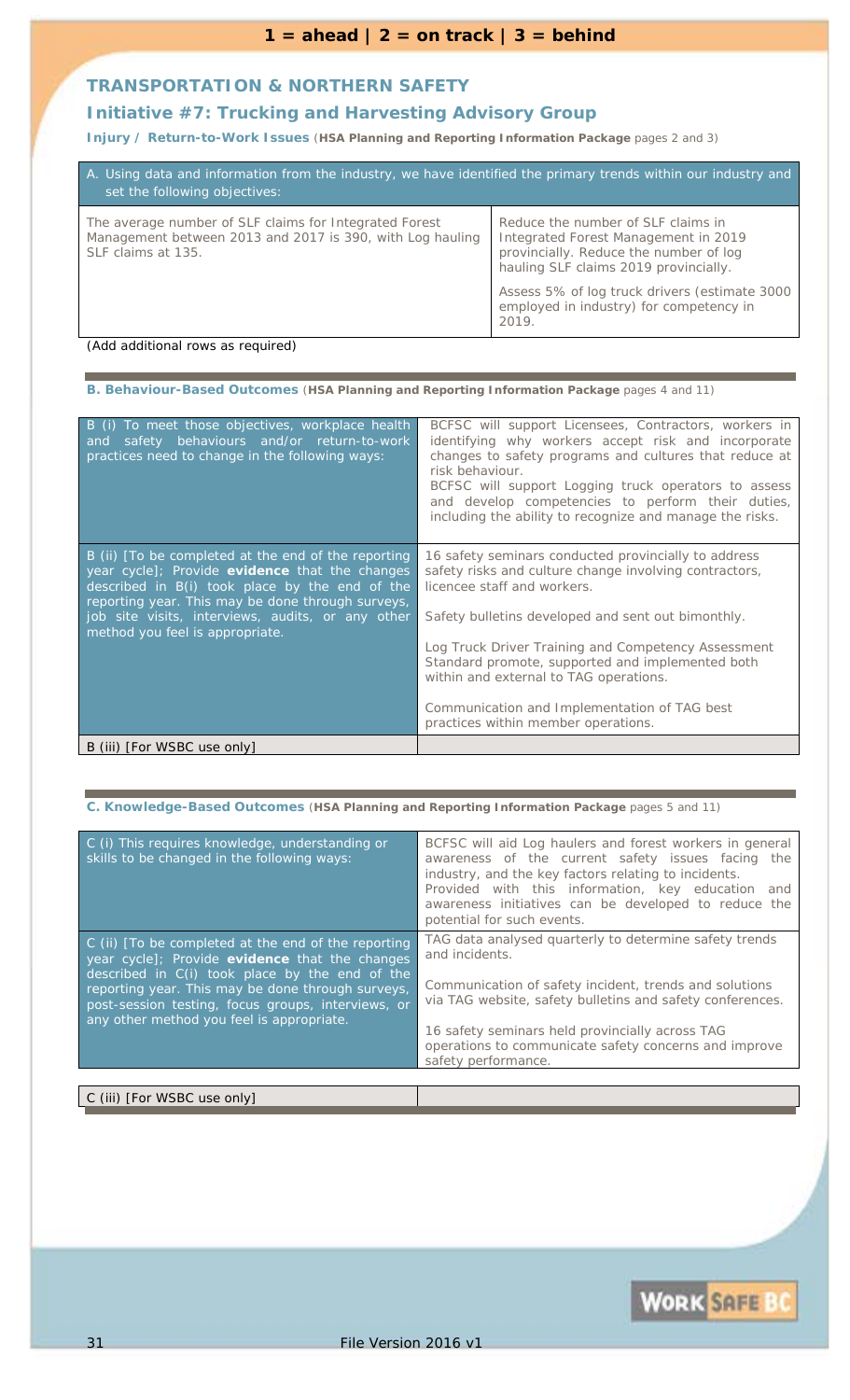### **D. Planned Activities** (**HSA Planning and Reporting Information Package** pages 6 and 11)

| D (i) Therefore, we will undertake the following activities:                                                                                       |                                                                                                                                                               |                                                |                |
|----------------------------------------------------------------------------------------------------------------------------------------------------|---------------------------------------------------------------------------------------------------------------------------------------------------------------|------------------------------------------------|----------------|
| Activity                                                                                                                                           | <b>Description</b>                                                                                                                                            | Number / frequency / timeline                  |                |
|                                                                                                                                                    |                                                                                                                                                               | Planned                                        | D(ii) Actual   |
| Awareness sessions:<br>Anatomy of a Rollover<br>Standard of Care<br>Your Greatest Risk<br>Fatigue management<br>Distracted driving                 | Awareness/training sessions that<br>target log truck and forestry<br>occupations                                                                              | 15/Spring 2019                                 |                |
| Implementation of a Resource Road<br>Maintenance Best Practices Guideline                                                                          | Best practices guideline for<br>maintenance of resource roads for<br>safe log hauling use.                                                                    | # (Implement<br>with Industry<br>Members)/2019 | $\overline{2}$ |
| Improve incident data system to<br>consistently collect and analyse<br>harvesting incident data. This will be<br>completed via EHS implementation. | Consistent data collection process<br>that will be used to assist in<br>identifying<br>incident<br>industry<br>trends                                         | Quarterly                                      | $\overline{2}$ |
| Collection, analyze and report on log<br>hauling incident and harvesting data<br>(Add additional rows as required)                                 | Log hauling incident data will be<br>compiled and analysed to support<br>industry safety initiatives focused<br>on reducing serious log hauling<br>incidents. | Quarterly                                      | $\mathfrak{p}$ |

D (ii) [For WSBC use only]

*Click here to enter text.*

*Add additional initiatives as required using the same template.*

**E. Organizational Capacity** (**HSA Planning and Reporting Information Package** page 7)

### **To support us in providing the activities outlined in these initiatives, we will undertake the following activities designed to increase our organizational capacity:**

| (E) Activity                      | Description               | Number / frequency        |
|-----------------------------------|---------------------------|---------------------------|
| Click here to enter text.         | Click here to enter text. | Click here to enter text. |
| (Add additional rows as required) |                           |                           |

**F. Marketing / Outreach Activities** (**HSA Planning and Reporting Information Package** page 7)

#### **To reach a broader audience within our industry, we will undertake the following marketing / outreach activities:**

| $(F)$ Activity                                                                                           | Description                                                                                                                                                                                                                                                                       | Number / frequency |
|----------------------------------------------------------------------------------------------------------|-----------------------------------------------------------------------------------------------------------------------------------------------------------------------------------------------------------------------------------------------------------------------------------|--------------------|
| Promotion of AOR/SOC/YGR/Fatique<br>and distracted driving<br>awareness/training sessions                | Promotion of awareness/training<br>sessions to industry via TAG members,<br>local media, and print media                                                                                                                                                                          | 15                 |
| Publish articles regarding log hauling<br>and harvesting safety awareness and<br>related TAG initiatives | Promotion of awareness/training<br>sessions to industry via TAG members,<br>and print media                                                                                                                                                                                       | 6                  |
| Promotion of incident data collection<br>and reporting                                                   | Create awareness and buy in regarding<br>incident data collection and reporting.<br>This will be done through outreach to<br>industry members/log hauling<br>contractors via The Trucking Advisory<br>Group and BCFSC through bulletins,<br>articles and face to face discussion. | Ongoing            |

*(Add additional rows as required)*

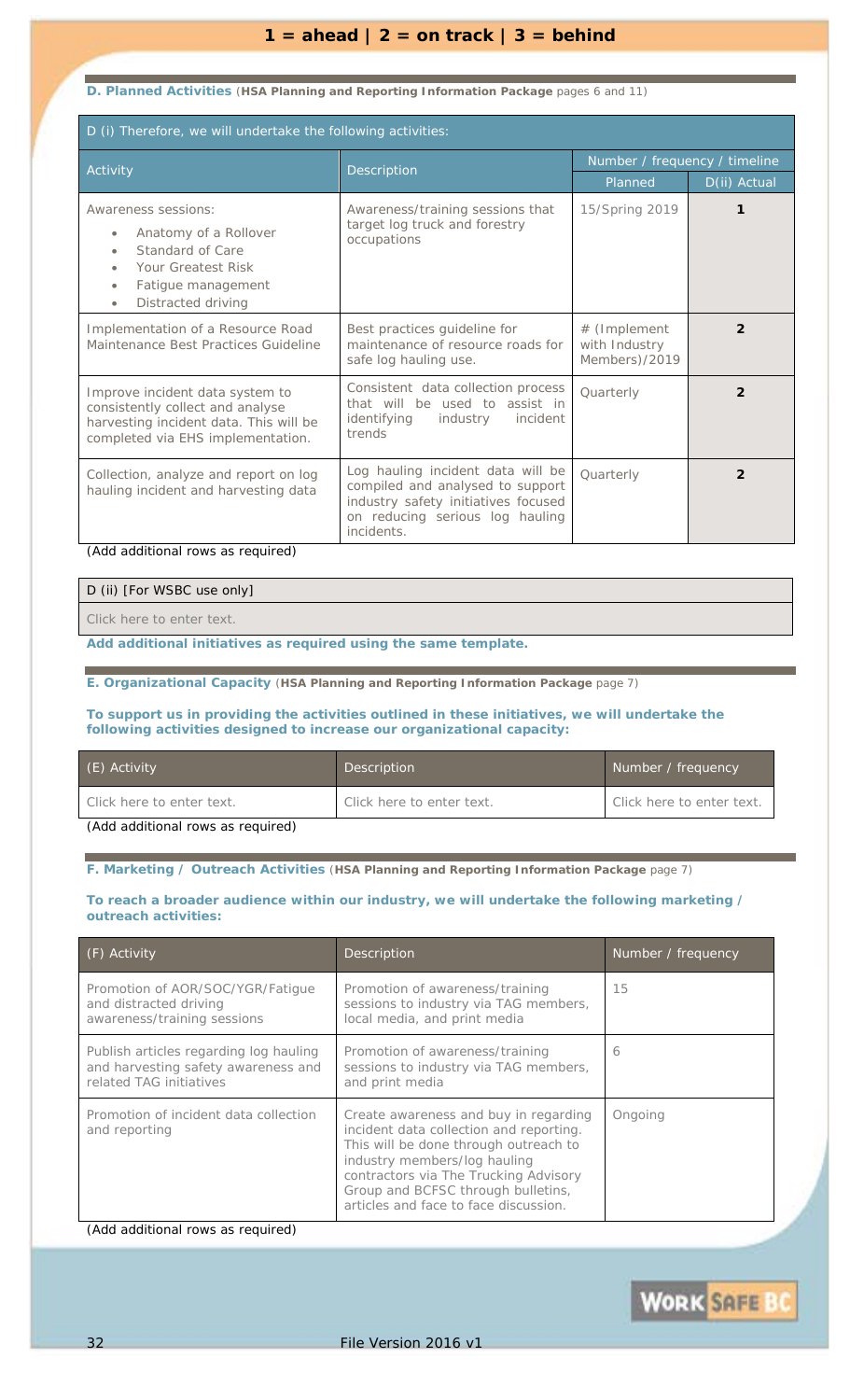F (ii) [For WSBC use only]

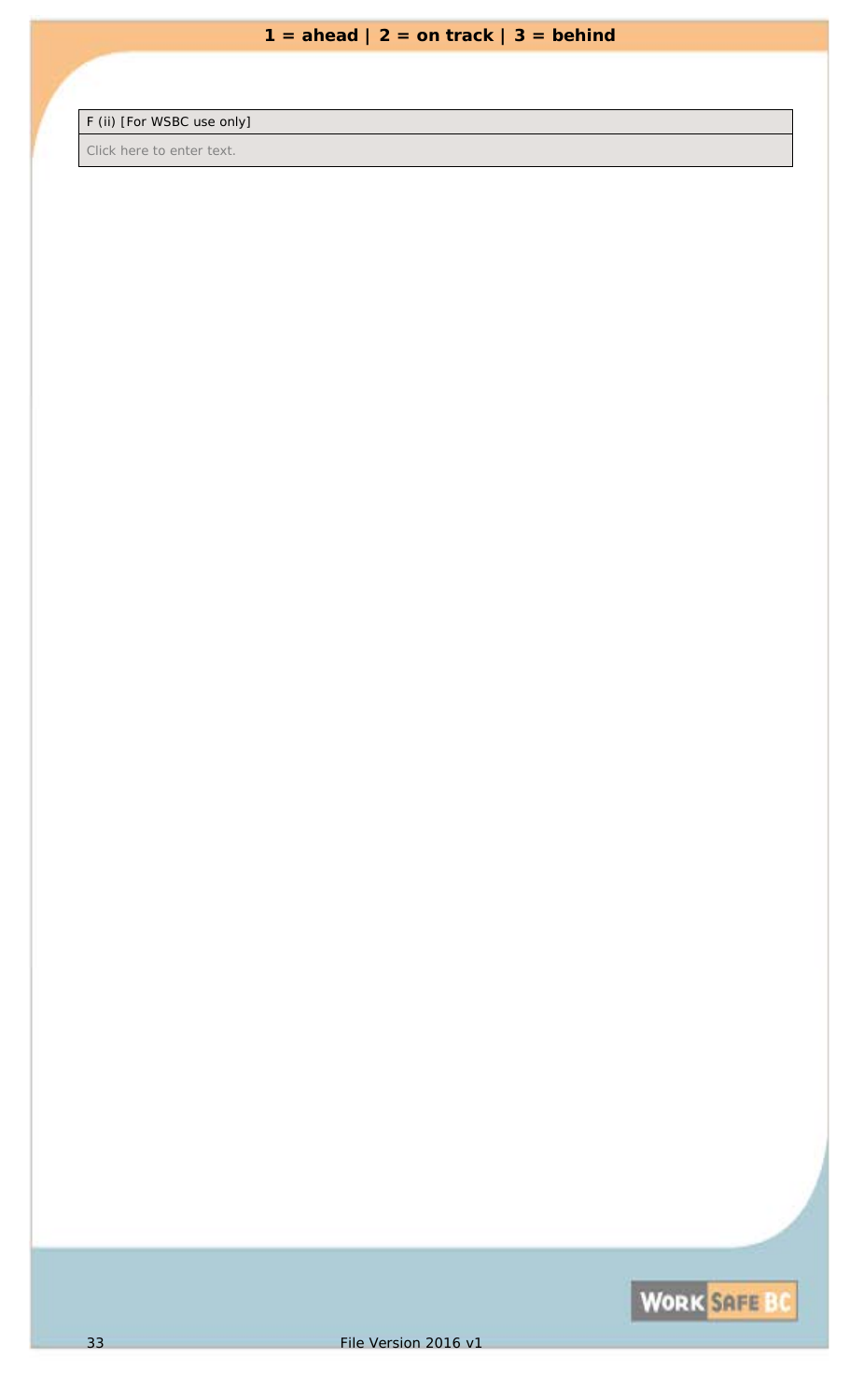### **TRANSPORTATION & NORTHERN SAFETY**

### **Initiative #8:** *Fatigue*

**A. Injury / Return-to-Work Issues** (**HSA Planning and Reporting Information Package** pages 2 and 3)

| Using data and information from the industry, we have identified the primary trends within our industry<br>$A_{1}$<br>and set the following objectives: |                                               |  |
|---------------------------------------------------------------------------------------------------------------------------------------------------------|-----------------------------------------------|--|
| Commercial vehicle accident statistics indicate that fatigue is a                                                                                       | Identify opportunities to implement           |  |
| factor in 20% of crashes. This number is estimated to be                                                                                                | strategies, increase awareness and educate    |  |
| higher due to the difficulty in determining if fatigue is a factor                                                                                      | forest industry members to address fatique as |  |
| post incident.                                                                                                                                          | a hazard in the workplace.                    |  |

*(Add additional rows as required)*

### **B. Behaviour-Based Outcomes** (**HSA Planning and Reporting Information Package** pages 4 and 11)

| B (i) To meet those objectives, workplace health<br>safety behaviours and/or return-to-work<br>and<br>practices need to change in the following ways:                                                                                                                                                | BCFSC will support forest industry members in<br>identifying the risk of fatigue as it relates to their<br>workplace and implement programs that reduce the risk<br>of fatique related incidents                                                                                                                                                                                                                                                                                                                   |
|------------------------------------------------------------------------------------------------------------------------------------------------------------------------------------------------------------------------------------------------------------------------------------------------------|--------------------------------------------------------------------------------------------------------------------------------------------------------------------------------------------------------------------------------------------------------------------------------------------------------------------------------------------------------------------------------------------------------------------------------------------------------------------------------------------------------------------|
| B (ii) [To be completed at the end of the reporting<br>year cycle]; Provide evidence that the changes<br>described in B(i) took place by the end of the<br>reporting year. This may be done through surveys,<br>job site visits, interviews, audits, or any other<br>method you feel is appropriate. | Fatigue identified as a key safety risk at TAG, LTTAC and<br>FIF working groups and set as a priority for action.<br>Fatigue studies conducted with industry members to both<br>determine fatique levels for log truck drivers and identify<br>actions/opportunities to improve safety performance.<br>TAG Fatigue Management Best Practices promoted to and<br>implemented by industry members.<br>Fatigue risk and solutions promoted through safety<br>seminars, conferences, bulletins, articles, and website. |
| B (iii) [ <i>For WSBC use only</i> ]                                                                                                                                                                                                                                                                 |                                                                                                                                                                                                                                                                                                                                                                                                                                                                                                                    |

**C. Knowledge-Based Outcomes** (**HSA Planning and Reporting Information Package** pages 5 and 11)

| C (i) This requires knowledge, understanding or<br>skills to be changed in the following ways:                                                                                                                                                                                                                  | BCFSC will<br>support forest industry members in<br>understanding sleep related fatigue, the effects of fatigue<br>on decision making and other human factors that<br>contribute to fatique related incidents.                                                                                                                                                                               |
|-----------------------------------------------------------------------------------------------------------------------------------------------------------------------------------------------------------------------------------------------------------------------------------------------------------------|----------------------------------------------------------------------------------------------------------------------------------------------------------------------------------------------------------------------------------------------------------------------------------------------------------------------------------------------------------------------------------------------|
| C (ii) [To be completed at the end of the reporting<br>year cycle]; Provide evidence that the changes<br>described in C(i) took place by the end of the<br>reporting year. This may be done through surveys,<br>post-session testing, focus groups, interviews, or<br>any other method you feel is appropriate. | Fatigue studies conducted with industry members to both<br>determine fatigue levels for log truck drivers and identify<br>actions/opportunities to improve safety performance.<br>TAG Fatique Management Best Practices promoted to and<br>implemented by industry members.<br>Fatigue risk and solutions promoted through safety<br>seminars, conferences, bulletins, articles, and website |
| C (iii) [For WSBC use only]                                                                                                                                                                                                                                                                                     |                                                                                                                                                                                                                                                                                                                                                                                              |

### **D. Planned Activities** (**HSA Planning and Reporting Information Package** pages 6 and 11)

| D (i) Therefore, we will undertake the following activities:              |                                                                                                                                                             |                               |              |
|---------------------------------------------------------------------------|-------------------------------------------------------------------------------------------------------------------------------------------------------------|-------------------------------|--------------|
| Activity                                                                  | <b>Description</b>                                                                                                                                          | Number / frequency / timeline |              |
|                                                                           |                                                                                                                                                             | Planned                       | D(ii) Actual |
| <b>Advisory Group Engagement</b>                                          | Engage with advisory groups to<br>identify the needs of industry as<br>they relate to understanding and<br>determining fatigue risk                         | 12/quarterly/2019             |              |
| Fatigue projects                                                          | Conduct work that aids in our<br>understanding of fatique in the<br>workplace and supports industry<br>in reducing the risk of fatigue<br>related incidents | 1/2019                        |              |
| (Add additional rows as required)<br><b>A Concert of the Common State</b> |                                                                                                                                                             |                               |              |

VORK SAFE BU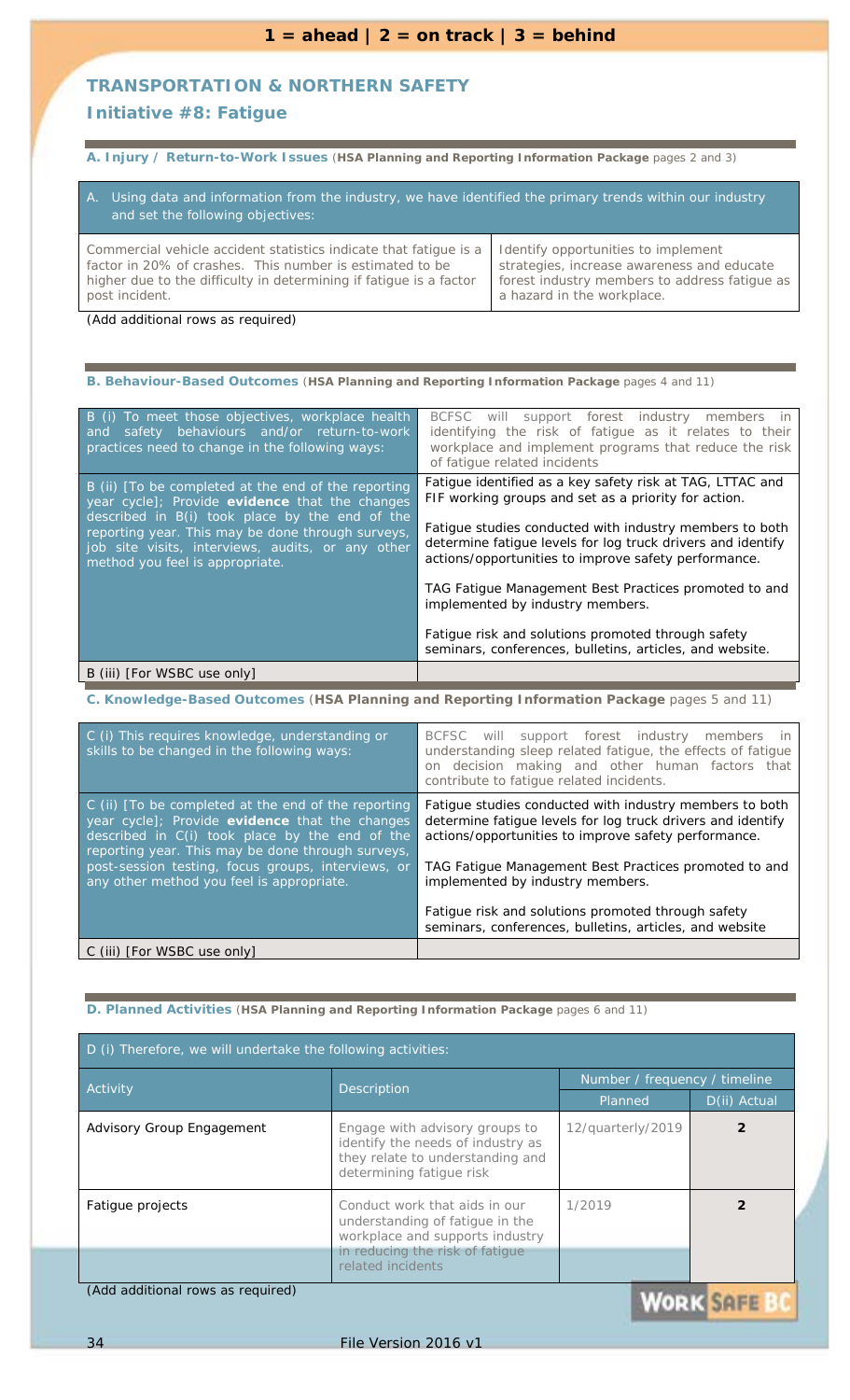### D (iii) [For WSBC use only]

*Click here to enter text.*

### *Add additional initiatives as required using the same template.*

**E. Organizational Capacity** (**HSA Planning and Reporting Information Package** page 7)

### **To support us in providing the activities outlined in these initiatives, we will undertake the following activities designed to increase our organizational capacity:**

| (E) Activity                      | Description                                                                                                                                | Number / frequency |
|-----------------------------------|--------------------------------------------------------------------------------------------------------------------------------------------|--------------------|
| <b>Fatigue Resources</b>          | Maintain a tab on the BCFSC website<br>that provides resources and links to<br>fatigue resources                                           | Ongoing            |
| Consultation with Fatique Experts | Consult with recognized fatigue experts<br>who will increase competency of BCFSC<br>staff and assist in providing resources<br>to industry | Ongoing            |

*(Add additional rows as required)*

### **F. Marketing / Outreach Activities** (**HSA Planning and Reporting Information Package** page 7)

#### **To reach a broader audience within our industry, we will undertake the following marketing / outreach activities:**

| (F) Activity                            | <b>Description</b>                                                                                                                         | Number / frequency |
|-----------------------------------------|--------------------------------------------------------------------------------------------------------------------------------------------|--------------------|
| Develop worker resources                | Create resources that increase worker<br>knowledge of sleep related fatigue                                                                | 4/2019             |
| Develop supervisor/manager<br>resources | Create resources that assist supervisors<br>and managers to identify fatigue                                                               | 2/2019             |
| Develop company resources               | Create resources that assist companies<br>in developing Fatigue Risk Management<br>Plans                                                   | 1/2019             |
| Conference Agenda Speaker               | Promote, look at opportunities for<br>including a speaker at each BCFSC<br>safety conference who will focus on<br>fatique in the workplace | 3/2019             |

#### *(Add additional rows as required)*

## F (ii) [For WSBC use only] *Click here to enter text.*

### **G. Overall Assessment**

### G (ii) [For WSBC use only]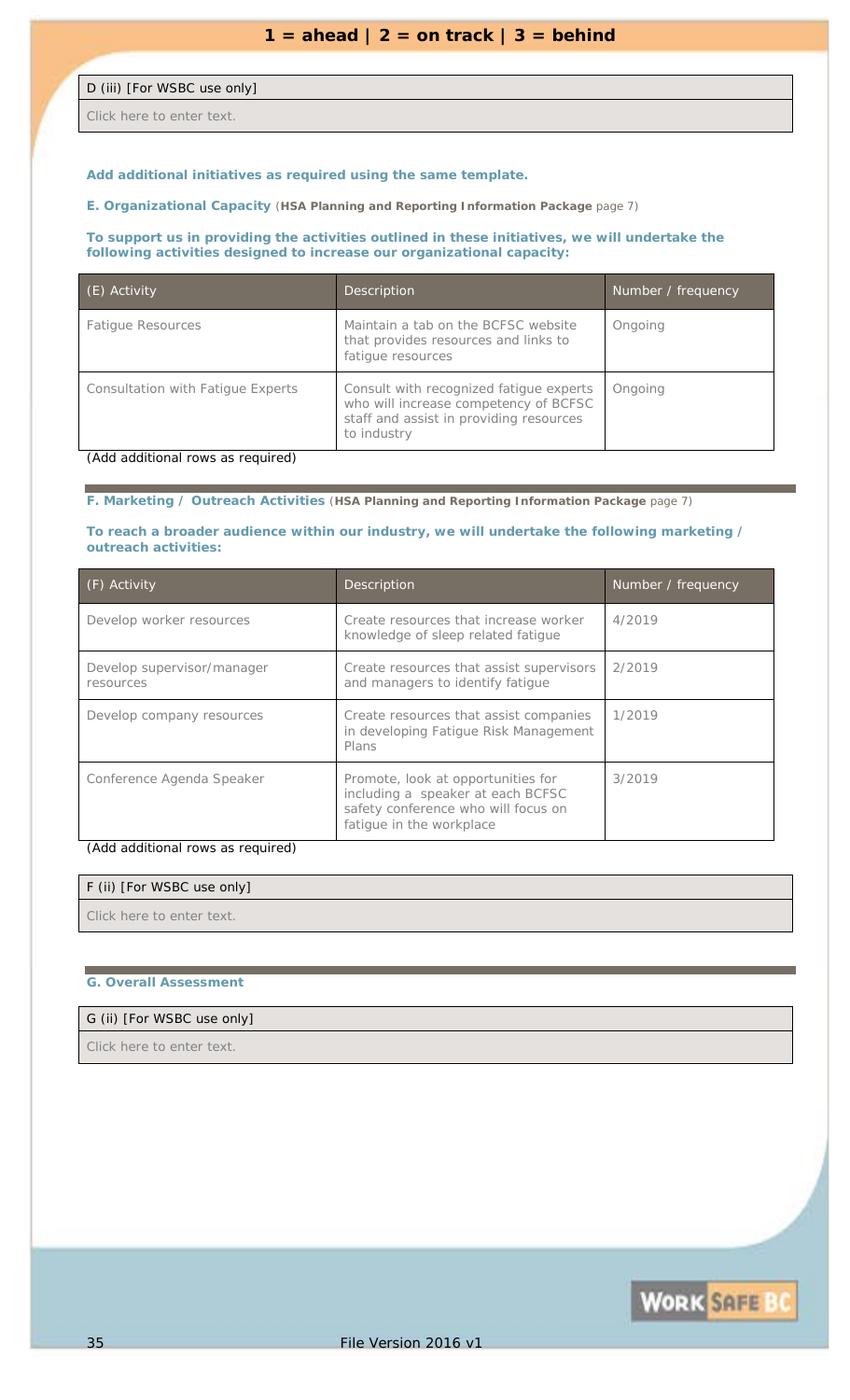### **TRANSPORTATION & NORTHERN SAFETY**

### **Initiative #9: Wood Fibre Hauling Safety Group**

**Injury / Return-to-Work Issues** (**HSA Planning and Reporting Information Package** pages 2 and 3)

| A. Using data and information from the industry, we have identified the primary trends within our industry<br>and set the following objectives:                                                                                                                                  |                                                                                                                                                                                                                                  |  |
|----------------------------------------------------------------------------------------------------------------------------------------------------------------------------------------------------------------------------------------------------------------------------------|----------------------------------------------------------------------------------------------------------------------------------------------------------------------------------------------------------------------------------|--|
| The wood fibre hauling does not have independent data for<br>the CU but is encompassed within the Dump Truck CU. The<br>group members historically identify tarping related injuries<br>and slip/trip/fall incidents as the most common injuries that<br>relate to claims costs. | Reduce the number of tarping and<br>slip/trip/fall injuries within the wood fibre<br>hauling sector.<br>Identify other areas of opportunity to improve<br>wood fibre hauling safety including; driver<br>competency and fatigue. |  |

*(Add additional rows as required)*

### **B. Behaviour-Based Outcomes** (**HSA Planning and Reporting Information Package** pages 4 and 11)

| B (i) To meet those objectives, workplace health<br>safety behaviours and/or return-to-work<br>and<br>practices need to change in the following ways:                                                                                                                                                | BCFSC will support wood fibre haulers, purchasers and<br>suppliers to improve worker safety at loading and<br>unloading facilities.<br>BCFSC will support Wood Fibre hauling operators to have<br>an understanding of and resources available to address<br>competency in the workplace including the ability to<br>recognize and manage the risks.                                                                                  |
|------------------------------------------------------------------------------------------------------------------------------------------------------------------------------------------------------------------------------------------------------------------------------------------------------|--------------------------------------------------------------------------------------------------------------------------------------------------------------------------------------------------------------------------------------------------------------------------------------------------------------------------------------------------------------------------------------------------------------------------------------|
| B (ii) [To be completed at the end of the reporting<br>year cycle]; Provide evidence that the changes<br>described in B(i) took place by the end of the<br>reporting year. This may be done through surveys,<br>job site visits, interviews, audits, or any other<br>method you feel is appropriate. | Analysis completed to better understand the risk and<br>associated injuries related to loading and unloading chip<br>trucks.<br>Auto tarping system developed and piloted in partnership<br>with industry and private sector to address safety risks<br>associated with loading and loading of chip trucks.<br>Chip Truck Driver Training and Competency Assessment<br>Standards developed in partnership with industry and<br>WSBC. |
| B (iii) [For WSBC use only]                                                                                                                                                                                                                                                                          |                                                                                                                                                                                                                                                                                                                                                                                                                                      |

### **C. Knowledge-Based Outcomes** (**HSA Planning and Reporting Information Package** pages 5 and 11)

| C (i) This requires knowledge, understanding or<br>skills to be changed in the following ways:                                                                                                                                                                                                                  | BCFSC will support wood fibre haulers in understanding<br>the current safety issues facing the industry, and the key<br>factors relating to incidents.<br>Provided with this information, key education<br>and<br>awareness initiatives can be developed to reduce the<br>potential for such events. |
|-----------------------------------------------------------------------------------------------------------------------------------------------------------------------------------------------------------------------------------------------------------------------------------------------------------------|------------------------------------------------------------------------------------------------------------------------------------------------------------------------------------------------------------------------------------------------------------------------------------------------------|
| C (ii) [To be completed at the end of the reporting<br>year cycle]; Provide evidence that the changes<br>described in C(i) took place by the end of the<br>reporting year. This may be done through surveys,<br>post-session testing, focus groups, interviews, or<br>any other method you feel is appropriate. | Incident data collected analysed and communicated to<br>Industry members via WFHSG.<br>Incident data utilized to inform WFHSG as to key safety<br>issues and appropriate actions to improve safety<br>performance.                                                                                   |
| C (iii) [ <i>For WSBC use only</i> ]                                                                                                                                                                                                                                                                            |                                                                                                                                                                                                                                                                                                      |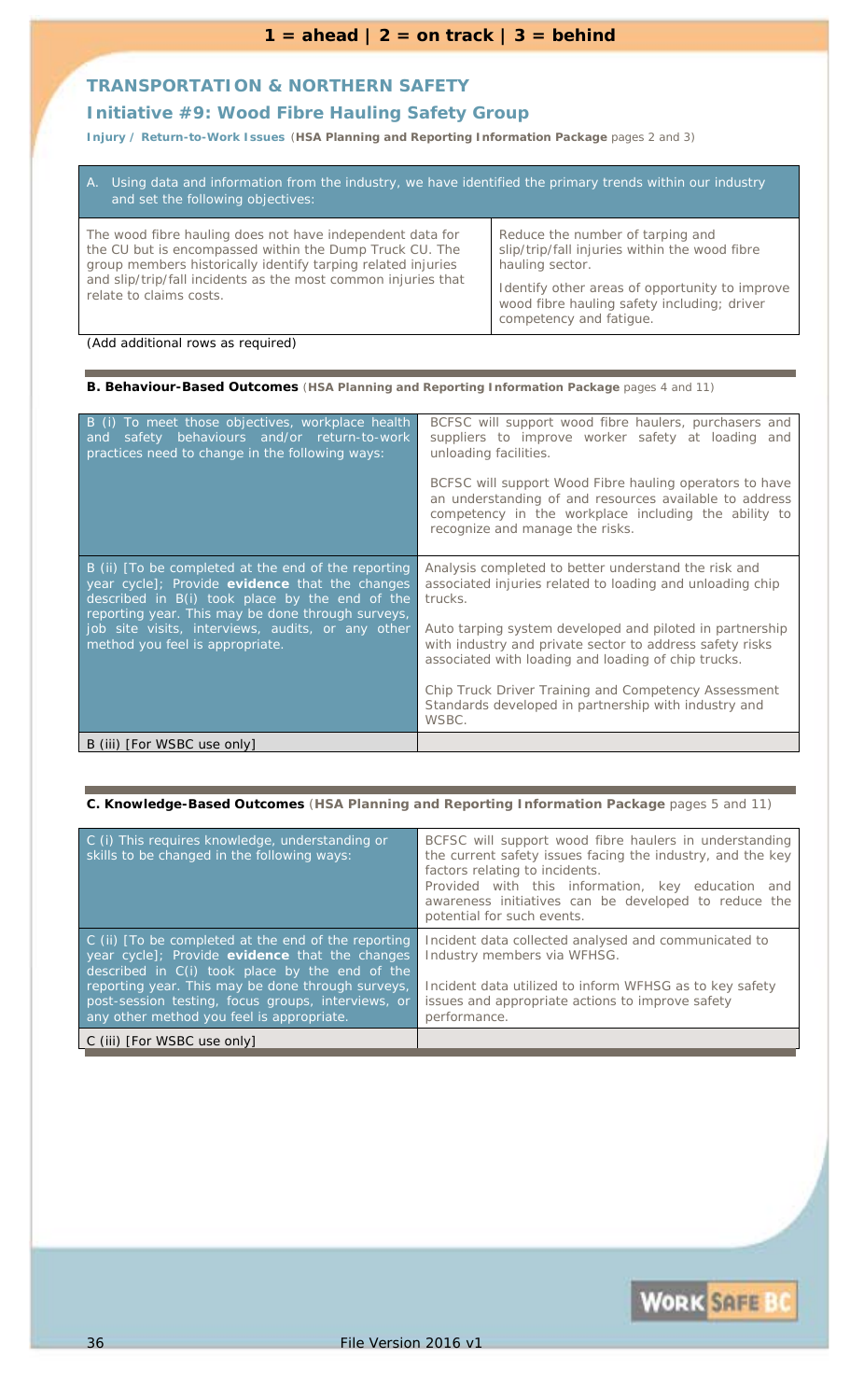### $1 = \text{ahead} \mid 2 = \text{on track} \mid 3 = \text{behind}$

### **D. Planned Activities** (**HSA Planning and Reporting Information Package** pages 6 and 11)

| D (i) Therefore, we will undertake the following activities:                                                                |                                                                                                                                |                               |                                                                                                                                                       |  |  |
|-----------------------------------------------------------------------------------------------------------------------------|--------------------------------------------------------------------------------------------------------------------------------|-------------------------------|-------------------------------------------------------------------------------------------------------------------------------------------------------|--|--|
| Activity                                                                                                                    | Description                                                                                                                    | Number / frequency / timeline |                                                                                                                                                       |  |  |
|                                                                                                                             |                                                                                                                                | Planned                       | D(ii) Actual                                                                                                                                          |  |  |
| Actively research and contribute to<br>technology advancements in auto-<br>tarping                                          | Work with haulers, manufacturers<br>and others to improve existing<br>and/or develop new auto-tarping<br>solutions.            | Ongoing 2019                  | 1<br><b>BCFSC</b> worked<br>with Valid<br>Engineering to<br>develop an<br>auto-tarping<br>system which<br>is now in<br>production                     |  |  |
| Assess the need for competency based<br>training for wood fibre haulers                                                     | Determine if a competency based<br>system for wood fibre haulers is<br>needed to train, evaluate and<br>recognize safe drivers | Ongoing 2019                  | $\mathbf{1}$<br>Assessment<br>completed<br>and funding<br>has been<br>received from<br><b>WSBC</b> to<br>develop<br>competency-<br>based<br>training. |  |  |
| Develop a comprehensive incident data<br>system to consistently collect and<br>analyze wood fibre hauling incident<br>data. | Consistent data collection process<br>that will be used to assist in<br>identifying industry incident trends                   | Quarterly                     | $\overline{2}$                                                                                                                                        |  |  |

*(Add additional rows as required)*

D (ii) [For WSBC use only]

*Click here to enter text.*

### *Add additional initiatives as required using the same template.*

**E. Organizational Capacity** (**HSA Planning and Reporting Information Package** page 7)

### **To support us in providing the activities outlined in these initiatives, we will undertake the following activities designed to increase our organizational capacity:**

| Description               | Number / frequency        |
|---------------------------|---------------------------|
| Click here to enter text. | Click here to enter text. |
|                           |                           |

*(Add additional rows as required)*

#### **F. Marketing / Outreach Activities** (**HSA Planning and Reporting Information Package** page 7)

### **To reach a broader audience within our industry, we will undertake the following marketing / outreach activities:**

| (F) Activity                                                                                        | Description                               | Number / frequency |
|-----------------------------------------------------------------------------------------------------|-------------------------------------------|--------------------|
| Promotion of AOR/SOC/YGR and other   Promotion of awareness/training<br>awareness/training sessions | sessions to industry via WFHSG<br>members |                    |

### *(Add additional rows as required)*

F (ii) [For WSBC use only] *Click here to enter text.*